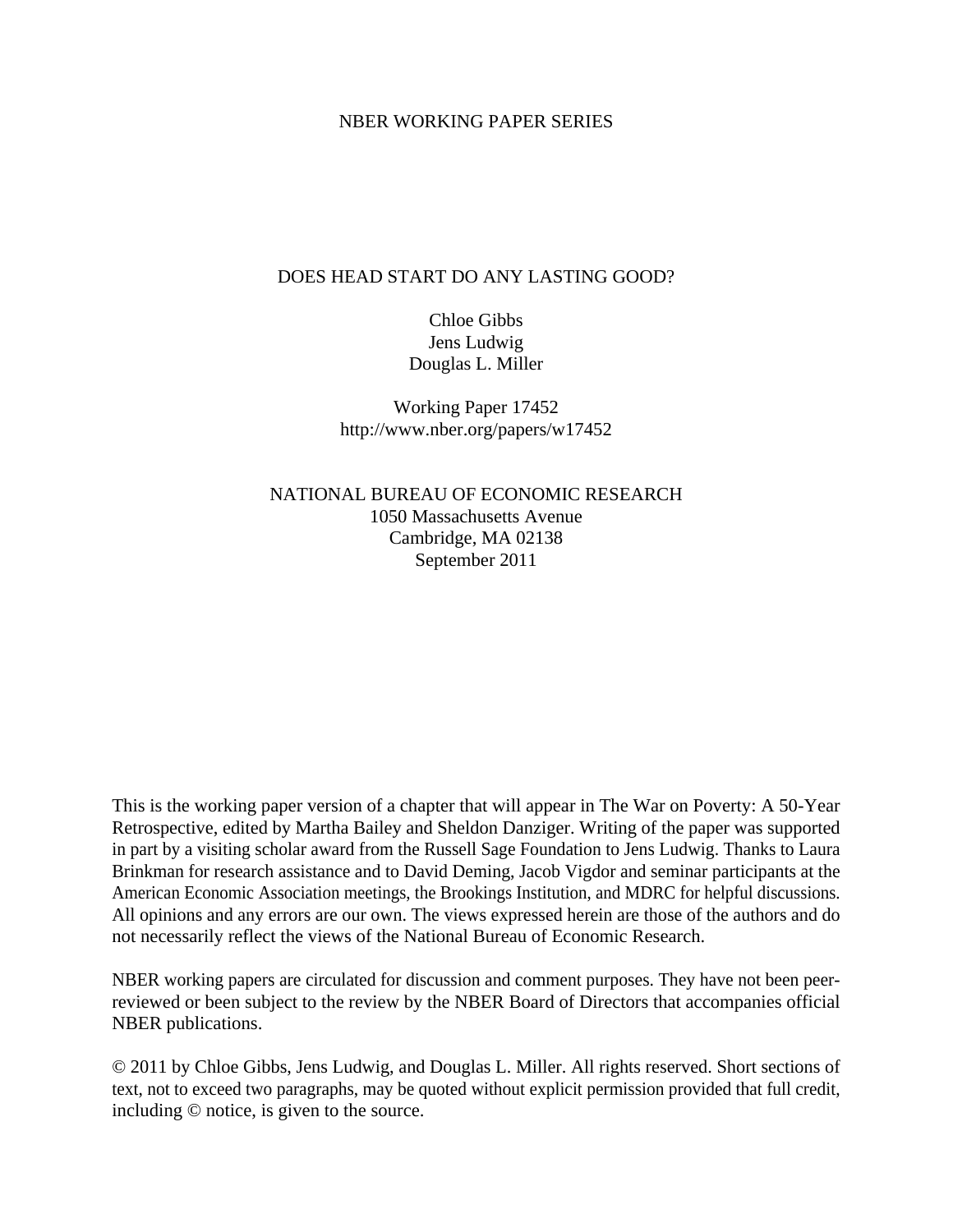Does Head Start Do Any Lasting Good? Chloe Gibbs, Jens Ludwig, and Douglas L. Miller NBER Working Paper No. 17452 September 2011 JEL No. I21,I38

#### **ABSTRACT**

Head Start is a federal early childhood intervention designed to reduce disparities in preschool outcomes. The first randomized experimental study of Head Start, the National Head Start Impact Study (NHSIS), found impacts on academic outcomes of .15 to .3 standard deviations measured at the end of the program year, although the estimated impacts were no longer significant when measured at the end of kindergarten or first grade. Assessments that Head Start is ineffective based on the NHSIS results are in our view premature, given our currently limited understanding of how and why early childhood education improves long-term life chances. Many of the specific changes to Head Start that have been proposed could potentially wind up doing more harm than good.

Chloe Gibbs University of Chicago 1155 East 60th Street Chicago, IL60637 chloeh@uchicago.edu

Jens Ludwig University of Chicago 1155 East 60th Street Chicago, IL 60637 and NBER jludwig@uchicago.edu

Douglas L. Miller University of California, Davis Department of Economics One Shields Avenue Davis, CA 95616-8578 and NBER dlmiller@ucdavis.edu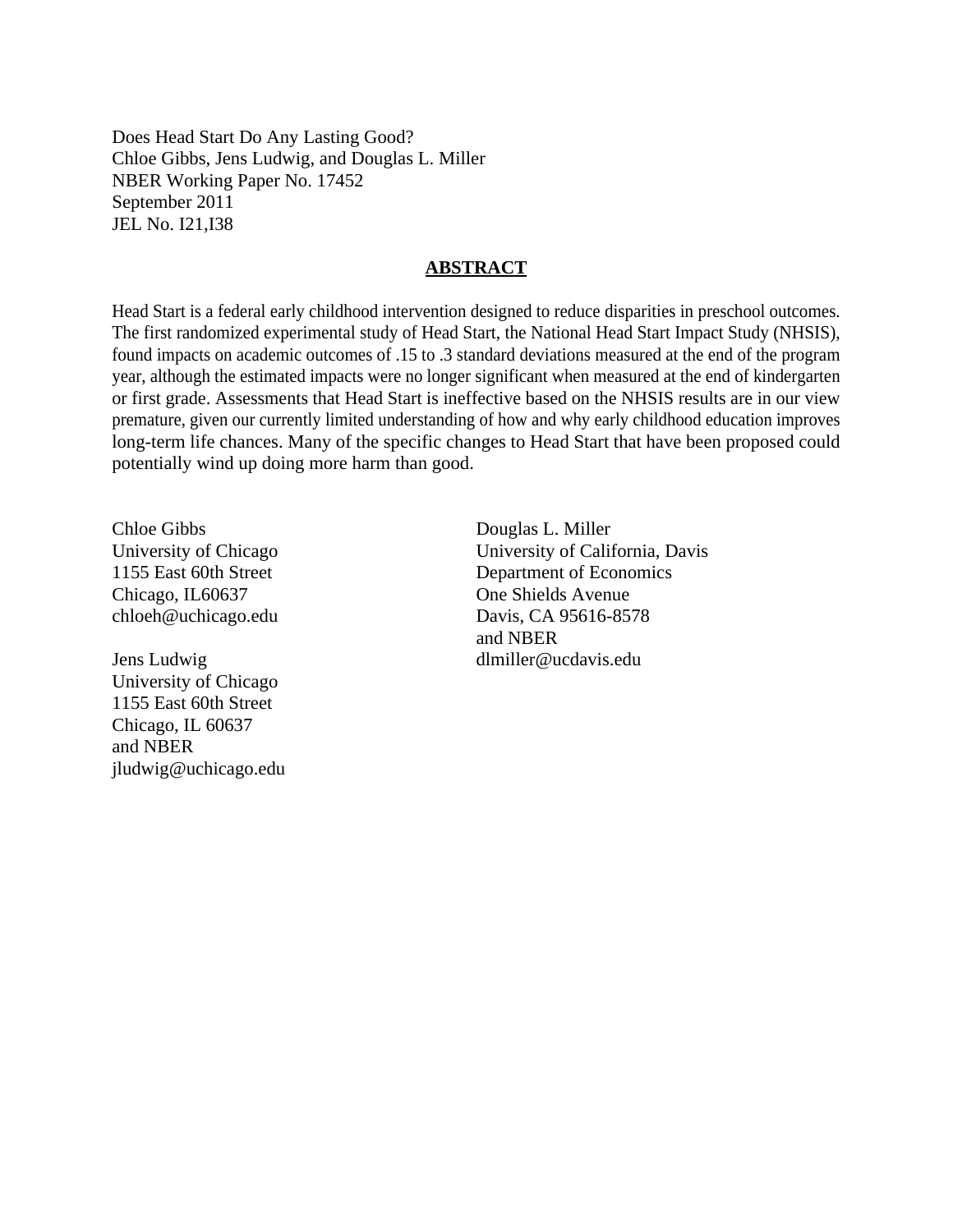# **I. INTRODUCTION**

 Head Start is an early childhood education, health, and parenting intervention started in 1965 as part of the War on Poverty, which currently serves up to 900,000 mostly low-income children per year with total federal spending of over \$7 billion (Haskins and Barnett, 2010). Recent results from the first randomized experimental study of Head Start, the National Head Start Impact Study (NHSIS), showed impacts on achievement test scores measured at the end of the program year on the order of .15 to .3 standard deviations, although impacts were no longer statistically significant in first grade. In response Joe Klein (2011) of *Time Magazine* argues the evidence is "indisputable" that "Head Start simply does not work," and that continued funding is "criminal, every bit as outrageous as tax breaks for oil companies." Ron Haskins (2010) argues "taxpayers get little for their annual investment of \$8 billion in Head Start." W. Steven Barnett argues in a recent paper in *Science* (2011, p. 977) that Head Start yields "poor results" and might need to "focus more resources on the classroom to recruit and retain better teachers." The Obama Administration proposes to start measuring classroom quality of Head Start, and require lowquality programs to re-compete for – and possibly lose – funding.

 In this paper we argue that these negative assessments of Head Start's lasting benefits for children are premature, given how little we currently understand about how and why early childhood interventions improve long-term life chances. The initial impacts of Head Start found in the NHSIS for recent cohorts of program participants are about the same size as those estimated for children who participated in the program in the 1960s through 1980s. For those cohorts of Head Start participants, the program seems to have produced long-term benefits large enough to outweigh program costs – *despite* fade-out of initial test-score impacts (Garces et al., 2002, Ludwig and Miller, 2007, Deming, 2009).

The main surprise from the NHSIS is *not* that Head Start's initial impacts on children are

- 3 -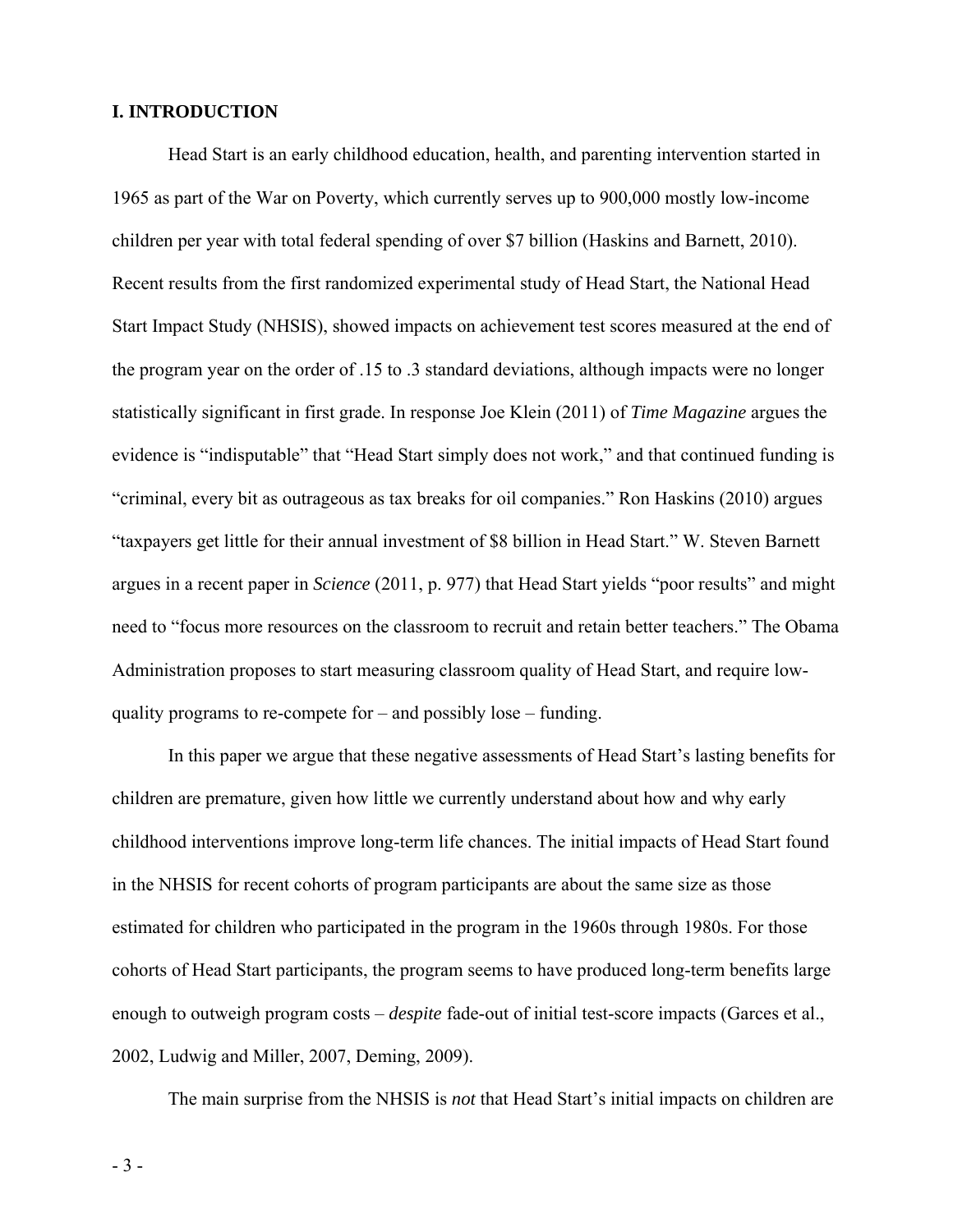"too small," *nor* that these test score impacts attenuate over time, but rather that the test score impacts attenuate so rapidly. For cohorts of children who were in Head Start in the 1960s through 1980s, the program's impacts on test scores seemed to persist at least through the early elementary school grades (Currie and Thomas, 1995, Deming, 2009). In contrast for the NHSIS study sample of children who were 3-4 years old in 2002, Head Start's initial impacts on test scores are no longer significant one year after children leave the program.

Is this faster rate of fade out worrisome? The pattern of short-term impacts and rate of fade out in the NHSIS is not so different from what has been found in a recent meta-analysis of the larger early-childhood intervention literature (Leak et al., 2010). Recent longitudinal studies show that even early childhood interventions whose initial test score impacts fade out within a single year can still – remarkably – generate lasting impacts on long-term outcomes such as adult earnings (for example, Chetty et al., forthcoming). By process of elimination, researchers typically assume the mediator driving long-term behavioral impacts must be non-academic (that is, socio-emotional and behavioral) skills. But almost none of the studies that follow people from early childhood into adulthood have good measures of these socio-emotional and behavioral skills. These skills currently play the role of what one might call "social policy dark matter."

Given the widespread assumption that rapid fade-out of test score impacts is a problem for Head Start, policy analysts and policymakers have proposed numerous changes to the program. How much good can be accomplished by transforming Head Start depends in part on how inefficient the current program is. The key question is how much more human capital promotion is possible with annual expenditures of \$9,000 per child (Ludwig and Phillips, 2007b). What will result from modifying Head Start may also depend on why the program's

 $\overline{a}$ 

<sup>&</sup>lt;sup>1</sup> Previous studies do find some evidence that these interventions change outcomes like grade retention. This outcome reflects a mix of academic and non-academic skills, and so is far from a direct measure of social-cognitive skills like future orientation or impulse control.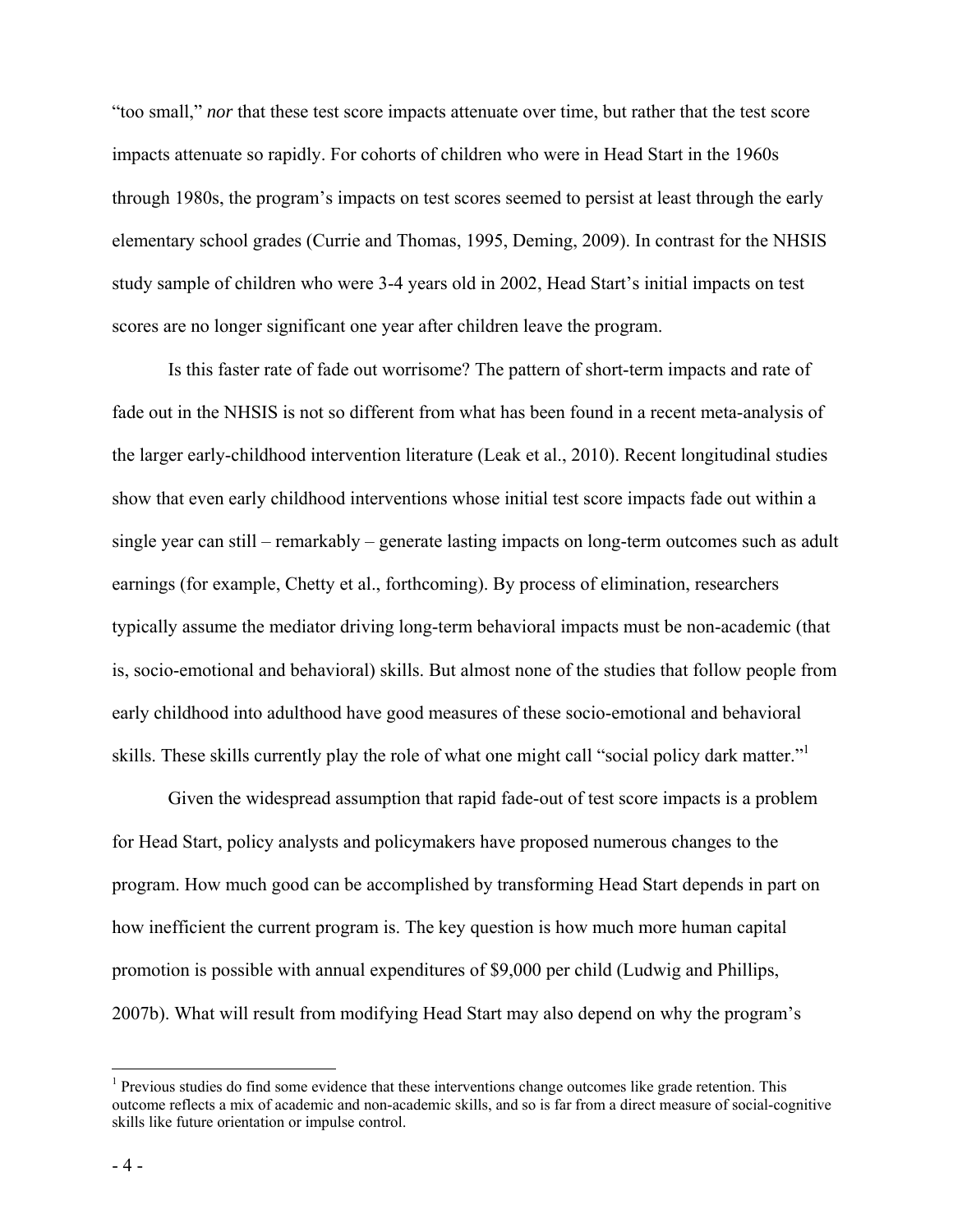impacts on test scores are attenuating so rapidly for recent cohorts of children as suggested by the NHSIS.

Barnett (2011) believes that there is substantial room for improvement in Head Start in part because he believes that much larger test-score impacts have been found with other early childhood programs that don't cost much more than Head Start, particularly newer statesponsored universal pre-K programs. While ultimately Barnett could turn out to be right, the evidence that is currently available to date has not yet convinced us that universal pre-K programs generate substantially more output than does Head Start. First, the research design that has been used to study state pre-K programs is vulnerable to omitted variables bias. Second, the studies of state pre-K programs are not informative about whether impacts fade out – the key concern about Head Start.

Moreover, several plausible explanations for what seems to be increasingly rapid attenuation in Head Start effects suggest that many of the proposed changes to Head Start may be unproductive or even counterproductive. For example, one candidate explanation for why Head Start's impacts on test scores are fading out more rapidly now compared to previously is that the size of the program's initial impacts on socio-emotional and behavioral skills are not as stable over time compared to the apparent stability of the program's initial impacts on academic achievement test scores. A common assumption is that Head Start's impacts on academic outcomes should be proportional in magnitude to the program's impacts on social-emotional outcomes, but in principle this need not be the case. The recent NHSIS results show few statistically significant impacts on socio-emotional and behavioral outcomes, even for very shortterm measures collected at the end of the Head Start program year. If Head Start impacts on social-emotional and behavioral skills help "prop up" lasting achievement test gains, and/or are the key mediators for Head Start's long-term impacts on schooling attainment and other adult life

- 5 -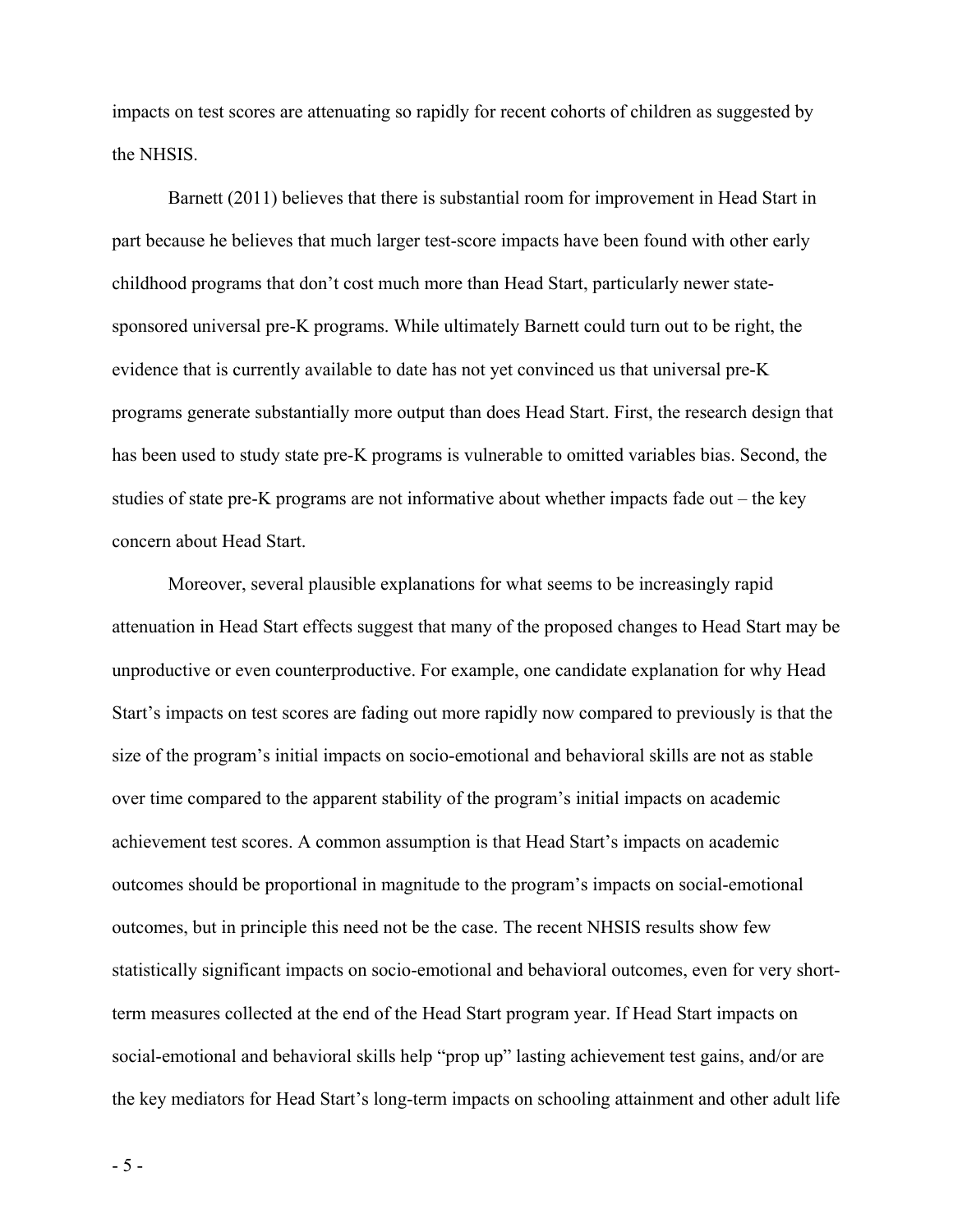outcomes, then any decline over time in Head Start's impacts on social-emotional outcomes could be quite costly from the perspective of improving poor children's life outcomes.

Unfortunately this explanation is not directly testable, since we do not have good measures of social-emotional and behavioral skills for previous cohorts of Head Start children. As discussed below, previous observational studies provide mixed evidence for the importance of early social-cognitive skills in predicting later academic test scores, but suggestive evidence for the importance of social-cognitive skills for long-term outcomes like schooling attainment.

 The possibility that effects on social-emotional and behavioral skills are an important mediator for early childhood effects on other longer-term outcomes, together with the possibility that Head Start's effects on social-cognitive and behavioral skills could be declining over time, suggests that proposals to make Head Start "more academic" could actually exacerbate the problem of Head Start fade-out and reduce the program's overall effectiveness. And as noted above, the Obama Administration is proposing to use data-driven accountability reforms to "weed out" the least effective Head Start programs. The success of this type of proposal will depend in part on our ability to identify programs that have high value-added for children. The possibility that social-emotional and behavioral skills could be a key mediator of Head Start's impacts means that any performance-review and accountability system might benefit from focusing on outcomes beyond just academic skills. This would be complicated by our limited understanding of exactly which social-emotional and behavioral skills are most important.

A different candidate explanation for why Head Start's impacts on test scores fade out more rapidly now than in the past focuses on changes over time in the quality of the elementary schools that children attend after leaving Head Start. Many people assume that low-quality elementary schools squander the benefits of Head Start. However, in a previous paper by two of us (Ludwig and Miller, 2007), we find long-term benefits even for a group of children – African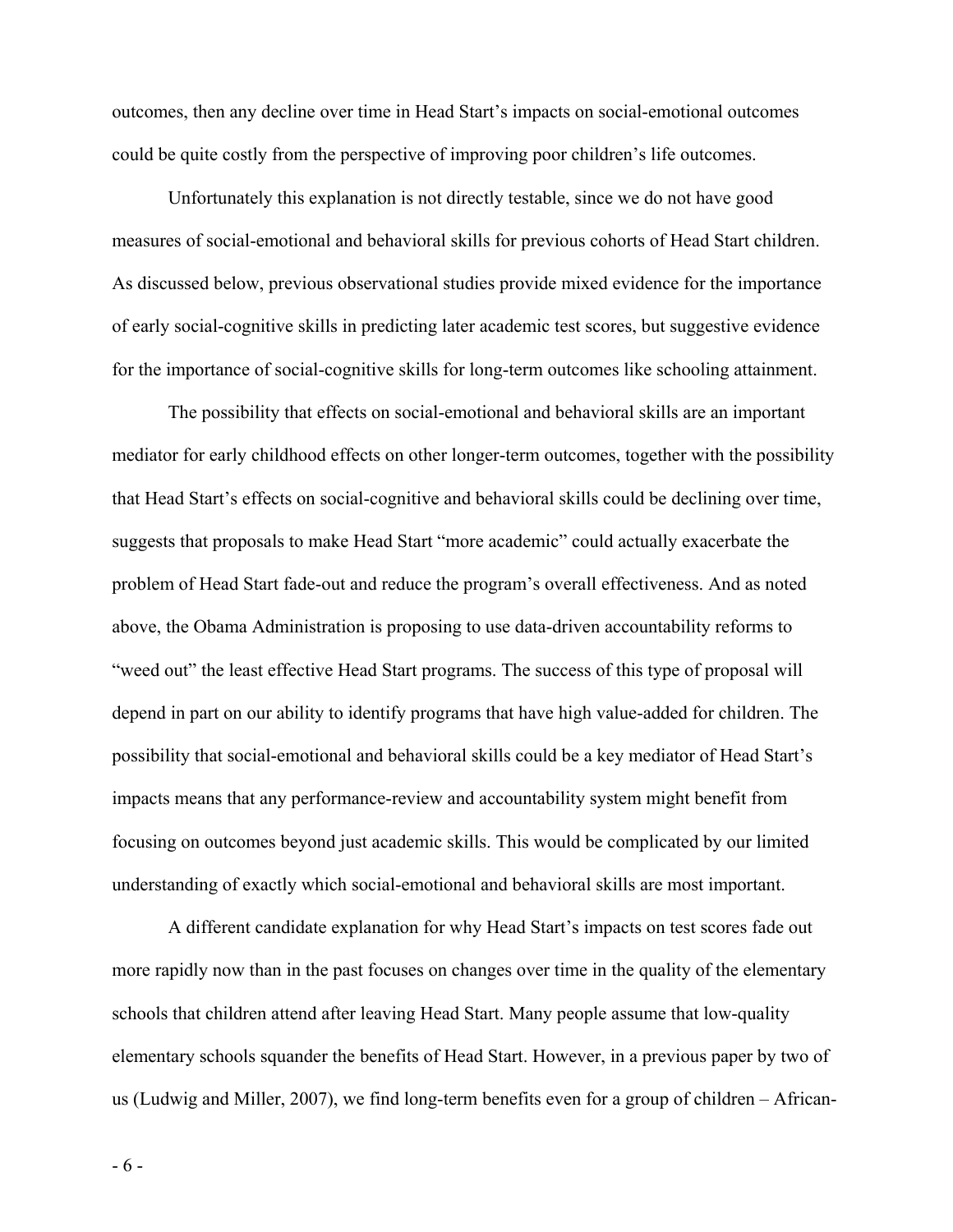Americans living in the poorest parts of the Deep South in the 1960s – who were attending public schools of an average quality that would, by any fair assessment, be termed appalling.

 If changes in elementary schools are indeed contributing to accelerating fade-out of Head Start impacts, then a more plausible version of this explanation is that elementary schools are getting better at remediating skill deficits for children who are lagging behind. This hypothesis would be consistent with increases over time in reading and math scores for 9 year olds in the National Assessment of Educational Progress (NAEP) and narrowing of black-white gaps in NAEP scores. This hypothesis is also consistent with indications that fade-out from early childhood interventions seems to be less rapid in developing country contexts, where remediation efforts may be less common or less effective (Barnett, 2011). What looks like "fade out" in the NHSIS might actually be "catch up" by low performing non-Head Start children. Put differently, in this case part of Head Start's benefits accrue to children who do not participate in the program, by enabling teachers to focus extra classroom time remediating their skill deficits. In this model, the best way to address what looks like Head Start "fade out" might be to actually expand Head Start enrollment.

The next section reviews previous research on Head Start and other relevant early childhood interventions. The third section discusses the evidence about whether other early childhood programs that have similar costs to Head Start have been shown to generate larger or more lasting impacts. Section four considers candidate explanations for why Head Start's impacts on test scores may be fading out more rapidly over time, while section five discusses the implications for different reform proposals that have been offered for Head Start.

#### **II. PREVIOUS RESEARCH ON HEAD START**

While researchers have been studying Head Start for over 40 years, only in recent years

- 7 -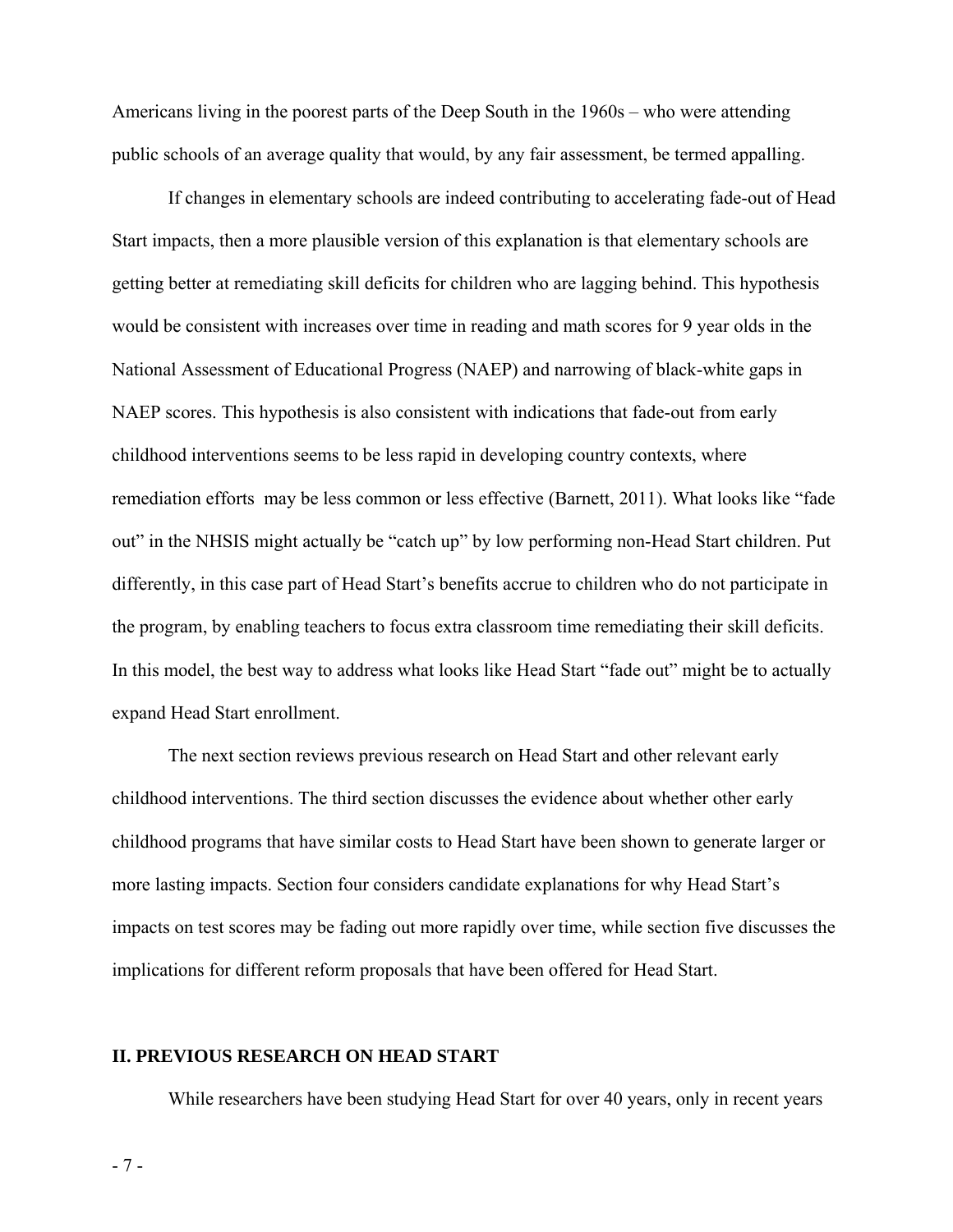have social scientists made real headway in identifying the causal impacts of the program on participating children. The first true randomized experimental study of Head Start (the NHSIS) only started to track children who began participating in the program in 2002, so evidence about Head Start's longer-term benefits will for the foreseeable future necessarily come from studies that use other research designs. But a growing body of quasi-experimental research provides credible evidence (in our view) that Head Start generated lasting benefits for children in the first few decades of the program's existence, and that these benefits are likely large enough to justify program costs. In what follows we first summarize this quasi-experimental literature before turning to a discussion of results from the recent NHSIS experiment.

# **A. Evidence on Head Start's long-term impacts<sup>2</sup>**

Long-term effects of Head Start can obviously only be identified for those children who participated in the program a long time ago. The main challenge in identifying the long-term effects of Head Start on earlier cohorts of children comes from the problem of trying to figure out what the outcomes of Head Start participants would have been had they not enrolled in the program. Simply comparing the long-term outcomes of children who did participate with those who did not may provide misleading answers to the key causal question of interest. For example, Head Start recipients come from more disadvantaged families than other children. If researchers are unable to adequately measure and control for all aspects of family disadvantage then simple comparisons of Head Start recipients to other children may understate the program's effectiveness. The opposite bias may result if instead the more motivated and effective parents are the ones who are able to get their children into (or are selected by program administrators for) scarce Head Start slots.

Economists Eliana Garces, Duncan Thomas and Janet Currie (2002) studied the long-

<sup>&</sup>lt;sup>2</sup> This section draws heavily from Ludwig and Phillips (2007a).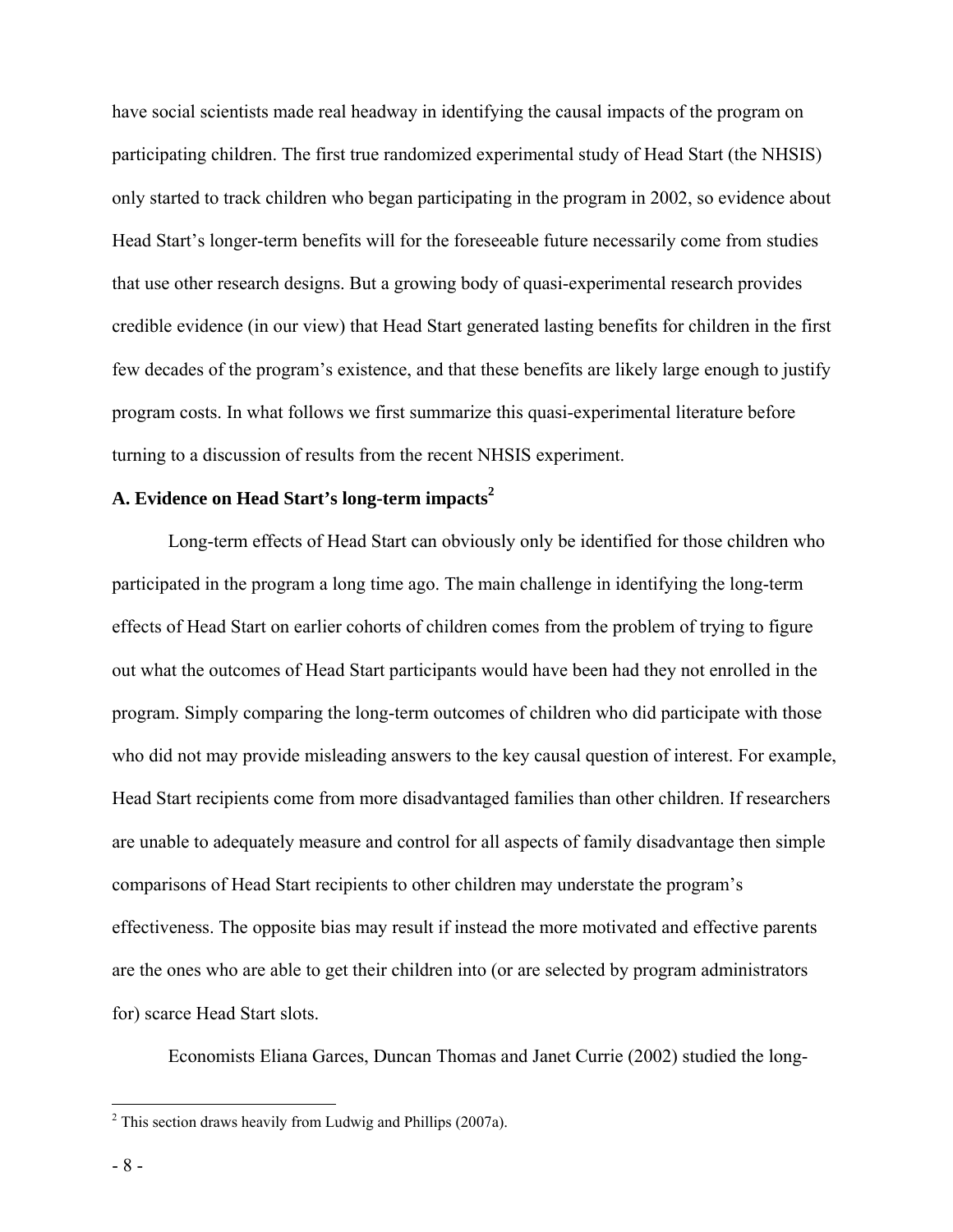term effects of Head Start by comparing the experiences of siblings who did and did not participate in the program. Their sample consists of children who would have participated in Head Start in 1980 or earlier, using data from the Panel Study of Income Dynamics (PSID). These sorts of within-family, across-sibling comparisons help to eliminate the confounding influence of unmeasured family attributes that are common to all children within the home.

The research design employed by Garces and colleagues represents a substantial improvement over previous research, although there necessarily remains some uncertainty about why some children within a family but not others participate in Head Start, and whether whatever is responsible for within-family variation in program enrollment might also be relevant for children's outcomes. For example, sibling comparisons might overstate (or understate) Head Start's impacts if parents enroll their more (or less) able children to participate in the program.

The Garces study might also understate Head Start's impacts if there are positive spillover effects of participating in the program on other members of the family, since in this case the control group for the analysis (i.e. siblings who do not enroll in Head Start themselves) will be partially treated (i.e. benefit to some degree from having a sibling participate in Head Start). In addition, their study relies on retrospective self-reports of Head Start participation by people who have reached adulthood, which some people may misremember or misreport. This measurement error may also bias the impact estimates.

 With these caveats in mind, Garces, Thomas and Currie report that non-Hispanic white children who were in Head Start are about 22 percentage points more likely to complete high school than their siblings who were in some other form of preschool, and about 19 percentage points more likely to attend some college. These impact estimates are equal to around onequarter (high school) and one-half (college) of the "control mean." For African-Americans the estimated Head Start impact on schooling attainment is small and not statistically significant, but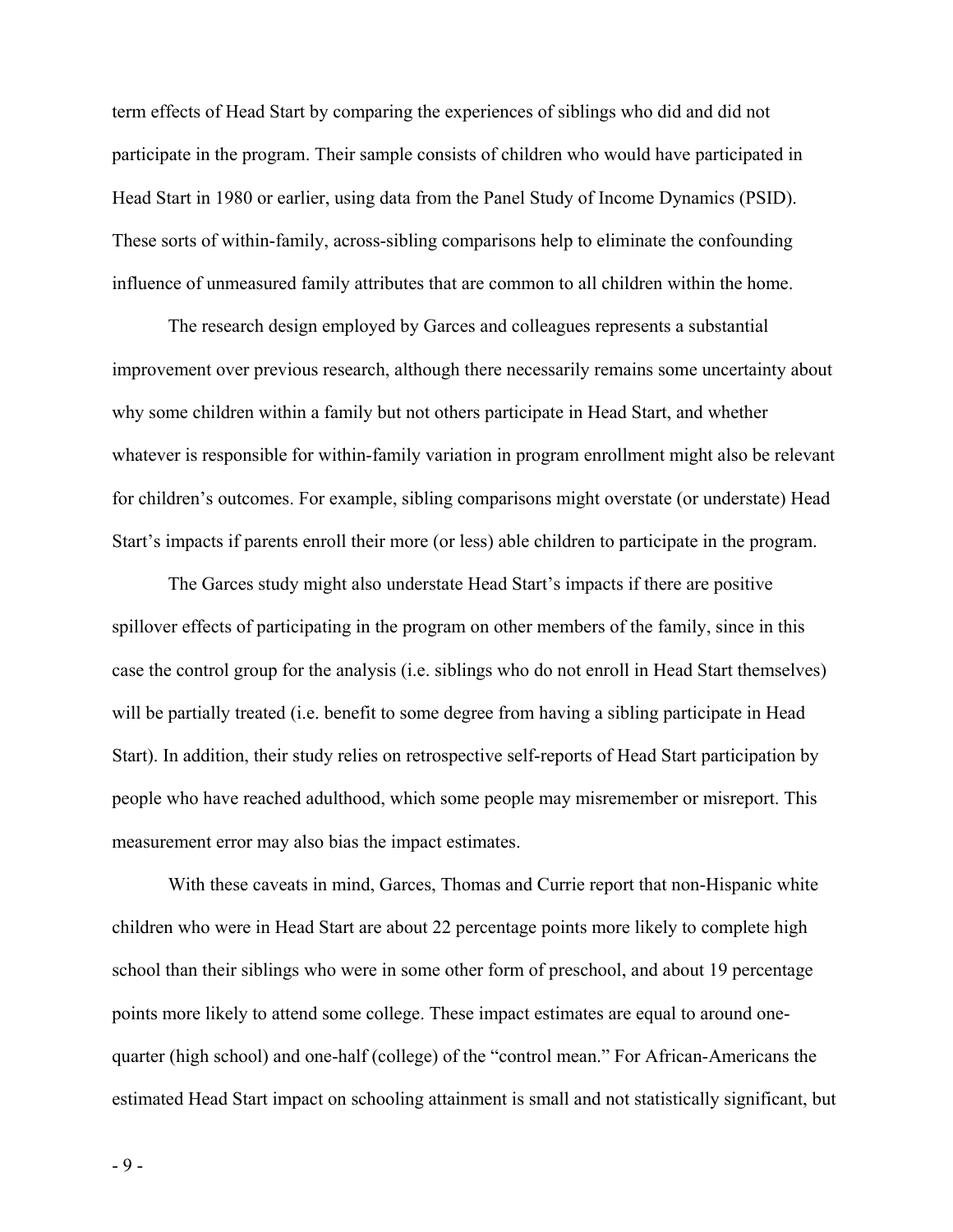for this group Head Start relative to other preschool experience is estimated to reduce the chances of being arrested and charged with a crime by around 12 percentage points, which is a very large effect.<sup>3</sup>

 Deming (2009) studies the long-term effects of Head Start by applying the same siblingdifference design to data from the children of the National Longitudinal Survey of Youth (CNLSY), which follows a national sample of children who would have participated in Head Start between 1984 and 1990 (the same sample for whom medium-term impacts were estimated by Currie and Thomas, 1995). CNLSY children were administered the Peabody Picture Vocabulary Test (PPVT) sometime between the ages of three and five, and then again sometime after age 10. Children were also administered the Peabody Individual Achievement Math (PIATMT) and Reading Recognition (PIATRR) subtracts every survey year for those ages 5-14.

Table 1 in our paper replicates Table 4 from Deming (2009), and shows that compared to siblings who did not participate in any other form of preschool, those enrolled in Head Start had higher average PIAT scores (averaging together the math and reading tests) of .145 standard deviations measured at ages 5-6, .133 standard deviations measured at ages 7-10, and .055 measured at ages 11-14. Initial impacts on the PIAT tests are larger for blacks than for whites or Hispanics, but show suggestive signs of fading out more rapidly for blacks than non-blacks.<sup>4</sup>

 $\overline{a}$ 

 $3$  The share of all children ever booked or charged with a crime in their data is 9.7% for the full sample and 10% for the sibling sample. These figures do not imply Head Start achieves more than a 100% reduction in crime, since the right comparison for the estimated Head Start effect on African-American participants is the average arrest rate for the siblings of these children, which does not seem to be reported in the study. 4

<sup>&</sup>lt;sup>4</sup> Currie and Thomas (1995) use the same research design and CNLSY dataset as Deming (2009), but for obvious reasons have a shorter follow-up window given the much earlier date of their study. They find that find that Head Start participation seems to increase scores on the PPVT vocabulary test by around .25 standard deviations in the short term for both white and African-American children. These impacts persist for whites, but fade out within three or four years for blacks. More specifically, Currie and Thomas (1995, Table 6) estimate a short-term effect of Head Start on PPVT test scores of nearly 7 percentile points in the national distribution for both blacks and whites. The standard deviation of percentile ranking scores (i.e. a uniform distribution with values between 1 and 100) will be around 29 points, implying short-term effect sizes in the Currie and Thomas study of around one-quarter of a standard deviation. Head Start's impacts on PIAT math scores might be around half as large and are not statistically significant (p. 345, fn 10). Currie and Thomas (1995, p. 345, footnote 10) note the PIAT math results are not statistically significant, but that version of the study does not report the math point estimates themselves. However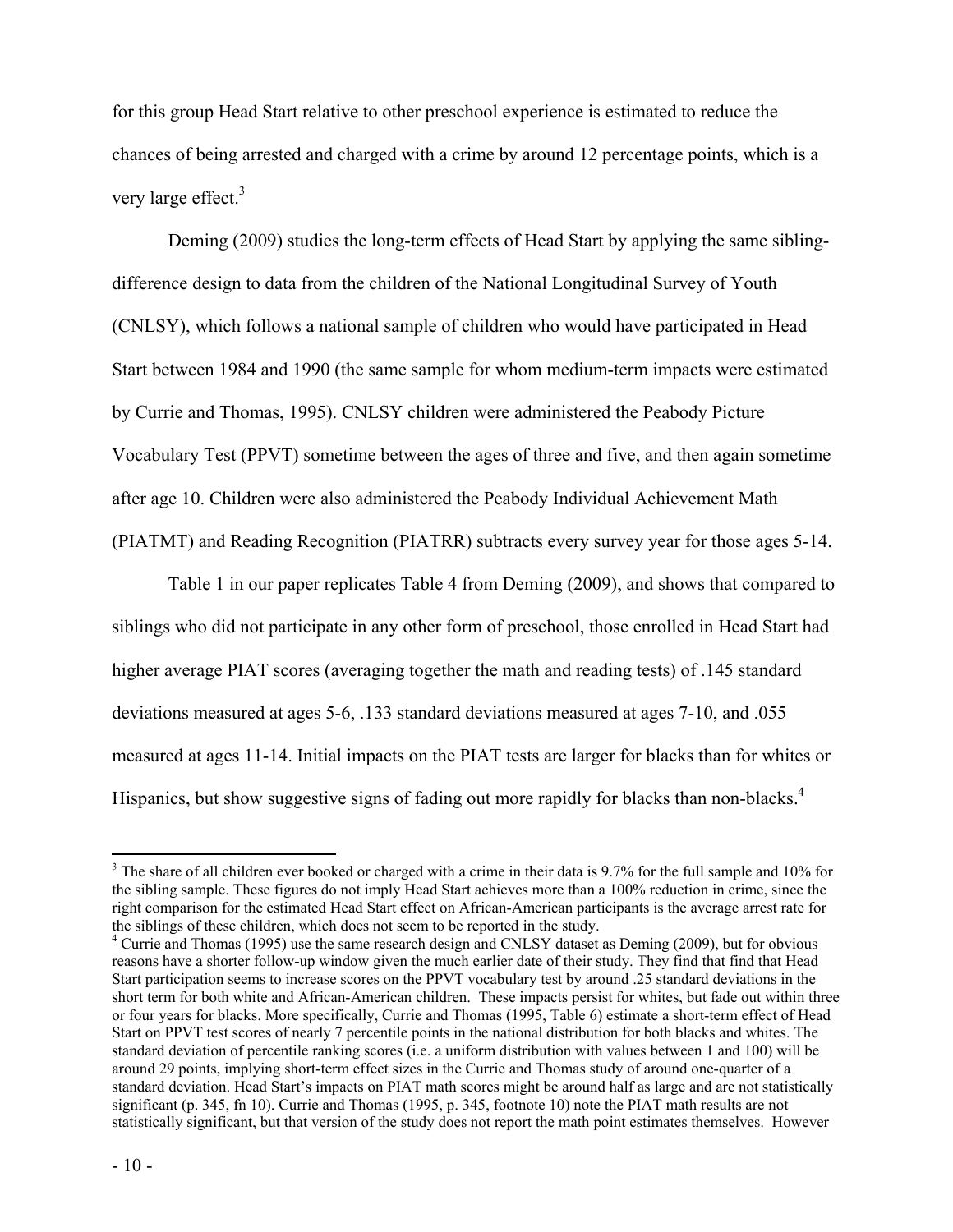Despite the fade-out in test scores for the overall study sample, Deming estimates Head start impacts on an index of long-term outcomes (high school graduation, college-going, idleness, crime, teen parenthood and health, all measured after age 18) equal to .23 standard deviations.

 Ludwig and Miller (2007) use a different research design to overcome the selection bias problems in evaluating the long-term effects of Head Start and generate qualitatively similar findings for schooling attainment, although unlike Garces et al. they find evidence for impacts for blacks as well as whites. Their design exploits a discontinuity in Head Start funding across counties generated by the way that the program was launched in 1965. Specifically, the Office of Economic Opportunity (OEO) provided technical grant-writing assistance for Head Start funding to the 300 counties with the highest 1960 poverty rates in the country, but not to other counties. The result is that Head Start participation and funding rates are 50 to 100% higher in the counties with poverty rates that just barely put them into the group of the 300 poorest counties compared to those counties with poverty rates just below this threshold. So long as other determinants of children's outcomes vary smoothly by the 1960 poverty rate across these counties, any discontinuities (or "jumps") in outcomes for those children who grew up in counties just above versus below the county poverty-rate cutoff for grant-writing assistance can be attributed to the effects of the extra Head Start funding. One limitation of their study is that the datasets available to measure schooling attainment identify county of residence at the time the schooling measures are obtained, not county of residence at the time people would have been of Head Start age.

 Using this regression discontinuity design, Ludwig and Miller find that a 50-100% increase in Head Start funding is associated with an increase in schooling attainment of about one-half year, and an increase in the likelihood of attending some college of about 15% of the

an earlier version of the study, Currie and Thomas (1993), reports results for PIAT math, PIAT reading and PPVT scores but not results interacted with age, so we cannot recover short- versus long-term effects. However the overall impacts for whites for PIAT math scores are about half as large as the PPVT results, and PIAT reading scores are about 15% of the PPVT impacts.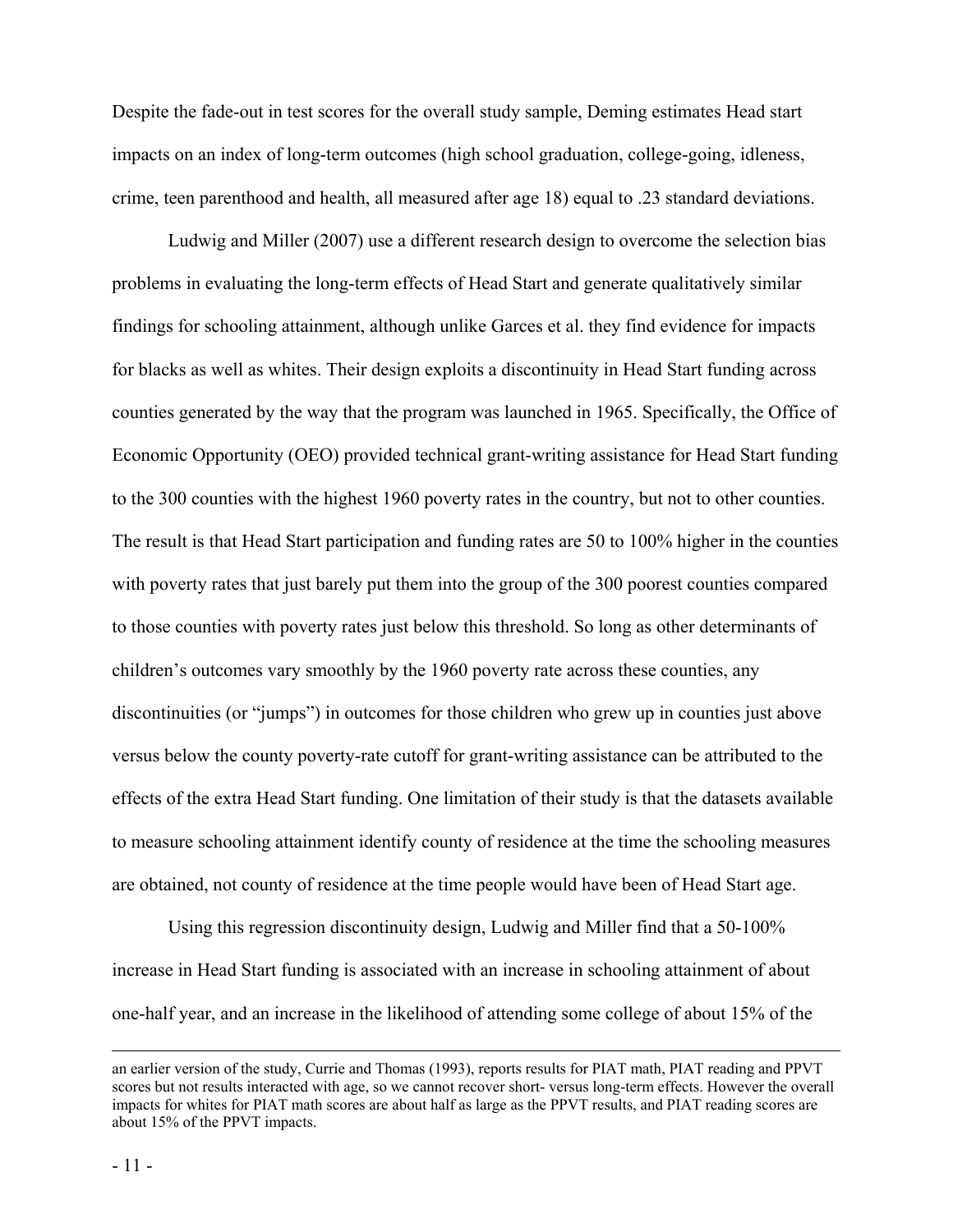control mean. Importantly, the estimated effects of extra Head Start funding on educational attainment are found for both blacks and whites. Ludwig and Miller (2007) find that this 50- 100% increase in Head Start funding does not lead to statistically significant increases in student achievement test scores in  $8<sup>th</sup>$  grade in either math or reading as measured in the National Education Longitudinal Survey of 1988 (NELS), although they cannot rule out impacts smaller than around .2 standard deviations. Nor do they have adequate sample sizes to examine impacts on test scores separately for blacks and whites. Their estimates are calculated for children who would have participated in Head Start during the 1960s or 1970s, and cannot be calculated for more recent birth cohorts since the Head Start funding discontinuity across counties at the heart of this research design seems to have dissipated over time.

 Taken together, these impact estimates suggest that Head Start as it operated in the 1960s through 1980s seems to have generated benefits in excess of program costs, despite fade-out in initial achievement test impacts, with a benefit-cost ratio that might be at least as large as the 7 to-1 figure often cited for model early childhood programs such as Perry Preschool. Currie (2001) notes that the short-term benefits of Head Start to parents in the form of high-quality child care together with medium-term benefits from reductions in special education placements and grade retention might together offset between 40 and 60 percent of the program's costs. Ludwig and Miller's (2007) estimates imply that each extra dollar of Head Start funding in a county generates benefits from reductions in child mortality and increases in schooling attainment that easily outweigh the extra program spending.<sup>5</sup> In addition, Frisvold (2007) provides some

 $\overline{a}$ 

 ${}^{5}$ Ludwig and Miller (2007) estimate the impact of an additional \$400 per four year old in Head Start funding in a county. The dollar value of the decline in child mortality is equal to around \$120 per four year old in the county. They also estimate an increase in schooling attainment of around one-half year per child. Card (1999) suggests an extra year of schooling increases earnings by 5 to 10 percent. We conservatively assume the extra \$400 in Head Start funding raises lifetime earnings by 2 percent per child, which Krueger (2003) shows is worth at least \$15,000 in present value using a 3 present discount rate (even assuming no productivity growth over time). The benefits would be even larger if we accounted for the fact that increased schooling also seems to reduce involvement with crime (Lochner and Morretti, 2004), and that the costs of crime to society are enormous – perhaps as much as \$2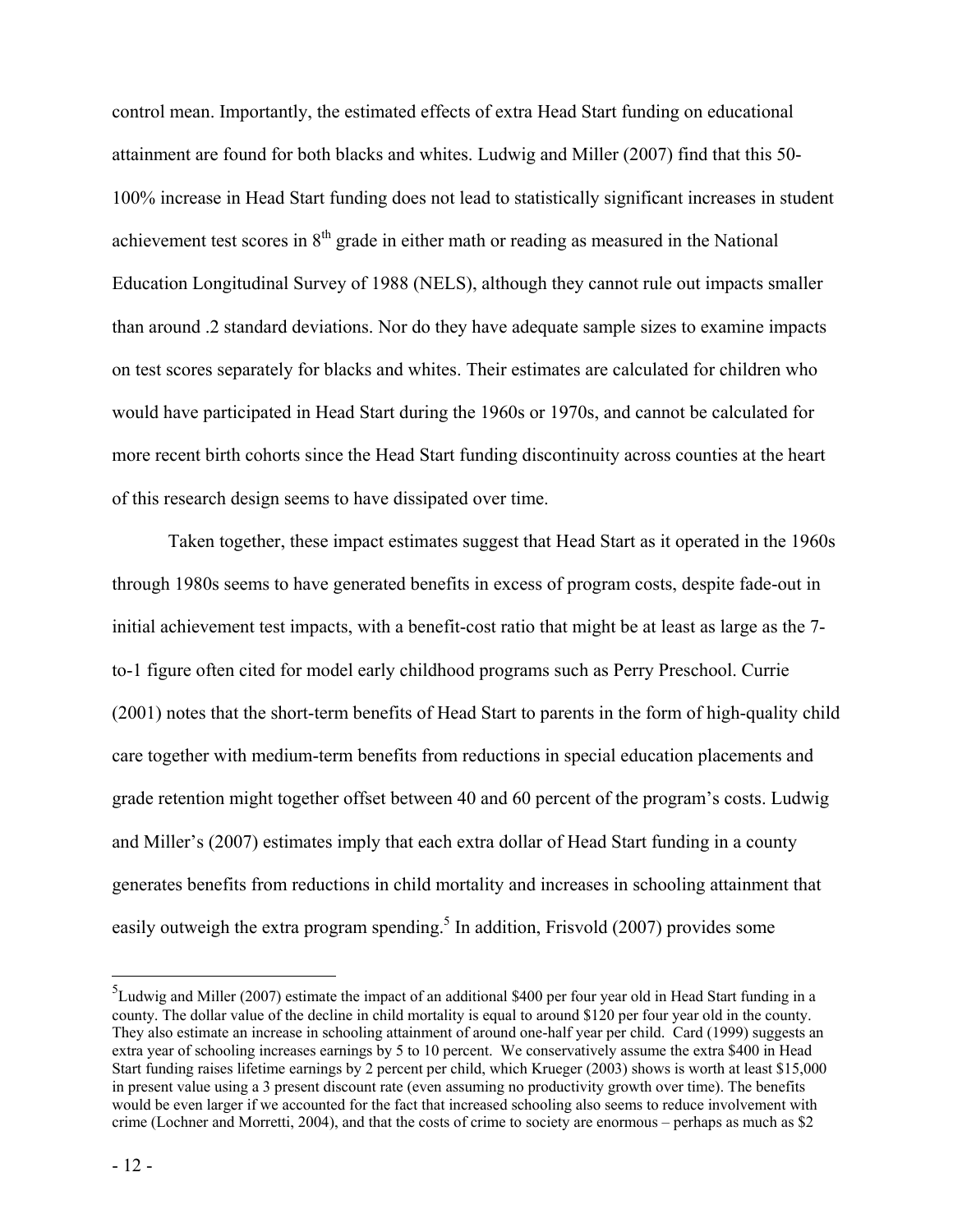evidence that Head Start might reduce childhood obesity.

Barnett (2011) suggests that this pattern of results from the previous Head Start studies – long-term impacts on behavioral outcomes despite fade-out of impacts on achievement test scores – may simply reflect "the high probability of false positives when many researchers conduct such studies" (p. 976). What Barnett has in mind is that the ratio of published studies with estimated impacts that are significant at the 5 percent threshold divided by the total number of studies carried out is not much more than 5 percent, and that this may not be apparent from carrying out a review of the literature because many studies with statistically insignificant findings may never get published – the "file-drawer" problem that causes the denominator in this ratio to look smaller than it actually is.

 While acknowledging that two of us (Ludwig and Miller) are not entirely disinterested participants in any discussion of the plausibility of the quasi-experimental literature about Head Start's long-term effects, we do not find Barnett's false positive argument very persuasive. There are just not that many longitudinal datasets that include the two necessary ingredients to carry out a study of Head Start's long-term impacts – information on participation in Head Start during early childhood, plus long-term follow-up data on later life outcomes. We ourselves only know of three national datasets that meet these criteria: PSID, CNLSY, and NELS – that is, the three data sources that have been used in the long-term quasi-experimental studies mentioned above. Only two datasets include sibling pairs in the sampling frame (PSID and CNLSY) – the two datasets that have been analyzed this way.<sup>6</sup> There cannot be a "false positive" problem if there is not a large number of estimates hidden away in file drawers somewhere.

#### **B. The National Head Start Impact Study (NHSIS)**

trillion per year (Ludwig, 2006).

<sup>&</sup>lt;sup>6</sup>The sample frame for Add Health, which interviewed a national sample of 7-12 graders in 1994-5, did include sibling pairs and twins. But Add Health did not collect data about whether people in the study sample participated in Head Start or not (from personal correspondence of Jens Ludwig with Kathie Harris on August 31, 2011).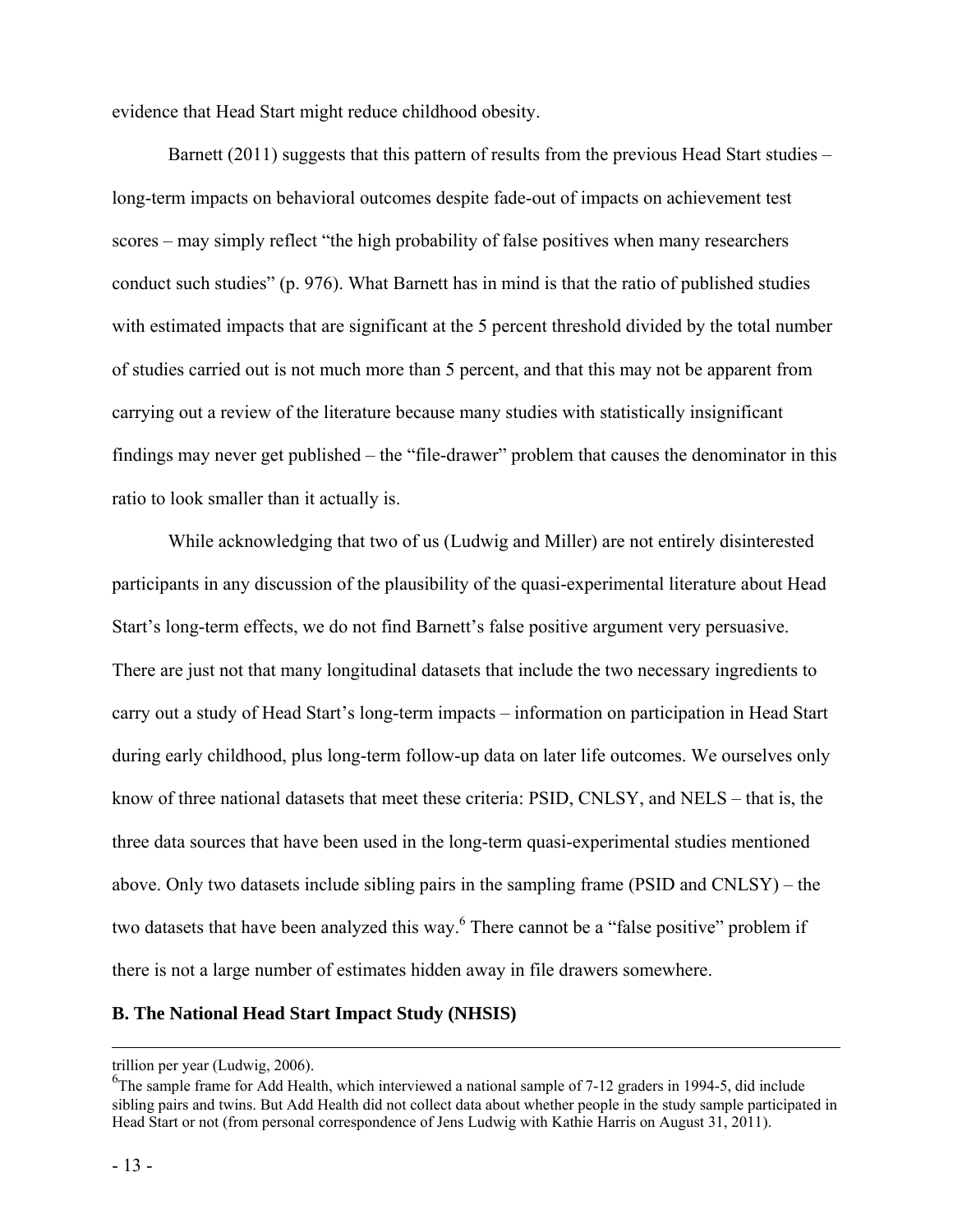The impacts of Head Start on children depend in part on the size of the disparities in outcomes across children that arise during the preschool years, which have been declining over time, $\frac{7}{1}$  and in part on the difference in the developmental quality of the program versus the quality of the environments that low-income children would have experienced otherwise. Over time the Head Start program has improved in quality, but arguably so has the alternative to Head Start for poor children.<sup>8</sup> It is not clear which environment is improving more rapidly in this horse race, which also means we cannot necessarily forecast the effects of today's Head Start from studies of the program in the past.

 Fortunately, the federal government sponsored a true randomized experimental study of Head Start, the National Head Start Impact Study (NHSIS) (see Puma et al., 2005, 2010).Starting in 2002, nearly 4,700 three and four year old children whose parents applied for Head Start were randomly assigned to a Head Start treatment group or a control group that was not offered Head Start through the experiment, but could participate in other local preschool programs if slots were available. The 84 Head Start centers participating in the experiment were selected to be representative of all programs in operation across the country that had waiting lists.<sup>9</sup>

1

 $<sup>7</sup>$  Data from the mid-1960s showed that black-white gaps in achievement test scores were fully 1.5 standard</sup> deviations measured in first grade (Coleman et al., 1966). More recent studies suggest that early black-white gaps are on the order of .8 to 1.0 standard deviations measured during the preschool years (Jencks and Phillips, 1998). Data from the more recent Early Childhood Longitudinal Study of Kindergartners (ECLS-K) show smaller gaps still, but that may be due to the narrow focus of the ECLS-K tests (Murnane et al., 2006).

<sup>&</sup>lt;sup>8</sup>During its early years, Head Start did not score well on commonly used indicators of early childhood program quality, such as teacher educational attainment. This was based in part on Head Start's origin as part of the Community Assistance Program of the War on Poverty with its emphasis on involvement of the poor in the design and implementation of new social programs (Vinovskis, 2005), including roles as classroom teachers and aides. But for poor children in the 1960s through 1980s, the evaluation studies described above imply that the environments Head Start children would have experienced if not enrolled in the program were even less developmentally productive than Head Start. Over time the quality of the Head Start program has improved, but arguably so have the alternatives to Head Start for poor children: parent educational attainments and real incomes have increased since the 1960s and alternative forms of center-based early education, such as state-funded pre-school programs, have been introduced.

<sup>&</sup>lt;sup>9</sup>The design of the NHSIS raises a subtle point about external validity: By randomly assigning income-eligible children to the treatment and control conditions, the Head Start experiment uncovers the effects of making Head Start available to all eligible children. If, in practice, Head Start centers focus on enrolling the most disadvantaged of the eligible children that apply, and if the impacts of Head Start are more pronounced for more disadvantaged children, then the experimental impact estimates may under-state the effect of Head Start on the average program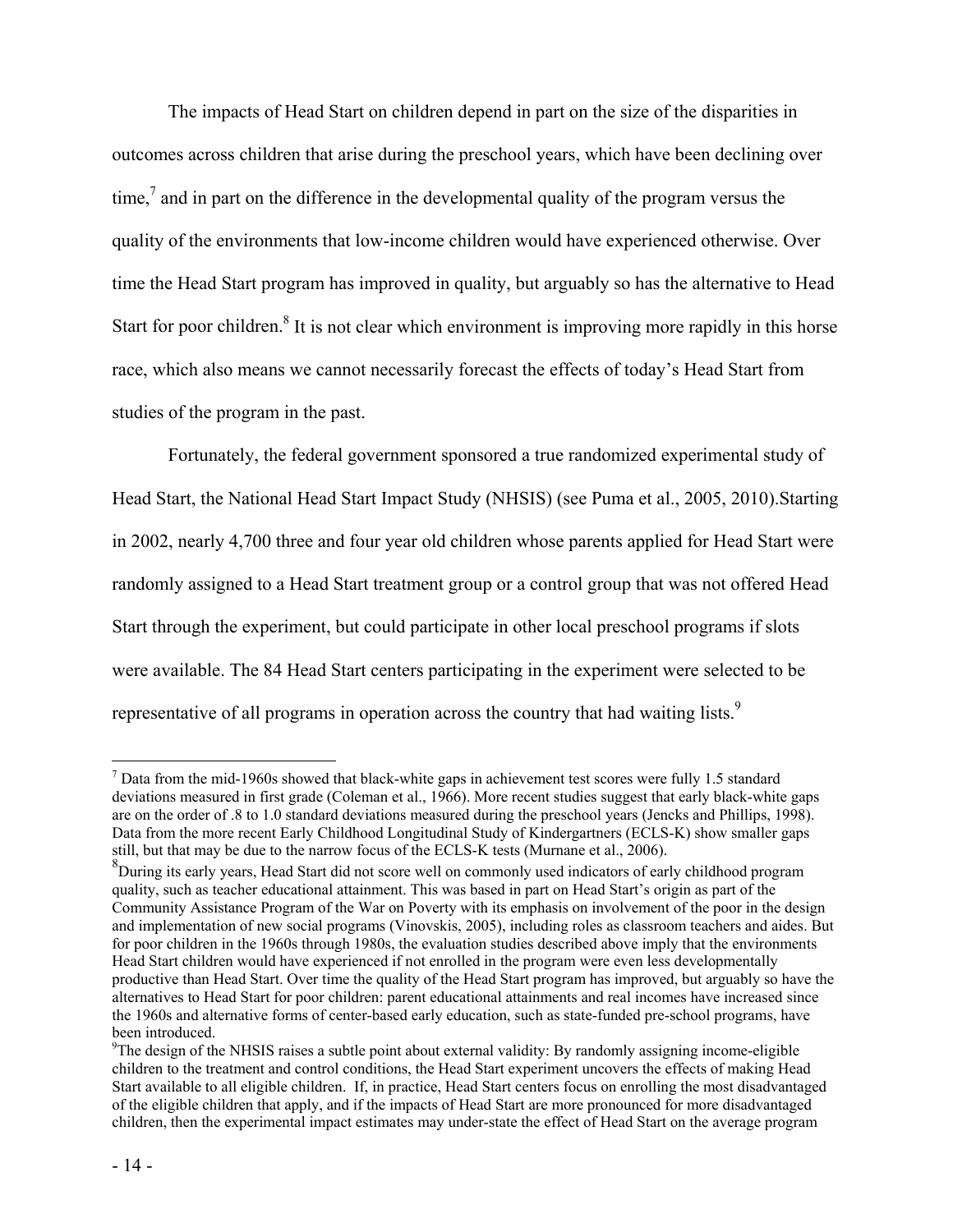The experiment seems to have been done well – randomization was implemented properly, careful assessments were made of a wide variety of children's cognitive and noncognitive outcomes, and parents were also studied. As we would expect with random assignment, baseline characteristics for the children assigned to the treatment group look quite similar to those of the children assigned to the control group. Response rates for both the child and parent assessments were usually around 5 to 10 percentage points lower for the control than treatment group. $10$ 

One common source of confusion about the recent randomized Head Start experiment stems from the fact that the main results, particularly those in the executive summaries that accompany the three- or four-hundred page technical reports, are intention-to-treat (ITT) estimates that are not *intended* to reflect the effects of actual Head Start participation. These ITT estimates will not equal the effects of actually participating in Head Start (the effects of treatment on the treated, or TOT) in the NHSIS data because not all children assigned to the program group wind up in Head Start, while some of those assigned to the control group get into Head Start on their own. Specifically, around 86% of 4 year olds assigned to the experimental treatment group enrolled in Head Start, while 18% of 4 year olds assigned to the control group wound up in Head Start on their own (Puma et al., 2005, p. 3-7).<sup>11</sup> If we are willing to assume that the average quality of the Head Start centers attended by those in the treatment group is the same as for the control group crossovers, and that randomization to the treatment group had no effect on the treatment group other than by affecting Head Start enrollment likelihoods, then the

participant in the nation at large.

 $10$  Puma et al. (2005, p. 1-18) report that for the first data collection wave in Fall 2002, child response rates equaled 85% for the treatment group and 72% for the control group, and for parents equaled 89% and 81% for the treatment and control groups, respectively. For the Spring 2003 follow-up response rates for children equaled 88% and 77% for the treatment and control groups, and 86% and 79% for parents. Puma et al. (2010, p. 2-19) reports response rates for the 4-year-old cohort in spring 2005 (first grade) for the child assessment that are equal to 79% for the treatment group and 73% for the control group, and for the parent interview, equal to 82% and 75% for the treatment and control groups, respectively.

<sup>&</sup>lt;sup>11</sup> The figures for 3 year olds assigned to the treatment and control groups equal 89% and 21%, respectively.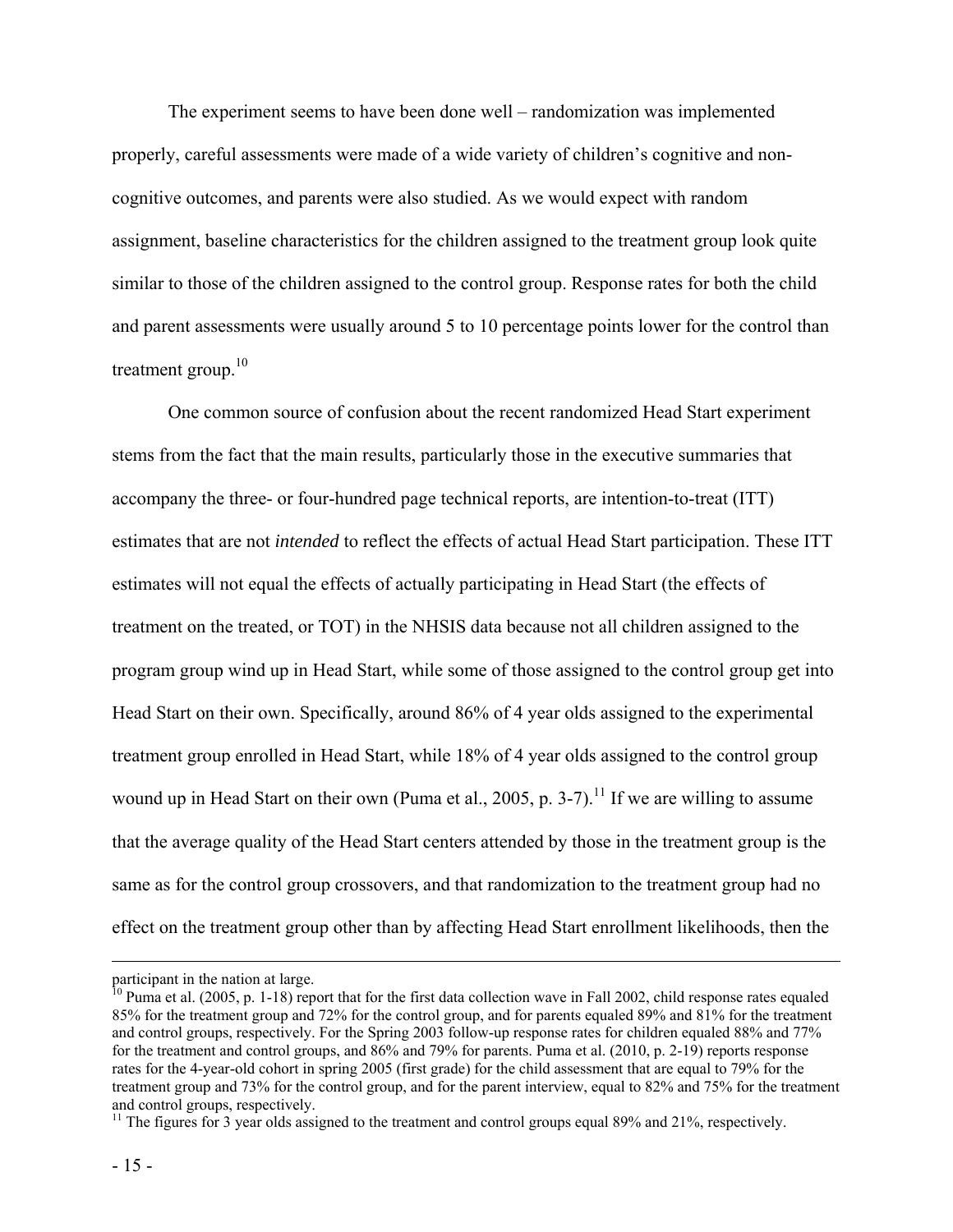TOT effect will be around 1.5 times as large as the ITT estimates (Bloom, 1984, Angrist, Imbens and Rubin,  $1996$ ).<sup>12</sup>

In Table 2 (taken from Ludwig and Phillips, 2007a), we show the ITT impacts on each of the cognitive outcome domains reported in the Executive Summary of Westat's report for the first-year findings of the Head Start experiment (Puma et al.,  $2005$ ), <sup>13</sup> as well as the TOT effects that come from re-scaling the ITT effects by the difference in the treatment and control groups in Head Start enrollment rates. If the Head Start programs treatment-group children attend are better than the Head Start programs the control group attends, this Bloom-style TOT estimate will somewhat overstate the effects of participating in Head Start. Point estimates and standard errors have been divided by the control group standard deviation for the relevant outcome measure so that they can be compared to other studies reporting results as "effect sizes."<sup>14</sup>

Table 2 shows that at least for cognitive skills all of the Head Start impact estimates point in the direction consistent with beneficial program impacts, although many of these point estimates are not statistically significant and in general the point estimates are somewhat larger (both absolutely and in relation to their standard errors) for 3 year olds than 4 year olds. For vocabulary, pre-reading and pre-writing skills Head Start's effects (i.e., TOT) range from .15 to

1

 $12$  The initial first-year report (Puma et al., 2005) describes the Bloom (1984) procedure for handling "no shows" in the treatment group, but does not use this procedure to handle the problem of control group members who wind up in Head Start on their own (p. 4-29, 4-35). Instead the report seems to drop control group families who wind up in Head Start on their own and then re-weight the remaining control group members; see pp. 4-35,6. The report mentions the Bloom (1984) approach we use to calculate TOT impacts accounting for compliance rates in both the treatment and control groups on p. 4-36 but notes only that Westat will explore how findings from this procedure compare to their procedure in future reports.

<sup>&</sup>lt;sup>13</sup> While the published Westat report did not show standard errors for impact estimates, Ronna Cook at Westat has very generously made these available to us.

<sup>&</sup>lt;sup>14</sup> In the body of the report, Westat presents a series of different impact estimates for each outcome domain, including those that do not adjust for baseline characteristics, those that adjust for baseline socio-demographic characteristics only, and those that also adjust for fall outcome measures in looking at spring test scores. Because the fall outcome measures are collected mostly by mid-November (collected over the period October to December), in principle controlling for these measures could understate Head Start's impacts due to program effects that arise during the early parts of the academic year. Table 1 presents Westat's own preferred regression-adjusted point estimates and standard errors, based on Westat's examination of whether there is any evidence of program gains between the beginning of the school year and when the fall outcome measures are collected.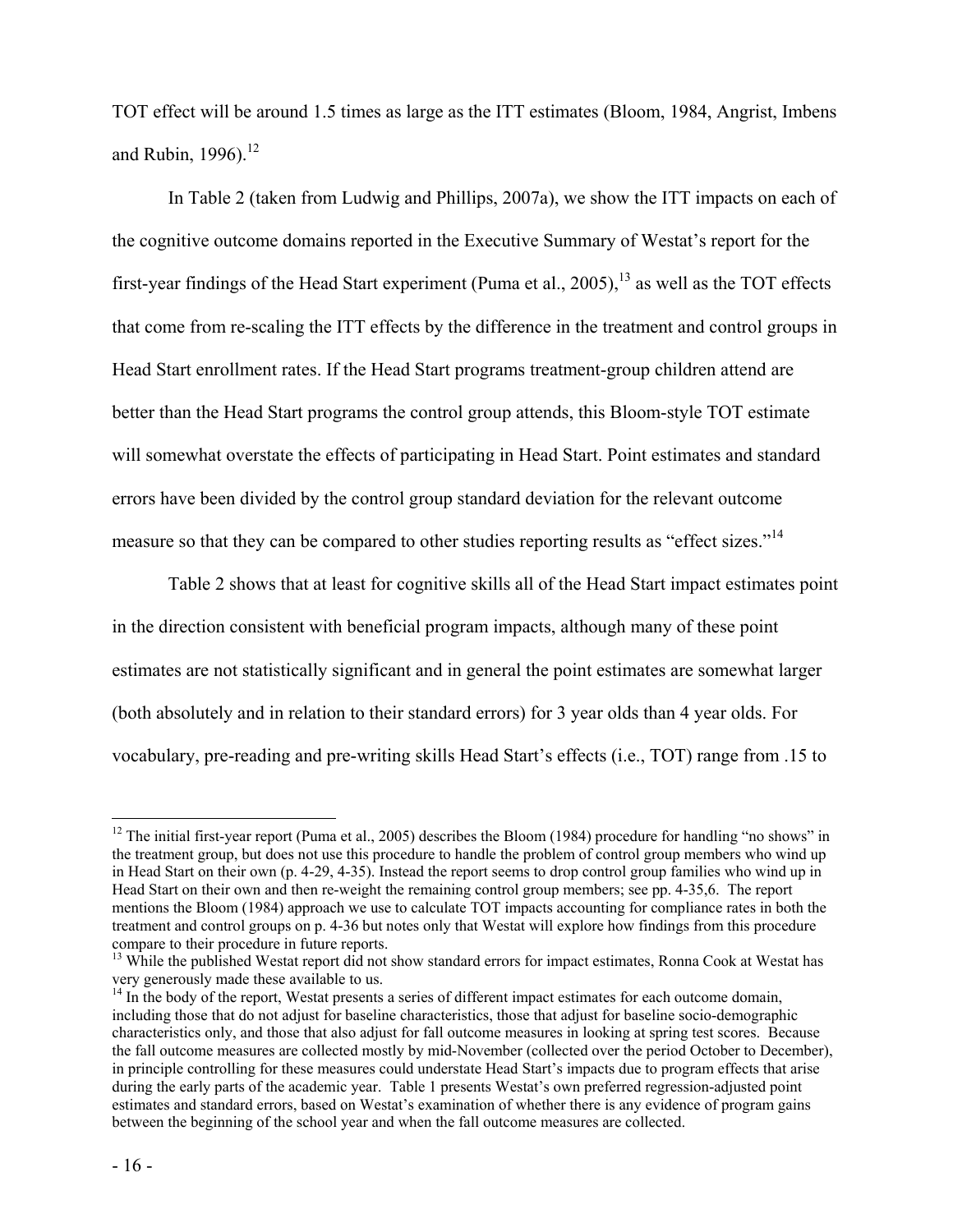.35 standard deviations. Parent-reported literacy skills show much more pronounced Head Start impacts, equal to .5 and .4 standard deviations for 3 and 4 year olds, respectively. It is not necessarily obvious whether student assessments are more or less reliable than those derived from parent reports.<sup>15</sup> Impacts on the Woodcock-Johnson applied math problems test are equal to .18 and .15 standard deviations for 3 and 4 year olds, respectively, but not statistically significant. Ludwig and Phillips (2007a,b) note that if one pooled the 3 and 4 year old cohorts in the NHSIS and analyzed them together, rather than separately, Head Start impacts would be statistically significant for every outcome shown in Table 2 except for oral comprehension.

Social-emotional outcomes are also potentially important targets for early childhood interventions as well, beyond academic outcomes. For example, research by Greg Duncan and colleagues has shown that early childhood measures of attention skills are important in predicting future test scores. The closest measure to this in the NHSIS is a variable for hyperactive behavior, where we see a Head Start impact of -.26 standard deviations for 3 year olds but a point estimate of essentially zero for 4 year olds. It is worth noting that the reliability of the social-emotional measures collected in the NHSIS (that is, the degree to which the assessments yield the same results when administered at different times to the same child) tend to be somewhat lower than for the NHSIS academic measures.<sup>16</sup>

 $\overline{a}$ 

<sup>&</sup>lt;sup>15</sup>Rock and Stenner (2005, p. 21) note that for the Early Childhood Longitudinal Study of the Kindergarten Class of 1998-99 (ECLS-K) parent reports of children's social competence and skills have not proven reliable, with "the main concern [being] that parents often have little basis for determining whether behavior is age appropriate." Analogous concerns could in principle apply to parent reports about their children's literacy skills. On the other hand, tests provide just a snapshot of what children can do, and that snapshot suffers further from noise due to student nervousness, stereotype threat or any other stochastic shock that affects a student's performance on the test.

<sup>&</sup>lt;sup>16</sup>A standard concern with assessing young children is that their performance on the test might not be a good indication of what they really know because of factors that vary minute-to-minute with young children: short attention span, variability in temperament and willingness to cooperate, and so on. Reliability scores for achievement tests administered to adolescents are usually on the order of .8 to .9 (see for example Murnane et al., 1995). Westat shared with us the reliability scores for the cognitive outcomes used in the Head Start experiment and these are typically on the same order but sometimes a bit lower. They are also lower for measures of non-cognitive skills compared to cognitive outcomes (see also Rock and Stenner, 2005). The reliabilities of the different cognitive and non-cognitive tests used in the Head Start experiment are as follows (3 year old figure shown first in parentheses, followed by figure for 4 year olds; only reliabilities for pooled 3 and 4 year old samples are available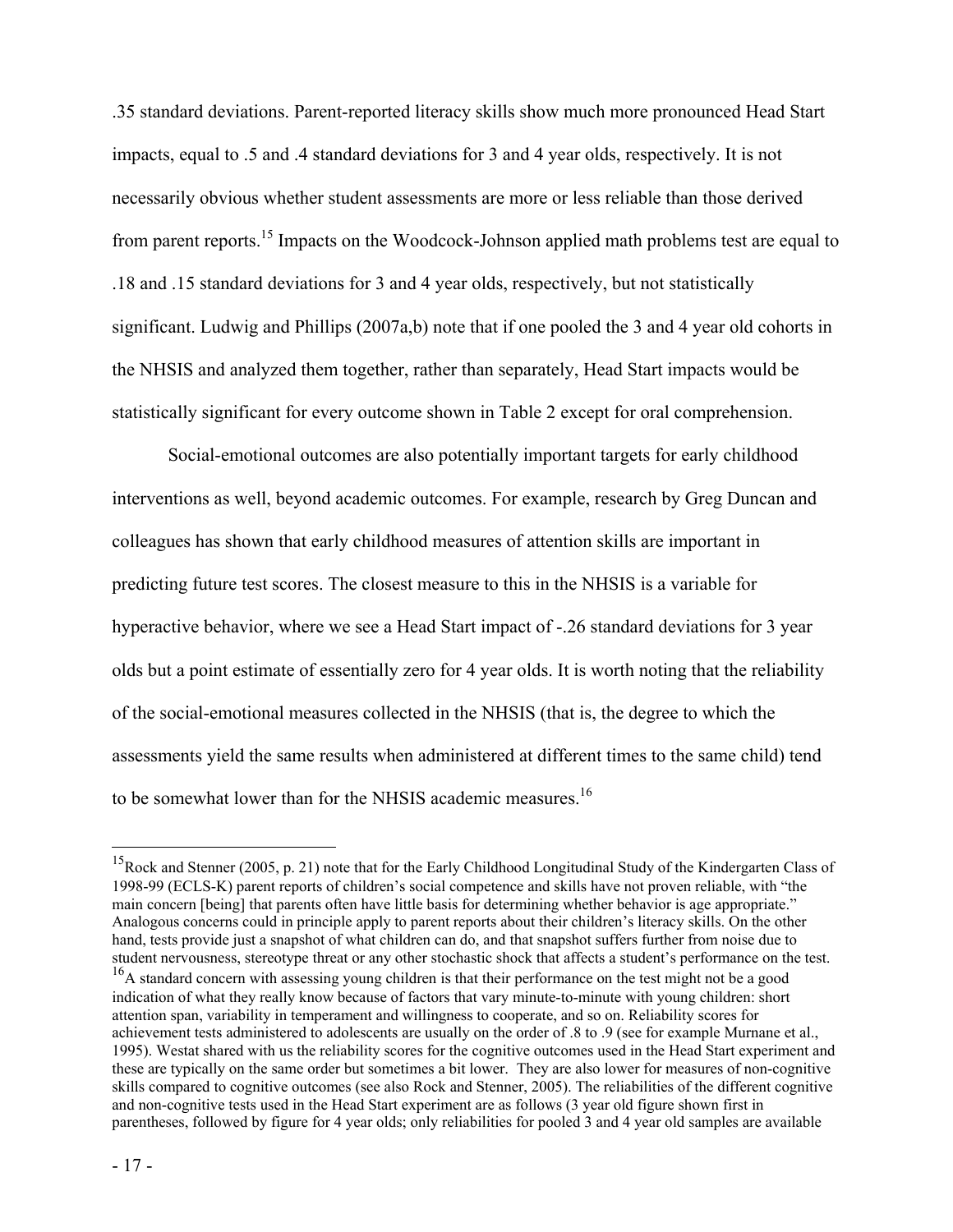Figure 1 compares Head Start impacts by age for the 4 year old cohort in the NHSIS<sup>17</sup> with the estimated Head Start impacts by age from Deming (2009), who as noted above studied a sample of children who would have been in Head Start no later than around 1990. Head Start impacts measured around age 5 are fairly similar for the recent cohort of Head Start children studied in the NHSIS and the earlier cohorts of children examined by Deming. But the figure shows that the impacts attenuate quite rapidly in the NHSIS, and by the end of first grade are very small in magnitude. In contrast in Deming's study we see estimates that are measured between the ages of 7-10 that are of about the same magnitude as those estimated at ages 5-6.

Figure 2 presents the results separately by race, pooling together Hispanics and whites in one panel, and separate results for blacks in the other. In Deming's study, results are larger initially for blacks than non-blacks, but fade out more rapidly for blacks than non-blacks (the pvalue on Deming's test of equality of Head Start impacts by age is  $p=0.003$  for blacks and  $p=24$ for non-blacks; see also Currie and Thomas, 1995). In the NHSIS, Head Start's impacts seem to fade out *less* rapidly for blacks than non-blacks. This could be a fluke finding or it could be a useful diagnostic for understanding why attenuation over time in Head Start impacts is occurring more rapidly overall for more recent cohorts of Head Start participants.

Many people have assumed that the rate of test-score fade-out in the NHSIS implies that the program can have no long-term lasting benefits. The recent paper by Chetty et al. (forthcoming) of the long-term effects of kindergarten quality provides a striking example of how that conclusion might be premature. Figure 3 below reproduces Figure 6 from Chetty et al. Panel A shows the estimated effect of a one standard deviation increase in kindergarten quality

for the non-cognitive outcomes): WJ Word (.87, .9); Letter naming (.96, 97); McCarthy Drawing Score (.65, .73); WJ Spelling (.74, .78); PPVT (.66, .8); Color naming (.94, .94); WJ Oral Comprehension (.8, .88); WJ Applied Problems (.9, .91); Social skills and approaches to learning (.62); Social competencies (.58); Total problem behavior (.74); Hyperactive behavior (.58); Aggressive behavior (.6); and Withdrawn behavior (.45).

 $17$  We focus in the figure on the 4 year old cohort in the NHSIS because such a large share of control children in the 3 year old cohort received Head Start during the second year of the experiment, which complicates interpretation of the results for this group.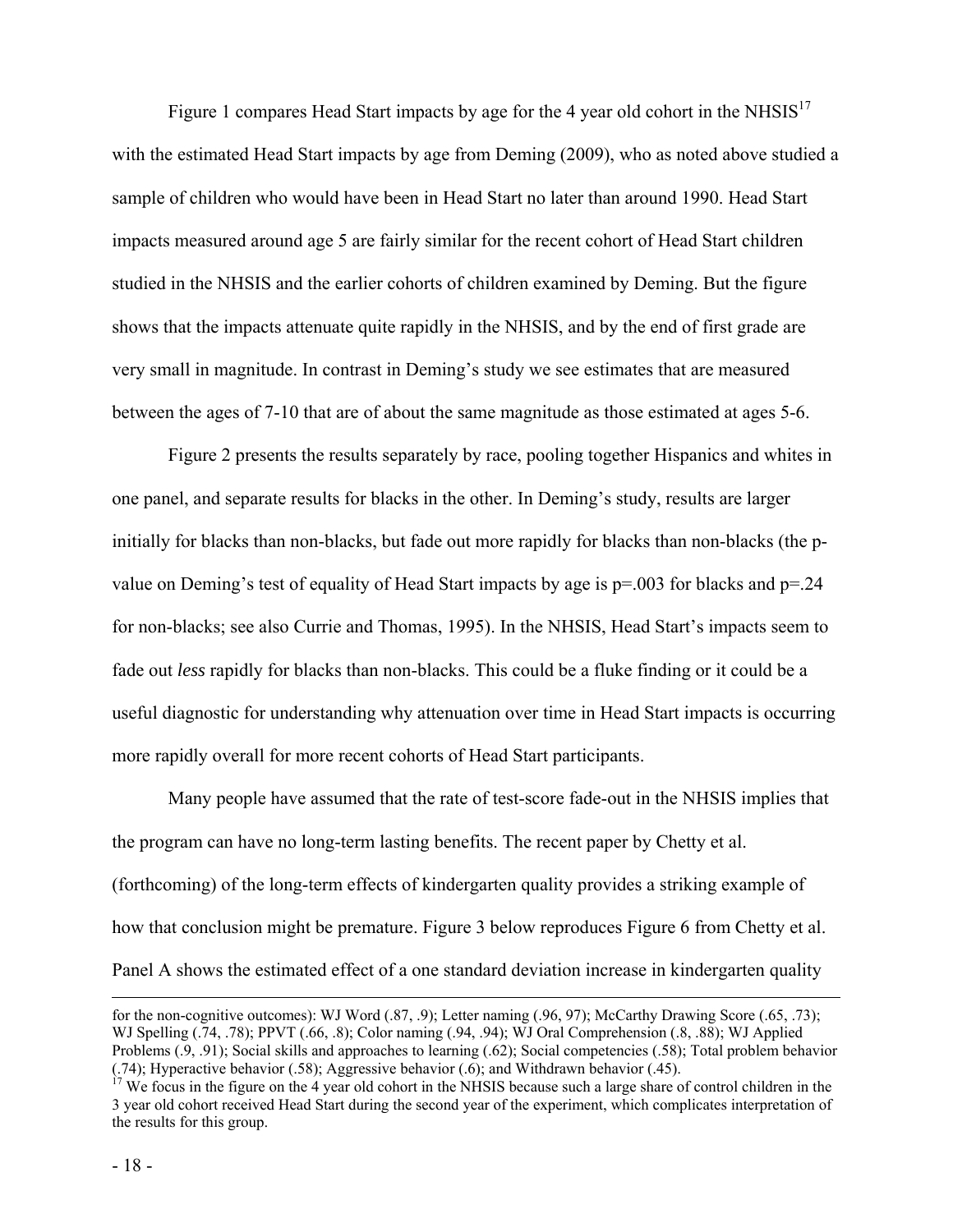(as measured by teacher value-added) on the test scores of children measured in different grades. The figure shows that the initial impacts are about 6 percentile points, which would be just over about .2 standard deviations.<sup>18</sup> That impact declines by more than two-thirds by first grade.

Panel B of Figure 3 shows the results of regressing test scores measured at different grades against adult outcomes from IRS earnings data collected when study participants are in their late 20s. The first data point shows that if we used children's test scores measured in kindergarten, we would predict that being in a kindergarten of higher quality by 1sd translates into increased annual earnings of \$588. If we looked at those children in first grade, when the effect of kindergarten quality was no longer really evident in their first grade scores, then if we knew nothing about their kindergarten test scores we would have concluded that children in different quality kindergarten classrooms should have similar earnings. However, the actual long-run impact on earnings (shown by the last dot, labeled "E") is \$483. In this application, there is strong test score fade out, but still long run impacts – and these impacts are best predicted by the short-term test score impacts.

#### **III. HOW INEFFICIENT IS HEAD START?**

A key question is whether it is possible to substantially increase the amount of "output" that Head Start produces through budget-neutral changes to the program. Barnett (2011) believes the answer is yes, in part because of the impact estimates that have been found for statesponsored universal pre-K programs. We are less convinced by the pre-K evidence, and are instead struck by the qualitatively similar findings in the NHSIS compared to a recent metaanalysis of a variety of early childhood interventions.

Almost all of the existing universal pre-K studies have used the same research design that

 $\overline{a}$ 

 $18$  The standard deviation for a variable like percentile rankings that has uniform distribution from 1 to 100 will about 28 percentile points.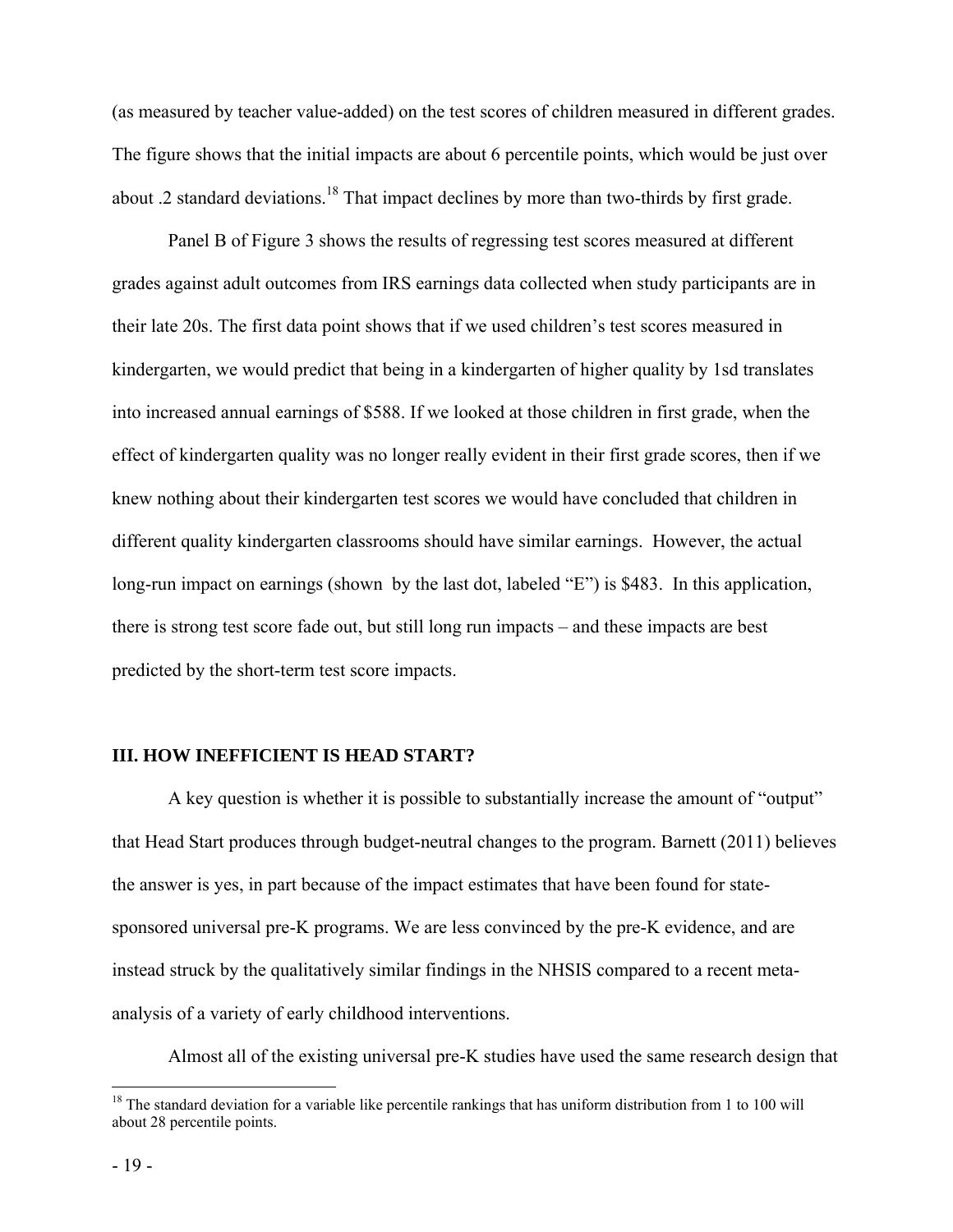exploits an age discontinuity that determines whether children are eligible for pre-K in a given academic year or not until the subsequent academic year. The results from these studies appear to be quite impressive. Gormley et al. (2005) evaluate the effects of Tulsa, Okahoma's pre-K program. Gormley and colleagues report TOT estimates equal to .8 standard deviations for the Woodcock-Johnson-Revised (WJ-R) letter-word identification test (more than twice as large as those found in the recent Head Start experiment), with effect sizes of .65 for the WJ-R spelling test (almost three times as large as those reported for four year olds in the Head Start experiment) and of .38 for the WJ-R applied problems math test (more than twice as large as for four year olds in the Head Start experiment), all of which are statistically significant. Barnett et al. (2005) examine pre-K programs in five separate states and report effect sizes of .26 for the PPVT vocabulary test and .28 for the WJ-R applied problems test, both of which are statistically significant. Wong et al. (2008) report average effect sizes for these five states of .17 for the PPVT, .26 for the math scores, and fully .68 for a test of print awareness.

While these recent state pre-K studies are major improvements over anything that has been done to examine such programs in the past, they are nonetheless all derived using a research design that may be susceptible to bias of unknown sign and magnitude. Specifically, these recent studies all use a regression discontinuity design that compares fall semester tests for kindergarten children who participated in pre-K the previous year and have birthdates close to the cutoff for having enrolled last year with fall tests of children who are just starting pre-K by virtue of having birthdates that just barely excluded them from participating the previous year.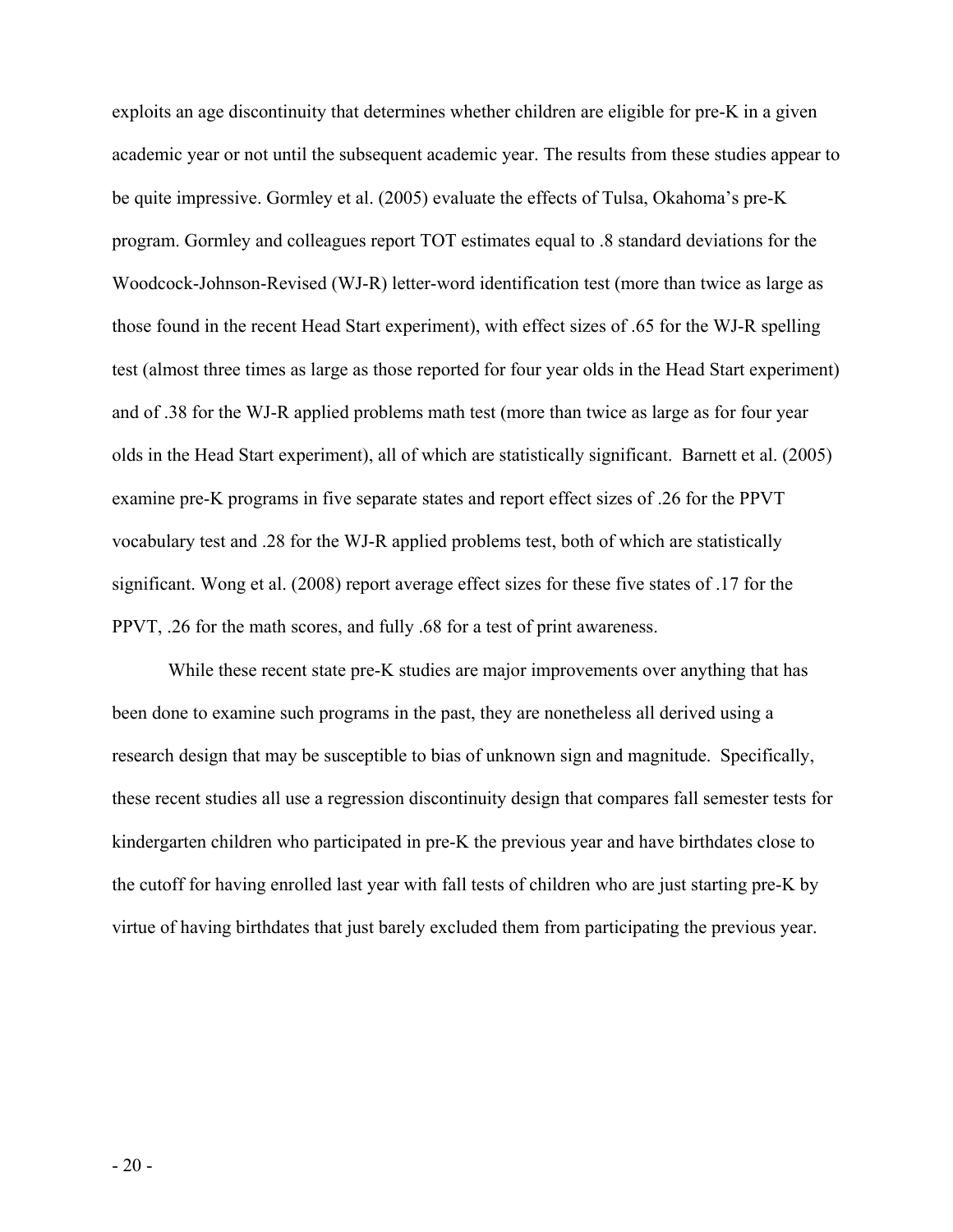|                      | Year of eligibility for pre-K |            |  |  |
|----------------------|-------------------------------|------------|--|--|
| Volunteer for pre-K? | Year T                        | Year $T+1$ |  |  |
| No                   |                               |            |  |  |
| Yes                  |                               |            |  |  |

#### **Study Samples for State Pre-K RD Evaluations**

Most study samples in this literature rely on sample frames of children who attend pre-K in year T versus year T+1, and so compare basically outcomes for children in cells C and D above who have birthdays that are "close" to the cutoff. One identifying assumption here is that the selection process of children into pre-K is "smooth" around the birthday enrollment cutoff. But this need not be the case since we know that there is something else that changes discontinuously at the age threshold for eligibility for the program in year  $T$  – namely, the choice set that families face in deciding whether to send their children to pre-K or not.

For instance, suppose that among the children whose birthdays just barely excluded them from enrolling in pre-K during year T, the parents of the most academically ready children respond to being prevented from sending their children to pre-K that year by giving up on the public system and sending their children to private pre-K in year T and then private kindergarten in year T+1. These children would not be in the study sample of children who are assessed in the fall of year T+1 for any of these age-discontinuity pre-K studies. This type of selection would reduce the share of high ability children among the control group in the pre-K studies and lead them to overstate the benefits of pre-K participation. One fix to this selection concern would be to expand the sample frame to be the population of children in a given age cohort in a given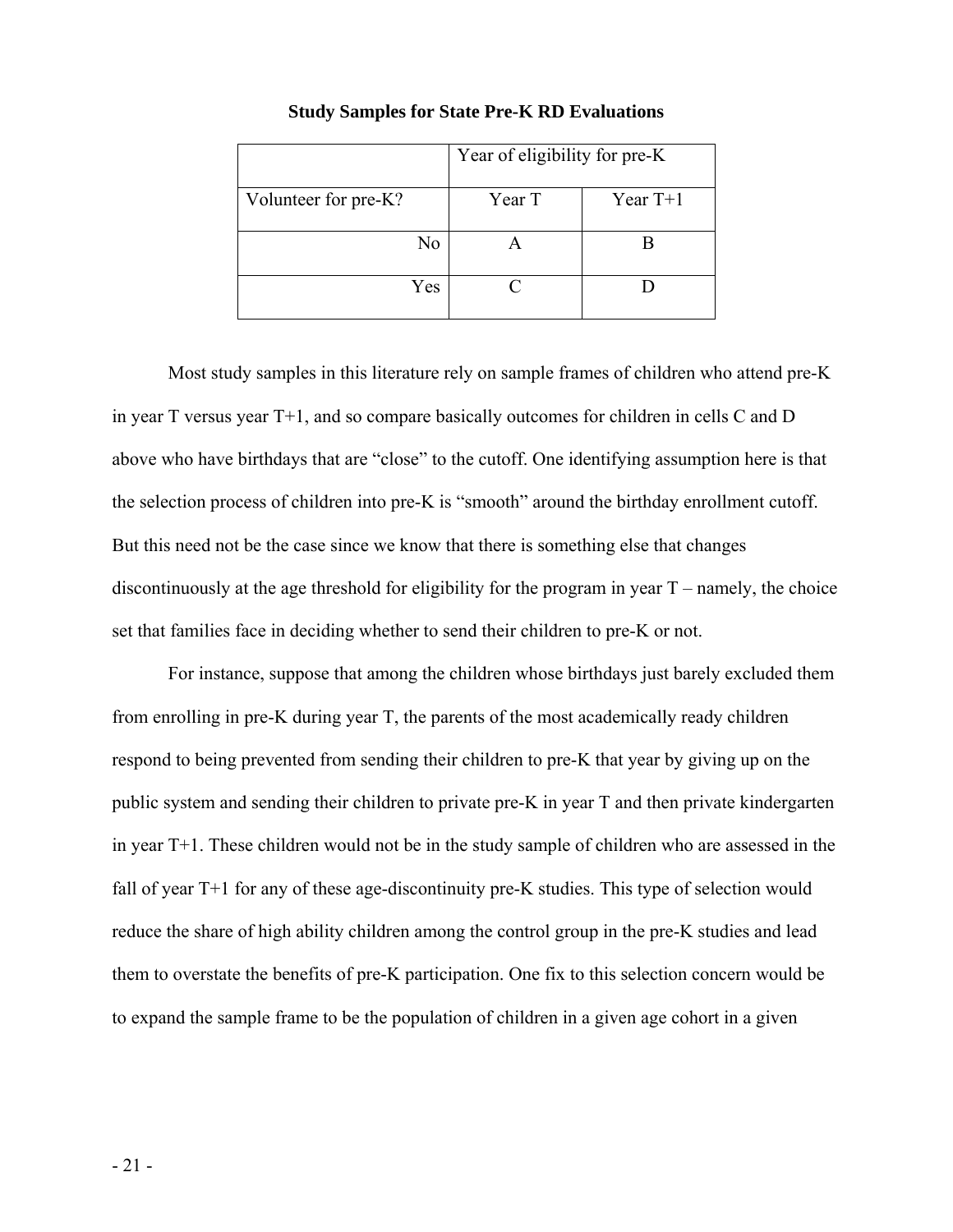jurisdiction, rather than limit the study sample to children who actually participate in pre-K, $^{19}$  but to date no study we know of has followed that data collection strategy.

Another relevant point about these age-discontinuity pre-K studies is that by their nature they are not capable of producing evidence about the degree of fade-out of pre-K impacts. Note that the one-year follow-up analysis would occur in year T+2 in our example above, comparing children who participated in pre-K in year T and then kindergarten in year T+1 with children who participated in pre-K in year  $T+1$  – thereby becoming a test of the effects of kindergarten, rather than about whether pre-K impacts persist over time. Put differently, the pre-K studies are unavoidably silent about fade out. And fade out is the key issue that has generated concern about Head Start.

 An alternative comparison for Head Start comes from Leak et al's (2010) meta-analysis of a variety of early childhood programs. It should be said that there is some uncertainty about whether their meta-analysis accurately captures what we should expect for initial impacts and rate of decay of initial test score impacts with the mix of early childhood programs included in their study sample, since a large share of the studies use a quasi-experimental design that could still be subject to some bias.<sup>20</sup> But we still think there is some useful information in their results.

Table 3 in our paper reproduces some key results table from their study (Leak et al.'s Table 4). The table presents the results of a meta-analytic regression that is run on a sample consisting of regression estimates from individual early childhood studies, conducted at different points in calendar time. Around forty percent of these studies are from randomized experiments, the rest use different quasi-experimental designs. Each row in the table presents a different

1

<sup>&</sup>lt;sup>19</sup>That is, we have in mind comparing children in the pooled cells A and C above with the children in pooled cells B and D above, who have birthdays "close" to the cutoff, which would be analogous to an intention-to-treat analysis in a randomized experiment.

 $20$  The next-to-last column in the table shows that studies that do not use random assignment have initial program impacts that are .07 standard deviations lower than what is observed for experimental studies (.21 versus .28), although the Leak et al. analysis does not make it possible to examine whether the research design affects the rate at which impacts decay with time since the time of program participation.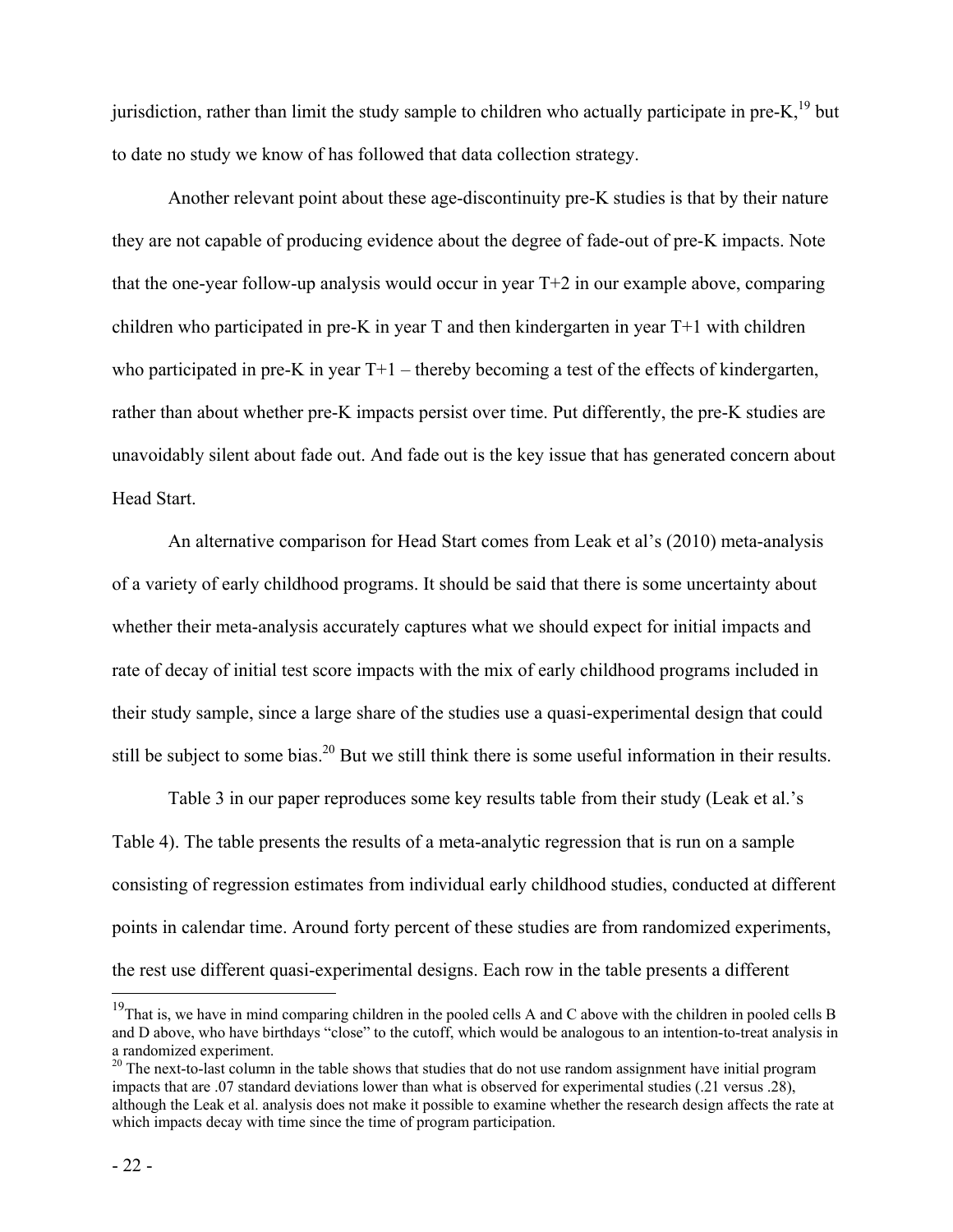characteristic of a study, such as characteristics of the program being studied or the study's research design.

The first column of Table 3 shows that the average early childhood program had an effect size of .28 standard deviations measured at the end of the treatment itself, not much different from the average achievement impact of .21 we observe in the NHSIS for the 4-year-old cohort of children (averaging across all achievement measures). Interestingly, Table 3 also shows that whether the study was carried out before or after 1980 does not seem to have much effect on the estimated initial program effect, despite the fact that the counterfactual early childhood environments of low-income children have presumably changed over time.

The final column of Table 3 controls for study fixed effects. This enables us to measure the within-study rate of decay of treatment effects. This analysis suggests that almost the entire effect of these early childhood programs dissipates the year after the program – a picture that is not so different from what we see in the NHSIS experimental study of Head Start.

# **IV. EXPLANATIONS FOR ACCELERATING HEAD START "FADE-OUT"**

The effects of Head Start reform proposals will depend on what the reason is for accelerating Head Start "fade-out" over time. In what follows we consider two types of explanations: changes over time in Head Start's impacts on non-academic outcomes – that is, socio-emotional and behavioral skills; and changes over time in elementary school quality.

#### **A. Changing impacts on socio-emotional and behavioral skills**

Forecasting what the short-term results from the NHSIS imply for the long-term outcomes of low-income children is complicated by the fact that we currently know relatively little about how or why Head Start or other early childhood interventions such as improved kindergarten quality generate lasting gains in schooling attainment or other key life outcomes.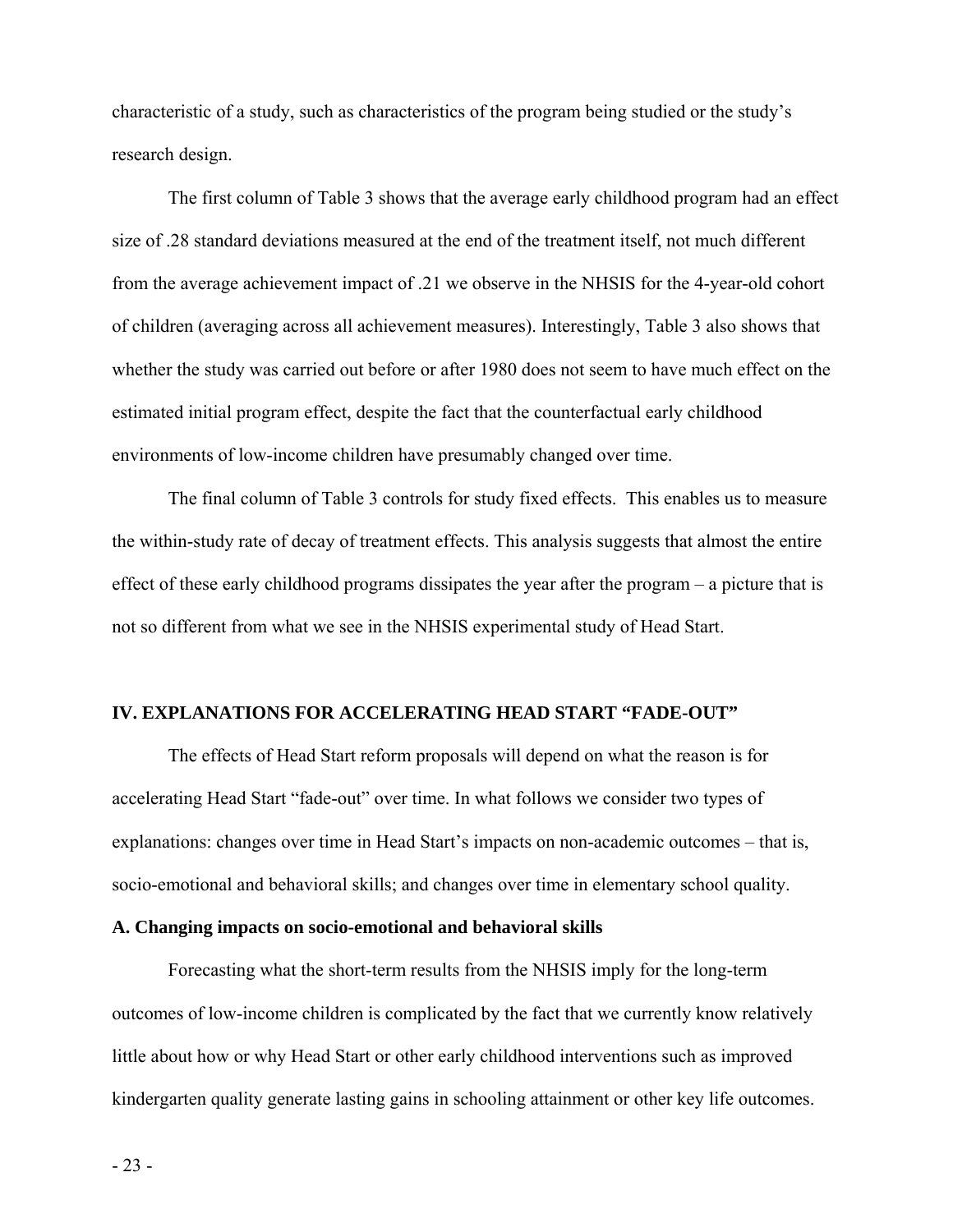Our literature review above shows that for older cohorts initial test score gains seem to decay in whole or part, yet long-term outcomes seem to improve for program participants. This mirrors the pattern found with other early childhood interventions like Perry Preschool and Abecedarian.

Moreover, little is known about the relationship or potential interplay between program impacts on academic skills and social-cognitive skills. Previous correlational studies of the relationship between early skills and later skills suggest that there are multiple pathways to success – both academic and social-cognitive skills measured early in life seem to predict academic outcomes measured later in life.<sup>21</sup> Research discussions about early childhood programs typically seem to assume that program impacts on academic skills are proportional to impacts on social-cognitive skills – that is, programs that generate relatively larger gains in academic skills generate relatively larger gains in social-cognitive skills as well. Whether this is actually true in practice is hard to determine in a world in which far too few studies actually try to directly measure socio-emotional and behavioral skills.

If we believed that initial program effects on social-emotional and behavioral skills are key to sustaining program effects on academic test scores, then one candidate explanation for why test score impacts seem to fade out more rapidly in the NHSIS could be changes over time in Head Start's impacts on social-emotional and behavioral skills. For this explanation to work,

 $\overline{a}$ 

 $^{21}$ For example, while Duncan et al. (2005) find that early math skills are the strongest predictor of subsequent academic achievement, early reading and attention skills also predict later test scores – but just not quite as strongly as do early math skills. Duncan et al. (2005) do not find much evidence that other social-cognitive skills measured during early childhood (aside from attention skills) predict later test scores, although other correlational studies have found that socio-emotional outcomes, notably aggressive behavior, do seem to contribute to children's achievement trajectories (Hinshaw, 1992; Jimerson, Egeland, and Teo, 1999; Miles and Stipek, 2006; Tremblay et al., 1992). These correlational data of course have important limitations in illuminating the causal relationships of early childhood outcomes with later outcomes. For example suppose that most parents read to their children, but what really distinguishes the most scholastically motivated parents from their peers is that the former try to impact math skills to their children even during the early childhood period. In this case the relatively strong correlation between early math and later scores could simply be a stand-in for the influence of parent motivation to help their children learn, and so an increase in early math skills induced by some intervention would yield longer-term impacts that are smaller than Duncan et al.'s correlations would suggest. Alternatively one can also imagine that children with early childhood socio-emotional problems receive a variety of compensatory resources from their parents and schools to offset these early developmental challenges. In this case any intervention that improved early socio-emotional skills – holding all else constant – might have larger impacts than the Duncan et al. correlations would imply.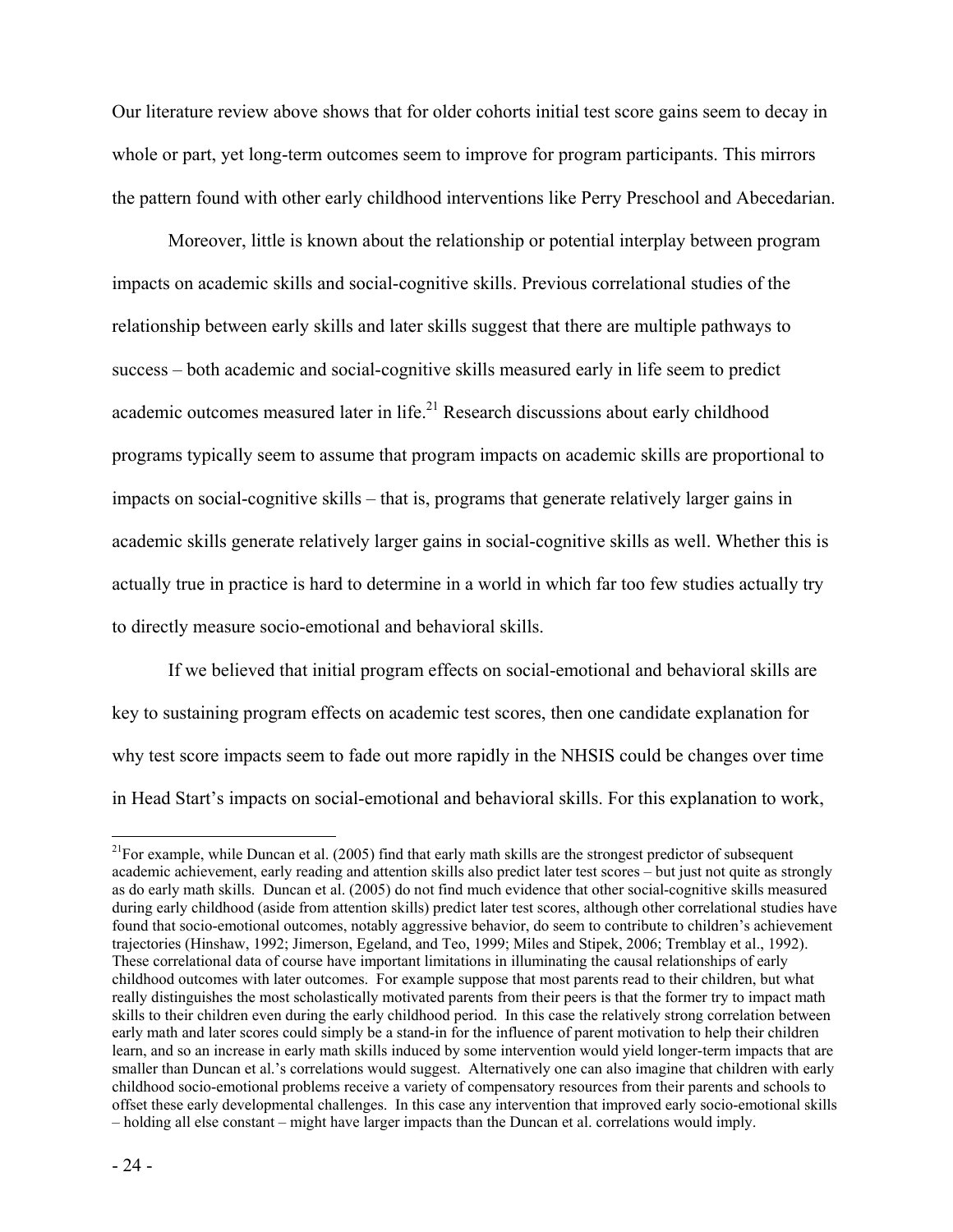we would need to rule out the possibility that short-term boosts in academic skills are a key mechanism for improving socio-emotional and behavioral skills such as motivation and persistence by, for instance, increasing children's confidence in school (e.g., Barnett, Young and Schweinhart, 1998).

What we do know from the NHSIS is that there are relatively few statistically significant effects on what that report refers to as "socio-emotional" outcomes such as aggressive, hyperactive, withdrawn or other problem behavior, social competencies, social skills, "closeness," conflict and positive relationships, particularly for the 4 year old cohort in the NHSIS study sample (Puma et al., 2010). In principle these variables might miss those socialemotional and behavioral skills that are most important for children's life success, either because of measurement error or because the variables try to measure the wrong things.

The possibility that Head Start's impacts on social-emotional and behavioral skills has declined over time means that policy proposals to make Head Start "more academic" could in principle exacerbate the underlying problems that contribute to test-score fade out. This concern is also relevant to proposals to make greater use of data and performance measures to identify and eliminate low-value-added Head Start programs, since any such assessment regime would ideally capture those short-term skills that are most important for long-term life outcomes – quite a challenge given we know so little about what those key short-term skills actually are!

# **B. Changes Over Time in Elementary School Environments**

A common hypothesis is that Head Start gains fade-out for children because they attend low-quality elementary schools after exiting the Head Start program. For example, Currie and Thomas (2000) analyze data from the NELS:88 and find that black children who participated in Head Start and attended an elementary school with higher average test scores have higher achievement test scores than black children who had been in Head Start but attended elementary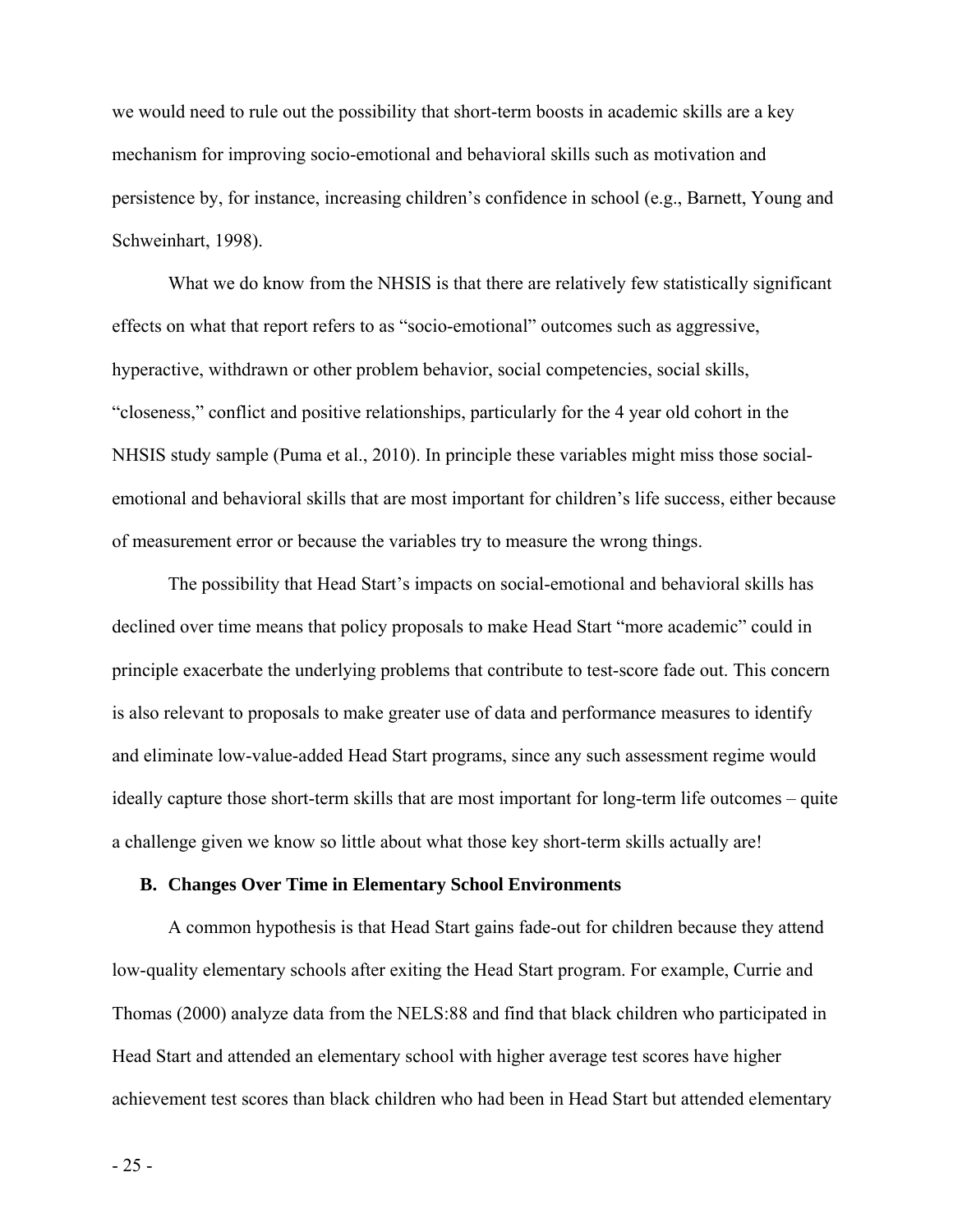schools with lower average test scores. Currie and Thomas note that it is difficult with their data to distinguish between the role played by school quality versus peer "quality" in explaining this difference. Their analysis is suggestive but not definitive, since there remains the possibility that there is some self-selection of higher-scoring Head Start children into higher-scoring schools. (As Currie and Thomas also note, the use of the NELS:88 data also makes it challenging to isolate the main effect of Head Start on children's outcomes as well).

One challenge to the explanation that low elementary school quality squanders Head Start gains comes from the findings by Ludwig and Miller (2007) of what appear to be long-term gains in schooling attainment even among African-Americans living in the poorest counties of the Deep South in the 1960s. It is hard to imagine that very many poor children in modern-day America attend schools that are actually worse than those that states like Mississippi provided to blacks living in the Delta 40 or 50 years ago.

More generally, low elementary school quality could only explain accelerating Head Start "fade-out" if elementary schools in the U.S. overall were declining in their average quality. But by at least some indications the reverse may be occurring. For example, Figure 4 presents average reading scores on the National Assessment of Educational Progress (NAEP) for 9 year old children over the period from 1971 to 2008. Overall reading scores are increasing over time. Moreover, the black-white gap in average reading scores seems to be narrowing. Figure 5 shows that we see a similar pattern for math scores.

This pattern of increased elementary school quality, particularly for relatively more disadvantaged students (in Figures 4 and 5, minorities), suggests an alternative hypothesis for how changing elementary school conditions might be related to accelerated attenuation of Head Start impacts: Perhaps elementary schools are becoming increasingly effective at remediating academic deficits among children who enter kindergarten or first grade behind their peers. That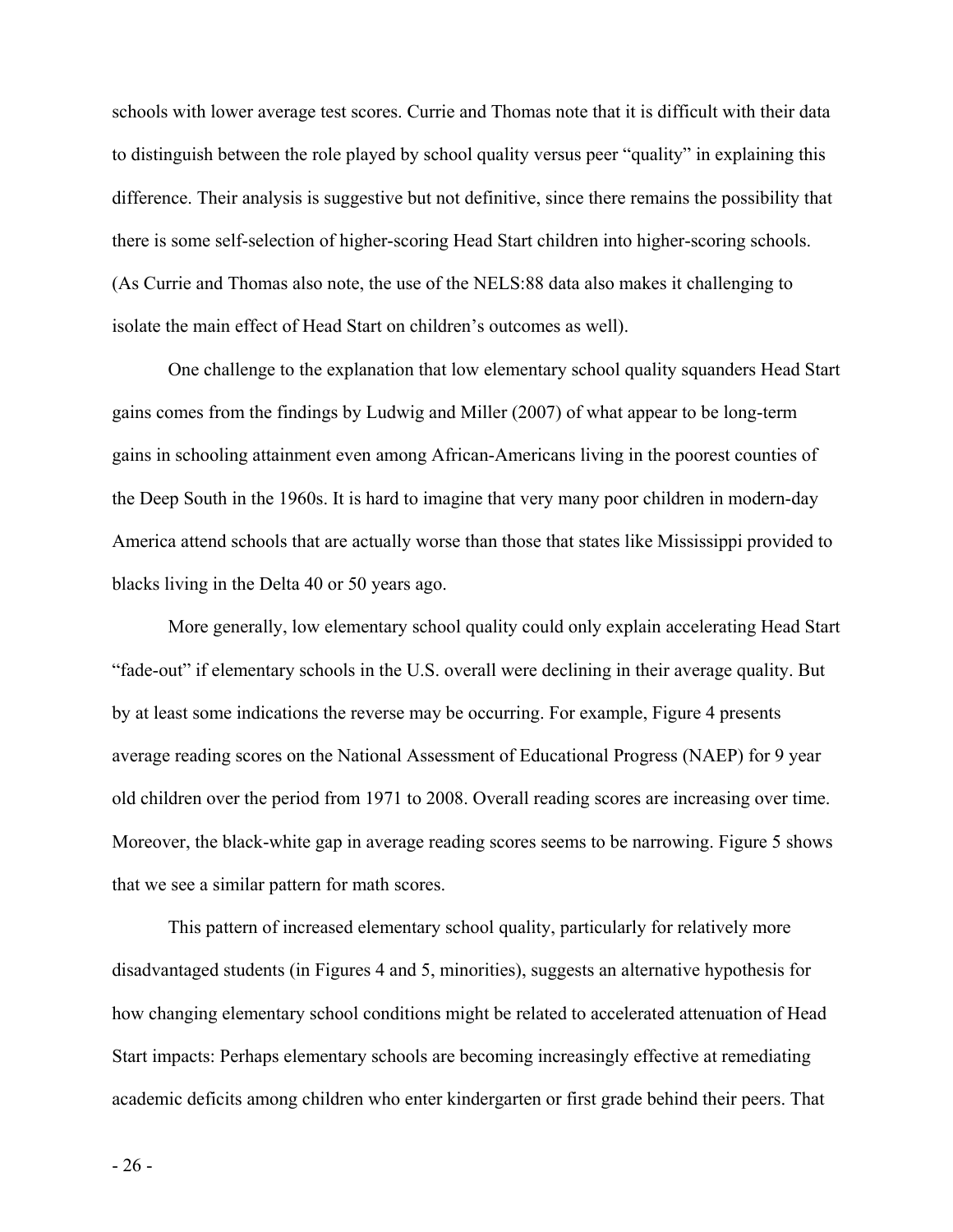is, perhaps what looks like "fade out" among Head Start children is actually "catch up" by lowskilled controls (non-participants). It might be the case that elementary school teachers focus more and more on helping students who did not participate in Head Start to catch up. If individualized teacher attention is developmentally productive, then Head Start generates social returns (in the form of reducing the number of students for whom the teacher needs to do remediation) that may exceed the private returns. Part of the benefits of Head Start come in the form of improved outcomes for non-Head Start children, and so would be invisible in a study that compares the average outcomes of Head Start and non-Head Start children.

Testing among the "fade-out" and "catch-up" hypotheses is challenging in part because children's achievement test scores change a great deal naturally as children age during their earliest years of life. Setting aside for now the considerable technical problems associated with comparing children's achievement levels at different ages, we see that children in both the Head Start and control groups in the NHSIS are experiencing considerable increases in overall achievement levels over time. By definition the rate of increase is slower for the treatment than control groups (since the initial Head Start impact attenuates over time), but from this fact alone we cannot conclude whether poor school quality is suppressing the trajectories of Head Start children or whether remedial efforts by teachers are accelerating the trajectories of non-Head Start children.

A different way to test for catch up versus fade out is to try to directly examine the degree to which teachers try to "smooth" outcomes between Head Start and other children. Unfortunately, most existing datasets are not very good at capturing very detailed classroom process measures like the amount of time teachers spend with particular individual students.

The rising NAEP scores among 9 year olds and narrowing of black-white gaps provide evidence that is consistent with the "catch-up" hypothesis. Another data point consistent with the

- 27 -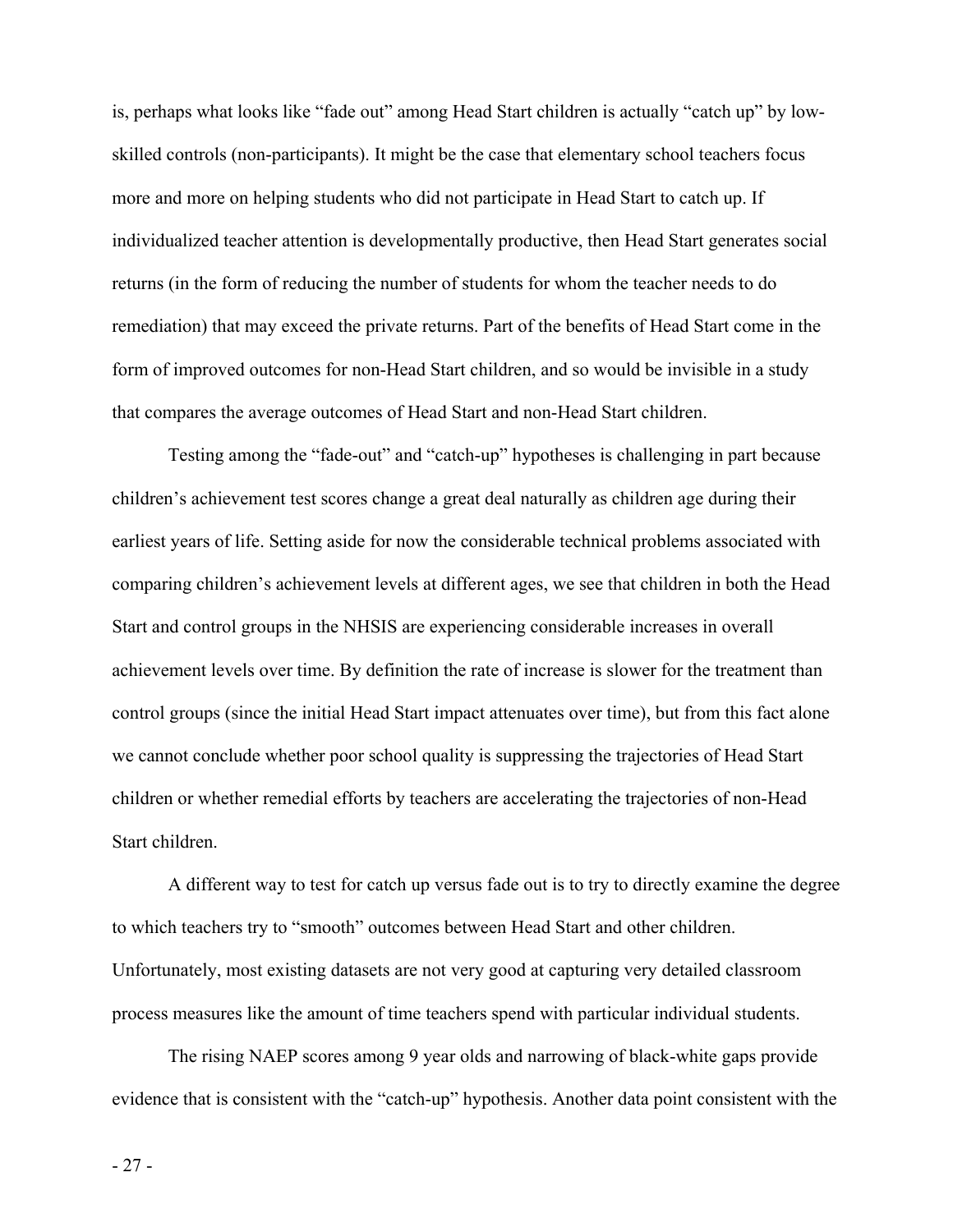"catch-up" hypothesis is that as Barnett (2011) notes, meta-analyses of early childhood interventions done in developing country contexts – where we assume elementary school quality is not as strong as in developed countries – do not show the same sort of fade out as in the U.S.

Whether convergence in treatment-control outcomes in the NHSIS is due to "fade out" versus "catch up" is important for policy design. Fade-out is an argument for focusing on efforts to improve elementary schools. Catch-up provides an argument for measures such as increasing enrollment rates in Head Start or other early childhood programs. In the catch-up scenario, tracking in the early elementary grades might also help preserve Head Start benefits.

## **V. CONCLUSIONS**

 Many people believe that early childhood interventions represent a promising way to invest in the human capital of disadvantaged children and improve their long-term life chances. However, the follow-up results of the NHSIS experiment have led several analysts to conclude that Head Start is in need of changes, or might even best be folded together with other early childhood programs such as state pre-K. The arguments outlined in this paper suggest that the pessimism surrounding Head Start is premature, given what we currently know about how and why early childhood programs generate long term gains to low-income children.

 The most striking feature of the NHSIS results is not the size of Head Start's initial testscore impacts, but what happens after children exit from the Head Start program. Our lack of understanding about why there is more rapid test score convergence makes it difficult to identify the benefits and costs that would be associated with different policy responses.

 For example, one plausible explanation for NHSIS test score convergence is that the program may be having less pronounced effects on social-emotional and behavioral skills. If this were true it would mean that making Head Start "more academic" could exacerbate the key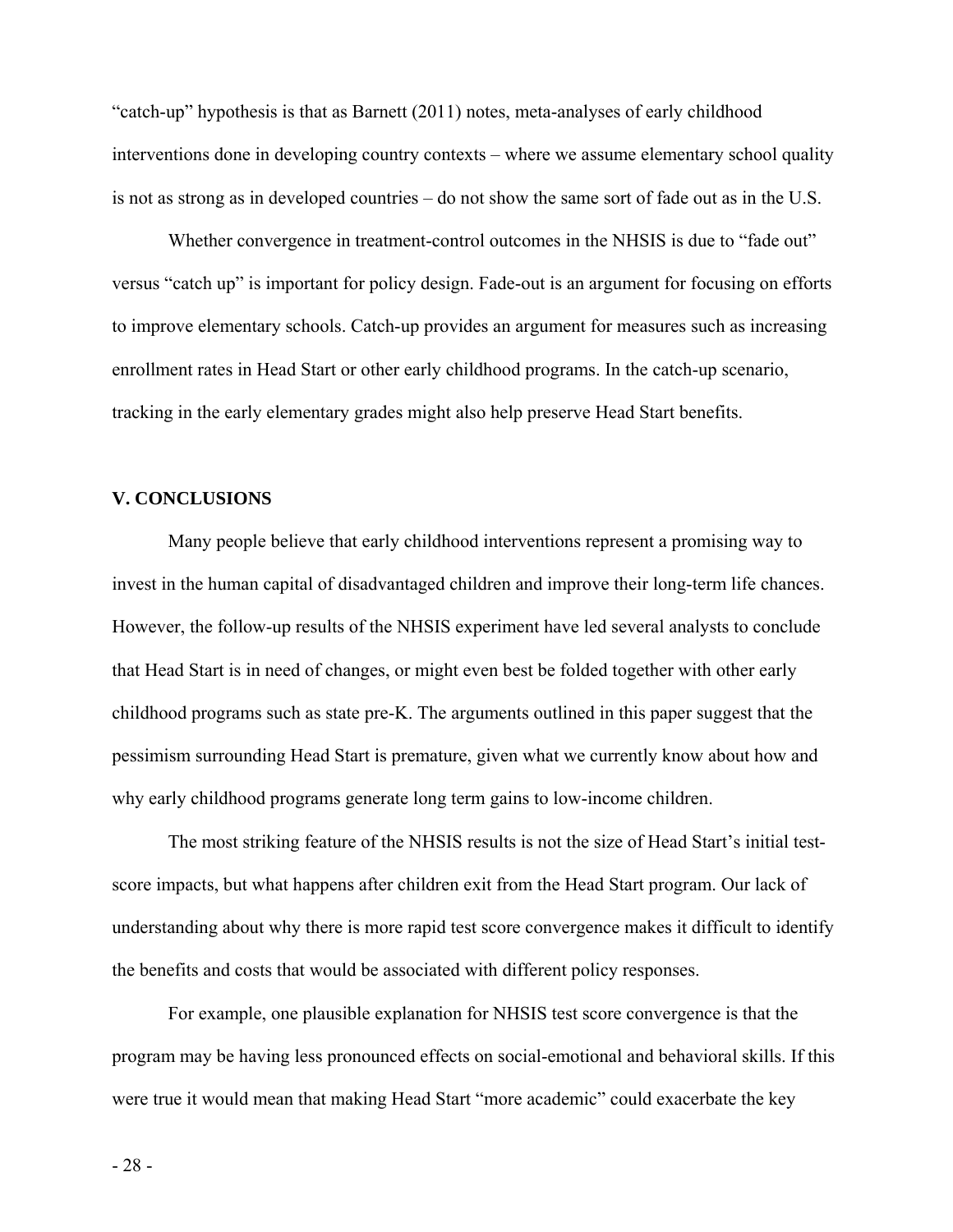problem with Head Start.

 Similarly, if social-emotional and behavioral skills could be the key mediator for longterm benefits from Head Start, this has implications for another common policy proposal: to rely more on data and performance measurement to identify and de-fund Head Start programs that have low value-added (see for example Haskins and Barnett, 2010, Ramey and Ramey, 2010, and the Obama Administration's new proposals). Implicit in these proposals is the ability to accurately measure the relevant skills. Ensuring that practitioners are measuring and appropriately weighting the right social-emotional and behavioral skills is challenging given that the reliabilities of the social-emotional measures in the NHSIS seem to be lower than for academic outcome measures, and given that the research community has limited understanding at the present time about what the key skills and mediators are that matter most for driving longterm program benefits.

 Another proposal from Haskins and Barnett (2010) is to make it easier for states and localities to coordinate or co-mingle funding from different early childhood programs, like Head Start, the child care block grant, Earl Head Start, Title I, etc. This is a step in the direction of other proposals that have been made to rely more and more on state-sponsored universal pre-K programs, which a growing number of studies suggest have impressive short-term impacts on achievement test scores. Eventually social science research might demonstrate that universal pre-K programs produce larger short-term impacts than Head Start, but the existing studies of pre-K do not yet convince us of this point. Moreover the research design used in the current batch of pre-K studies by their nature cannot tell us anything about whether pre-K impacts fade out or not. Most researchers who think pre-K dominates Head Start must assume that the size of a program's impact on initial test scores is directly proportional to how much skill impacts persist over time (bigger initial impacts mean bigger impacts later on in elementary school). But the fact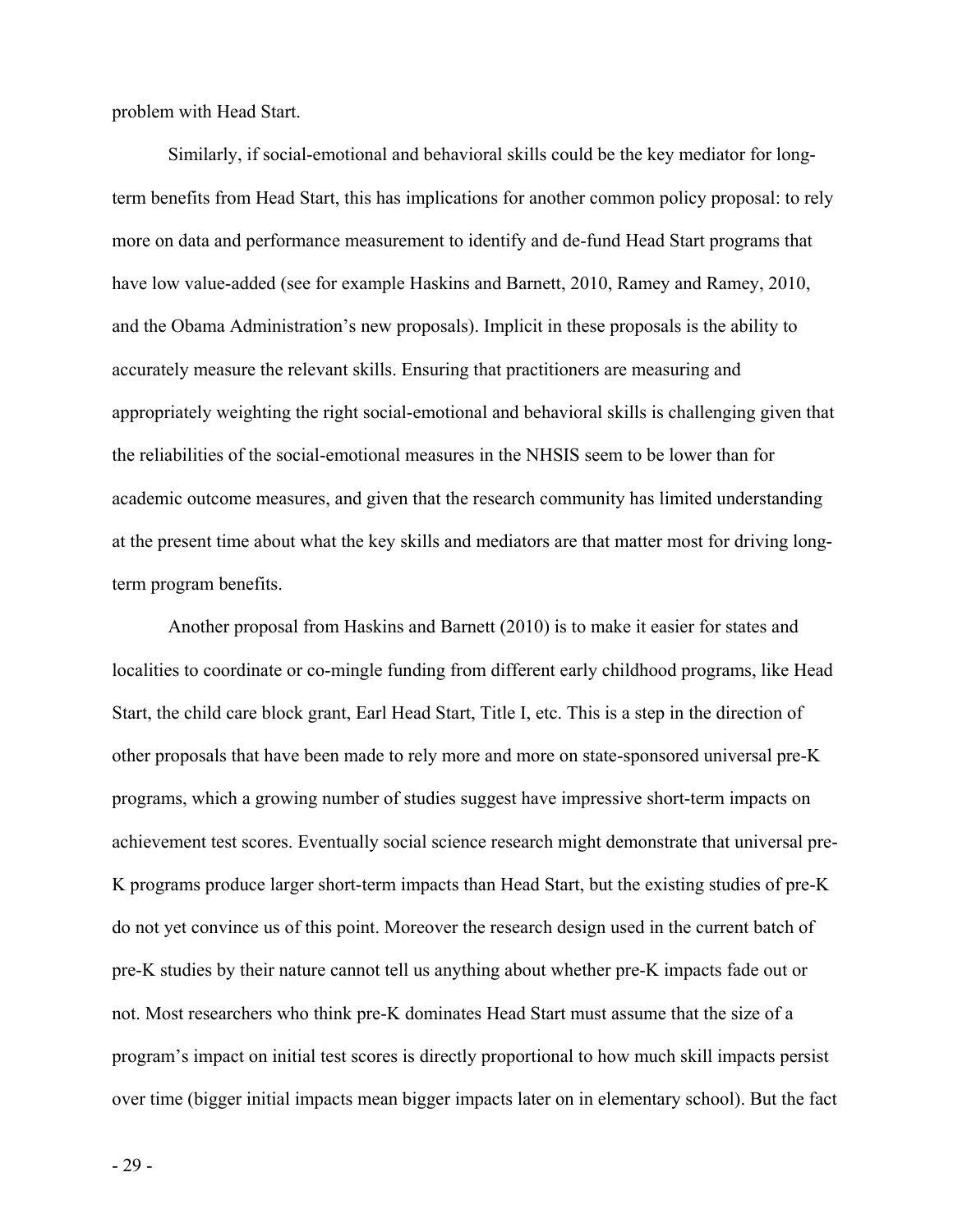that Head Start's initial test score impacts seem to be about the same for recent cohorts of children as for those who were in Head Start several decades ago, yet the rate at which these impacts attenuate has changed, would seem to invalidate the assumption that initial impacts are always predictive of what sorts of impacts we can expect down the road.

 Every educational program of which we are aware (including those at our home universities) always has some room for improvement. There is no reason to think that Head Start is an exception in this regard; after all, the program began nearly 50 years ago in a social environment that is quite different from today's. The main point of this essay is to emphasize the uncertainty that remains in our understanding of what today's version of Head Start accomplishes – and what might result from different proposed changes to the program. Specifically the current state of research leaves great uncertainty about key factors: how much more "output" we could expect for current Head Start expenditures; the exact mechanisms through which early childhood programs generate lasting benefits to people; and what is causing Head Start's impacts on test scores to attenuate more rapidly over time (and whether that is even a worrisome trend). Many of the proposals that have been made to modify Head Start have the very real prospect of having no value or even negative value.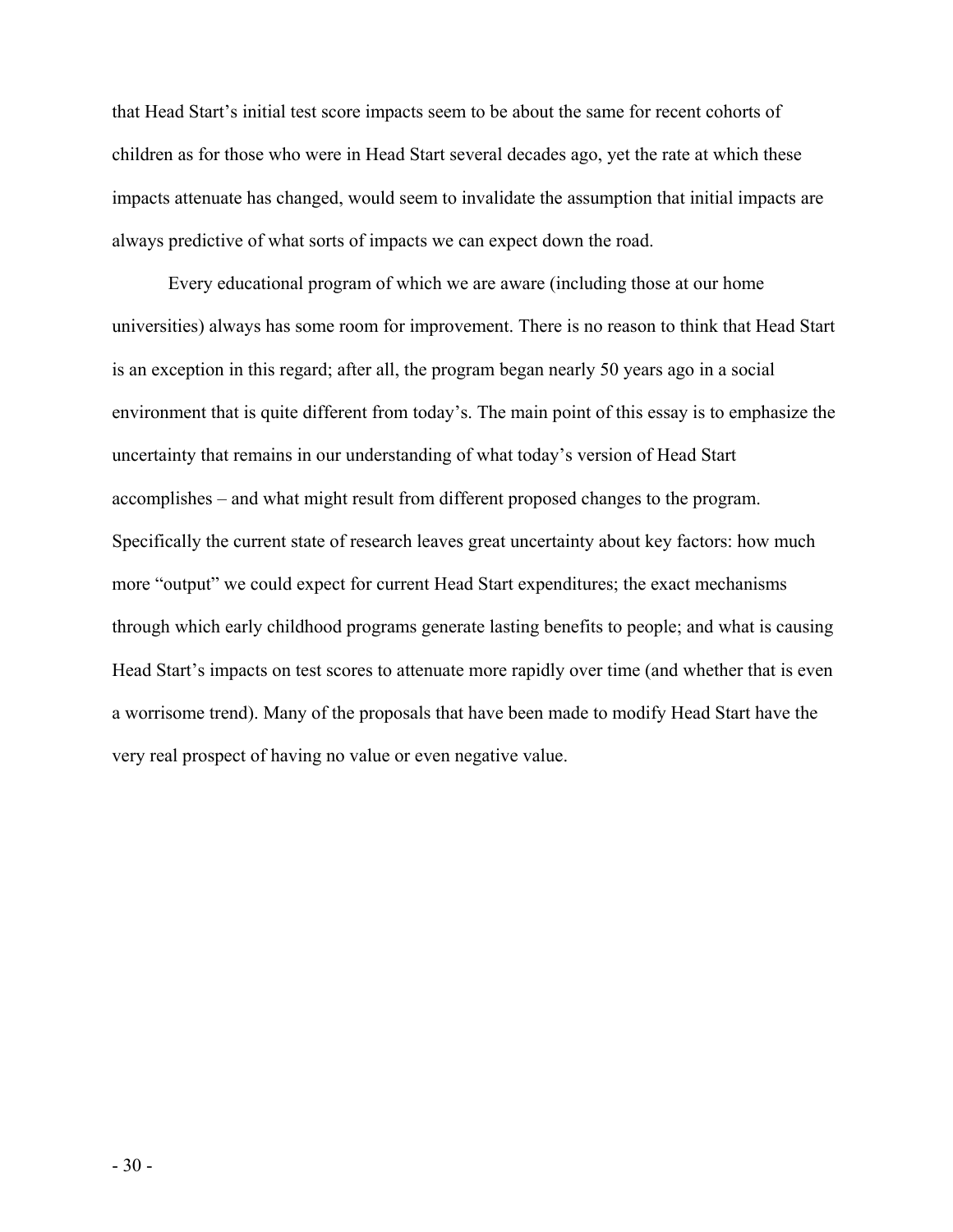| (replication of Table 4 from Deming, 2009)                  |              |                    |                  |           |                |             |
|-------------------------------------------------------------|--------------|--------------------|------------------|-----------|----------------|-------------|
|                                                             |              | <b>Test scores</b> |                  |           | <b>Nontest</b> | Long term   |
|                                                             |              |                    |                  |           | score          |             |
|                                                             | $5-6$        | $7 - 10$           | $11 - 14$        | $5 - 14$  | $7 - 14$       | $19+$       |
|                                                             | (1)          | (2)                | (3)              | (4)       | (5)            | (6)         |
| Panel A: Overall                                            |              |                    |                  |           |                |             |
| <b>Head Start</b>                                           | $0.145*$     | $0.133**$          | 0.055            | 0.101     | $0.265***$     | $0.228***$  |
|                                                             | (0.085)      | (0.060)            | (0.062)          | (0.057)   | (0.082)        | (0.072)     |
| Other preschools                                            | $-0.079$     | 0.048              | $-0.022$         | $-0.012$  | $0.172*$       | 0.069       |
|                                                             | (0.085)      | (0.065)            | (0.069)          | (0.062)   | (0.088)        | (0.072)     |
| $p$ (HS = preschool)                                        | 0.021        | 0.254              | 0.315            | 0.118     | 0.372          | 0.080       |
|                                                             |              |                    | Panel B: By race |           |                |             |
| Head Start (black)                                          | $0.287***$   | $0.127*$           | 0.031            | 0.107     | $0.351***$     | $0.237**$   |
|                                                             | (0.095)      | (0.075)            | (0.076)          | (0.072)   | (0.120)        | (0.103)     |
| <b>Head Start</b>                                           | $-0.057$     | 0.111              | 0.156            | 0.110     | 0.177          | $0.224**$   |
| (white/Hispanic)                                            | (0.120)      | (0.092)            | (0.095)          | (0.090)   | (0.111)        | (0.102)     |
| $p$ (black =                                                |              |                    |                  |           |                |             |
| nonblack)                                                   |              |                    |                  |           |                |             |
| Panel C: By gender                                          |              |                    |                  |           |                |             |
| Head Start (male)                                           | 0.154        | $0.181**$          | $0.141**$        | $0.159**$ | $0.390***$     | $0.182*$    |
|                                                             | (0.107)      | (0.079)            | (0.081)          | (0.076)   | (0.123)        | (0.103)     |
| Head Start (female)                                         | 0.128        | 0.059              | 0.033            | 0.055     | 0.146          | $0.272**$   |
|                                                             | (0.106)      | (0.083)            | (0.085)          | (0.081)   | (0.108)        | (0.106)     |
| $p$ (male = female)                                         | 0.862        | 0.287              | 0.357            | 0.346     | 0.135          | 0.553       |
| Panel D: By maternal AFQT score                             |              |                    |                  |           |                |             |
| Head Start (AFQTS                                           | 0.171        | $0.016 -$          | 0.023            | 0.015     | $0.529***$     | $0.279**$   |
| $-1)$ (n=361)                                               | (0.129)      | (0.095)            | (0.102)          | (0.094)   | (0.156)        | (0.114)     |
| Head Start (AFQT                                            | 0.133        | $0.172**$          | $0.144*$         | $0.154**$ | 0.124          | $0.202**$   |
| $> -1)$ (n=890)                                             | (0.094)      | (0.073)            | (0.074)          | (0.071)   | (0.091)        | (0.091)     |
| $p$ (low = high                                             | 0.809        | 0.198              | 0.192            | 0.245     | 0.024          | 0.595       |
| AFQT)                                                       |              |                    |                  |           |                |             |
| Panel E: P-values for equality of tests scores by age group |              |                    |                  |           |                |             |
|                                                             | <b>Black</b> | Nonblack           | Male             | Female    | Low AFQT       | High        |
|                                                             |              |                    |                  |           |                | <b>AFQT</b> |
| $p$ (all effects equal)                                     | 0.003        | 0.240              | 0.262            | 0.254     | 0.198          | 0.205       |

# **Table 1. The Effect of Head Start Overall and by Subgroup**

*Notes:* All results are reported using the specification in column 5 of Table 3, which includes a family fixed effect, all pre-treatment covariates, and controls for gender, age, and firstborn status. Race and gender subgroup estimates are obtained by interacting the Head Start treatment effect with a full set of dummy variables for each subgroup. Standard errors are in parentheses and are clustered at the family level. The test score indices include the PPVT and PIAT Math and Reading Recognition tests. The nontest score index includes indicator variables for grade retention and learning disability diagnosis. The long-term outcome index includes high school graduation, college attendance, idleness, crime, teen parenthood, and self-reported health status.

 *\*\*\** Significant at the 1 percent level.

- *\*\** Significant at the 5 percent level.
- *\** Significant at the 10 percent level.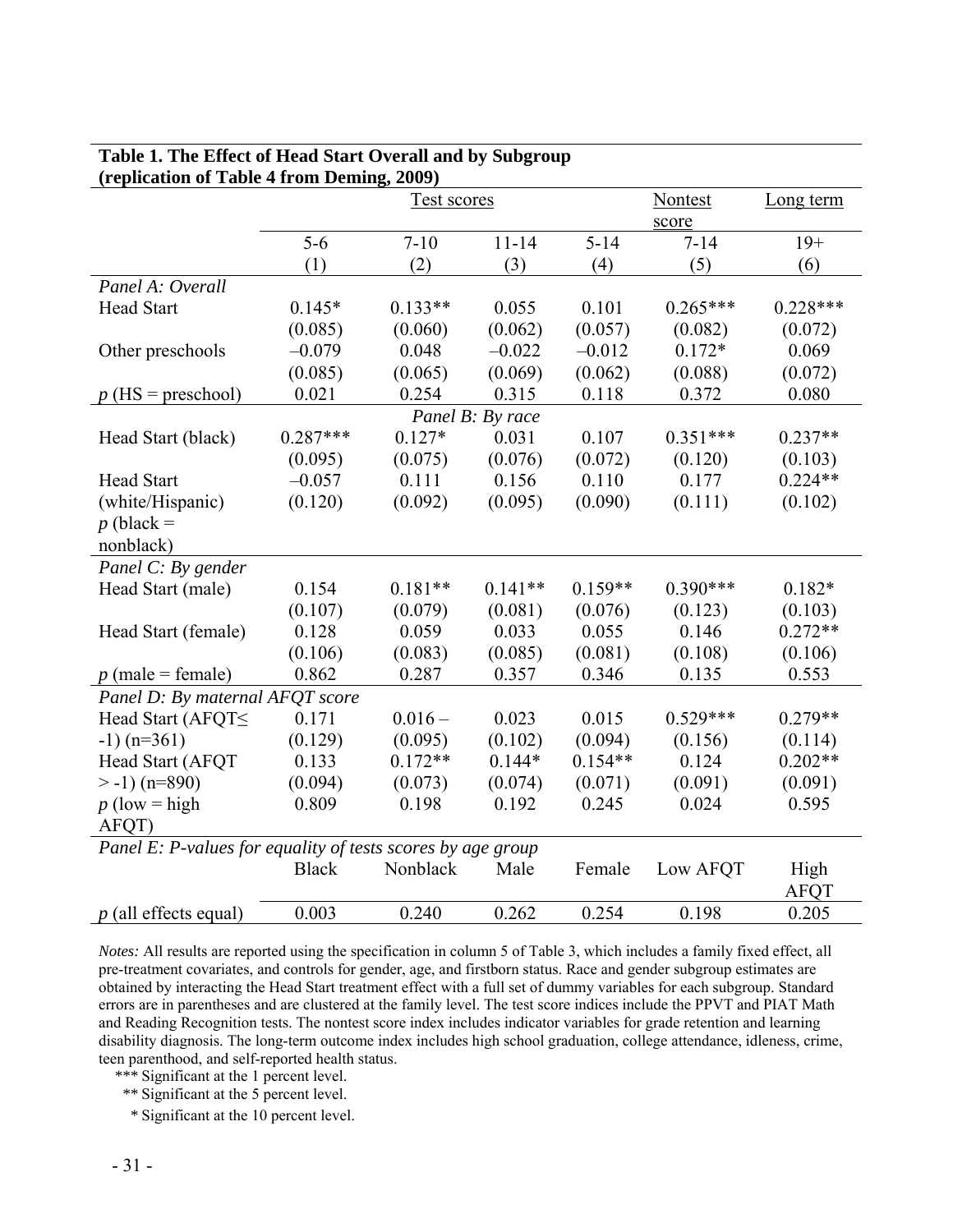|                                              |                   | $(\text{source: Ia}$ and I from Equivignant I minps, 2007a) |                   |                   |
|----------------------------------------------|-------------------|-------------------------------------------------------------|-------------------|-------------------|
|                                              | 3 year olds       | 3 year olds                                                 | 4 year olds       | 4 year olds       |
| Outcome                                      | <b>ITT</b>        | <b>TOT</b>                                                  | <b>ITT</b>        | <b>TOT</b>        |
| Woodock-<br>Johnson letter<br>identification | $.235*$<br>(.074) | $.346*$<br>(.109)                                           | $.215*$<br>(.099) | $.319*$<br>(.147) |
| Letter naming                                | $.196*$           | .288*                                                       | $.243*$           | .359*             |
|                                              | (.080)            | (.117)                                                      | (.085)            | (.126)            |
| McCarthy                                     | $.134*$           | .197*                                                       | .111              | .164              |
| draw-a-design                                | (.051)            | (.075)                                                      | (.067)            | (.100)            |
| Woodcock-<br>Johnson<br>spelling             | .090<br>(.066)    | .132<br>(.096)                                              | $.161*$<br>(.065) | .239*<br>(.097)   |
| <b>PPVT</b>                                  | $.120*$           | $.17*$                                                      | .051              | .075              |
| vocabulary                                   | (.052)            | (.077)                                                      | (.052)            | (.076)            |
| Color naming                                 | .098*             | $.144*$                                                     | .108              | .159              |
|                                              | (.043)            | (.064)                                                      | (.071)            | (.107)            |
| Parent-reported                              | $.340*$           | .499*                                                       | $.293*$           | .435*             |
| literacy skills                              | (.066)            | (.097)                                                      | (.075)            | (.112)            |
| Oral                                         | .025              | .036                                                        | $-.058$           | $-0.086$          |
| comprehension                                | (.062)            | (.091)                                                      | (.052)            | (.077)            |
| Woodcock-<br>Johnson applied<br>problems     | .124<br>(.083)    | .182<br>(.122)                                              | .100<br>(.070)    | .147<br>(.103)    |

**Table 2. Intention-to-treat (ITT) Effect Sizes from the National Head Start Impact Study and Estimated Effects of Treatment on the Treated (TOT) (***source***: Table 1 from Ludwig and Phillips, 2007a)**

*Notes*: First and third columns reproduce ITT impact estimates for all cognitive outcomes reported in Westat's Executive Summary of the first year findings report from the National Head Start Impact Study, reported as effect sizes, i.e. program impacts divided by the control group standard deviation (Puma et al., 2005). Standard errors are shown in parentheses also in effect size terms; these were not included in the Westat report but were generously shared with us by Ronna Cook of Westat.Second and fourth columns are our own estimates for the effects of treatment on the treated (TOT) derived using the approach of Bloom (1984), which divides the ITT point estimates and standard errors by the treatment-control difference in Head Start enrollment rates. For 3 year olds the adjustment is to divide ITT by  $(.894 - .213) = .681$ , for 4 year olds adjustment is to divide ITT by  $(.856 - .181) =$ .675 (see Exhibit 3.3, Puma et al.,2005, p. 3-7).\* = Statistically significant at the 5 percent cutoff.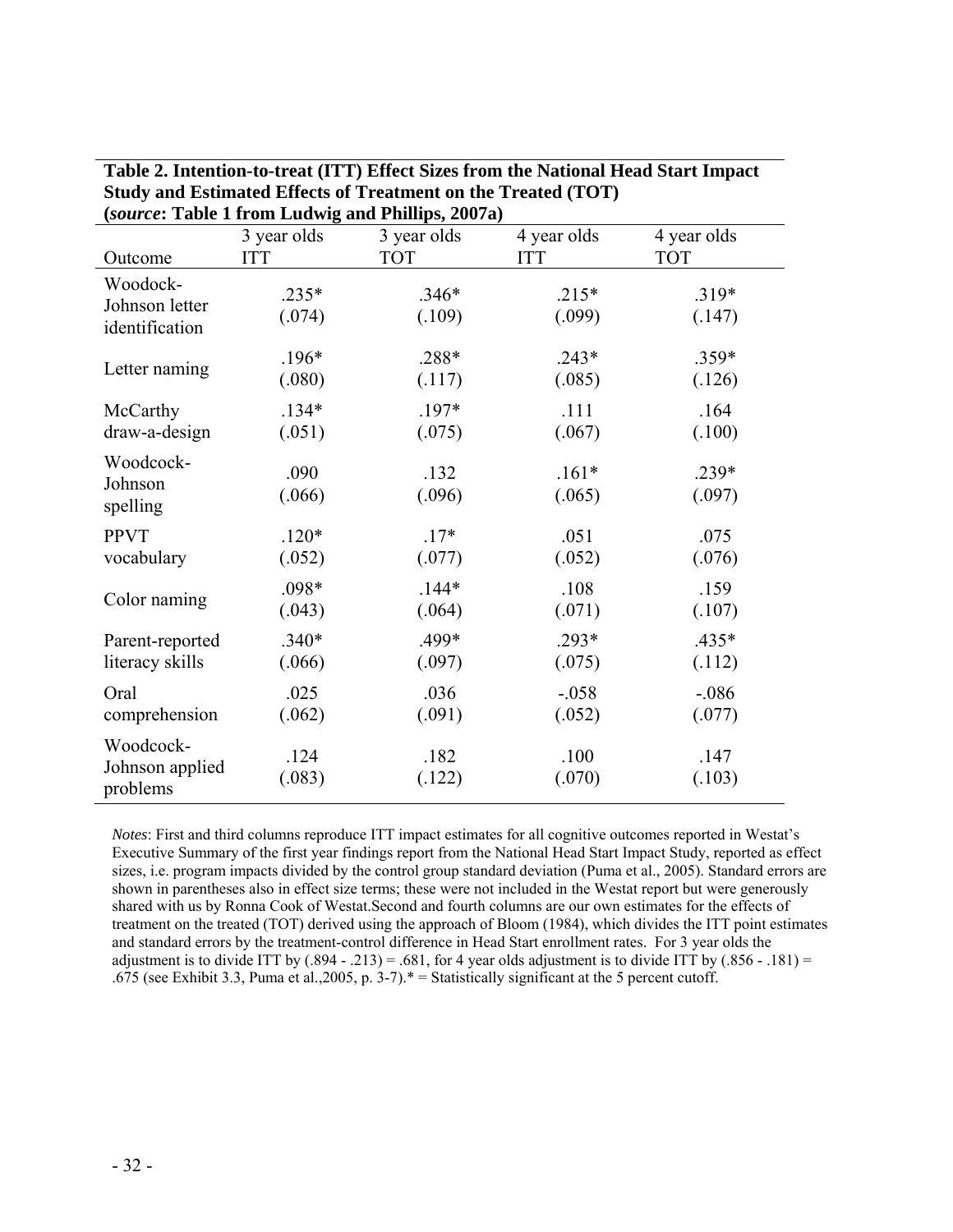| (source: Table 4 of Leak et al., 2010)  |                        |                  |                    |                                       |                                            |  |
|-----------------------------------------|------------------------|------------------|--------------------|---------------------------------------|--------------------------------------------|--|
|                                         | Mean<br>Effect<br>Size | All-<br>Weighted | All-<br>Unweighted | Starting Age 3+<br>years-<br>Weighted | <b>Study Fixed</b><br>Effects-<br>Weighted |  |
| Starting age of treatment (in yrs)      |                        |                  |                    |                                       |                                            |  |
|                                         | .39                    | .09              | .06                |                                       | --                                         |  |
| less than 3 years old                   |                        | (.15)            | (.16)              |                                       | $-$                                        |  |
|                                         | .20                    | .01              | $-.13*$            | .01                                   | --                                         |  |
| between 3 and 4 years old               |                        | (.04)            | (.06)              | (.04)                                 | $-$                                        |  |
| older than 4 years old                  | .28                    | ref              | ref                | ref                                   | --                                         |  |
| Length of treatment (in yrs)            |                        |                  |                    |                                       |                                            |  |
| shorter than half a year                | .30                    | $-.11$           | .05                | $-.09$                                | --                                         |  |
|                                         |                        | (.07)            | (.06)              | (.07)                                 | --                                         |  |
| between half a year and 1 year          | .21                    | ref              | ref                | ref                                   | --                                         |  |
| between 1 and 2 years                   | .28                    | .02              | .11                | .06                                   | $-$                                        |  |
|                                         |                        | (.10)            | (.07)              | (.11)                                 | --                                         |  |
| longer than 2 years                     | .42                    | $-16$            | .22                | $-15$                                 | --                                         |  |
|                                         |                        | (.12)            | (.19)              | (.13)                                 | $-$                                        |  |
| Time of measures (in yrs)               |                        |                  |                    |                                       |                                            |  |
| during treatment                        | .10                    | $-.10$           | $-.06$             | $-12^{\dagger}$                       | $.30***$                                   |  |
|                                         |                        | (.07)            | (.06)              | (.07)                                 | (.04)                                      |  |
| end of treatment                        | .28                    | ref              | ref                | ref                                   | ref                                        |  |
| 0 to 1 year beyond treatment            | .13                    | .00.             | $-.06$             | $-.01$                                | $-.31***$                                  |  |
|                                         |                        | (.07)            | (.06)              | (.08)                                 | (.04)                                      |  |
| 1 to 2 years beyond treatment           | .04                    | $-.18$           | $-.27*$            | $-18$                                 | $-.45***$                                  |  |
|                                         |                        | (.13)            | (.12)              | (.13)                                 | (.07)                                      |  |
| 2 to 4 years beyond treatment           | $-.02$                 | $-.11$           | $-21*$             | $-.10$                                | $-.36***$                                  |  |
|                                         |                        | (.07)            | (.08)              | (.07)                                 | (.11)                                      |  |
| more than 4 years beyond treatment      | .01                    | $-.20^{\dagger}$ | $-.18**$           | $-.20^{\dagger}$                      | $-54***$                                   |  |
|                                         |                        | (.11)            | (.06)              | (.11)                                 | (.08)                                      |  |
| Passive control group                   | .28                    | $.11*$           | $.14*$             | .11                                   | --                                         |  |
|                                         |                        | (.05)            | (.07)              | (.06)                                 |                                            |  |
| Study did not use random assignment     | .28                    | $-.06$           | $-.02$             | $-.07^{\dagger}$                      |                                            |  |
|                                         |                        | (.04)            | (.06)              | (.04)                                 | --                                         |  |
| Any significant differences at baseline | .37                    | $-.17*$          | $-.19**$           | $-.17*$                               | --                                         |  |
|                                         |                        | (.07)            | (.06)              | (.07)                                 |                                            |  |
| Bias was observed in study              | .03                    | .03              | $.12*$             | .02                                   | --                                         |  |
|                                         |                        | (.07)            | (.06)              | (.07)                                 | --                                         |  |

# **Table 3. Regression Results from Leak et al. (2010) Meta-analysis**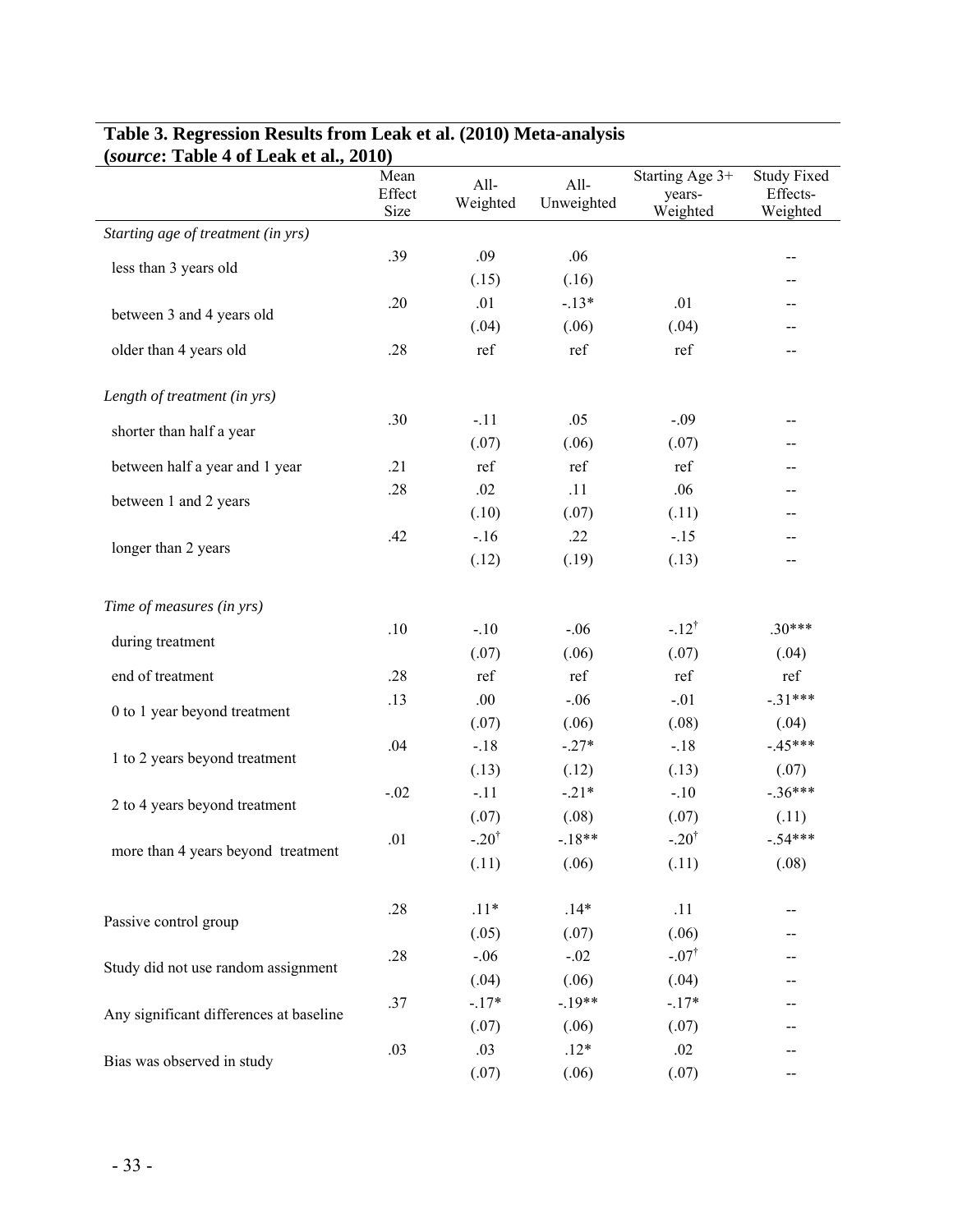| Measurement method                     |                   |                 |          |                 |          |
|----------------------------------------|-------------------|-----------------|----------|-----------------|----------|
| Observational rating                   | .27               | $-.07$          | $-.17$   | $-.06$          | $-$      |
|                                        |                   | (.07)           | (.07)    | (.07)           |          |
| Performance test                       | .25               | ref             | ref      | ref             |          |
|                                        |                   |                 |          |                 |          |
| Other measurement method               | .27               | $-.02$          | $-.08$   | $-.07$          | $-$      |
|                                        |                   | (.10)           | (.07)    | (.10)           | --       |
| Data collector not blinded             | .27               | $.25**$         | $.23*$   | $.26**$         |          |
|                                        |                   | (.08)           | (.10)    | (.08)           |          |
| Study not from a peer refereed journal | .27               | $-.06$          | .00.     | $-.05$          |          |
|                                        |                   | (.06)           | (.06)    | (.06)           | --       |
| Treatment on the treated               | .27               | .02             | $-.04$   | .03             |          |
|                                        |                   | (.06)           | (.08)    | (.07)           |          |
| Baseline covariates not included       | .27               | $.22***$        | $-.07$   | $.22***$        |          |
|                                        |                   | (.05)           | (.06)    | (.05)           | --       |
| <b>Attrition</b>                       |                   |                 |          |                 |          |
| High attrition $(> 25)$                | .18               | $.17**$         | $-.17**$ | $-18**$         | --       |
|                                        |                   | (.06)           | (.06)    | (.07)           |          |
| Medium attrition (.16-.25)             | .25               | $-.17**$        | $-.04$   | $-18**$         | --       |
|                                        |                   | (.06)           | (.06)    | (.06)           |          |
| Low attrition $(< 16)$                 | .32               | ref             | ref      | ref             |          |
| Attrition information missing          | .10               | $-.07$          | $-.10$   | $-.07$          | $-$      |
|                                        |                   | (.09)           | (.09)    | (.09)           | $-$      |
| Low reliability $(< 93)$               | .27               | $-.07$          | $-.01$   | $-.06$          | --       |
|                                        |                   | (.06)           | (.07)    | (.07)           | --       |
| Study conducted before 1980            | .29               | $-.06$          | .04      | $-.06$          | $-$      |
|                                        |                   | (.07)           | (.07)    | (.08)           | $-$      |
| Achievement measure                    | .25               | $.09^{\dagger}$ | .01      | $.09^{\dagger}$ | $-.05$   |
|                                        |                   | (.05)           | (.04)    | (.05)           | (.03)    |
| Constant                               | --                | .14             | .24      | .11             | $.45***$ |
|                                        |                   | (.11)           | (.15)    | (.11)           | (.05)    |
| Number of effect sizes                 | $\overline{a}$    | 1978            | 1978     | 1705            | 1978     |
| R-square                               | $\qquad \qquad -$ | .210            | .141     | .218            | .233     |

Huber-White standard errors in parenthesis.  $p<.10$ , \*  $p<.05$ , \*\*  $p<.01$ , \*\*\*  $p<.001$ . "ref" denotes the reference category for each set of dummy variables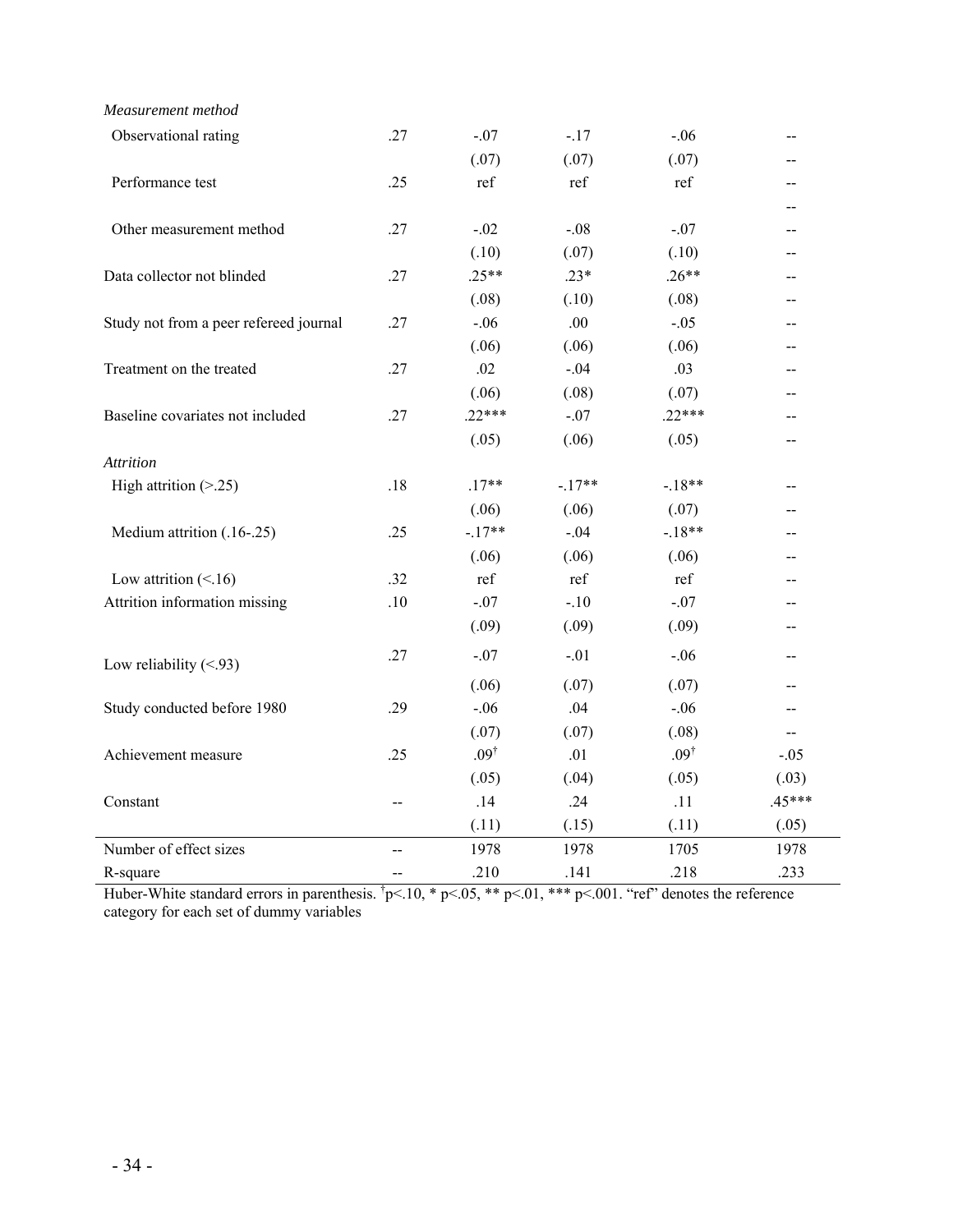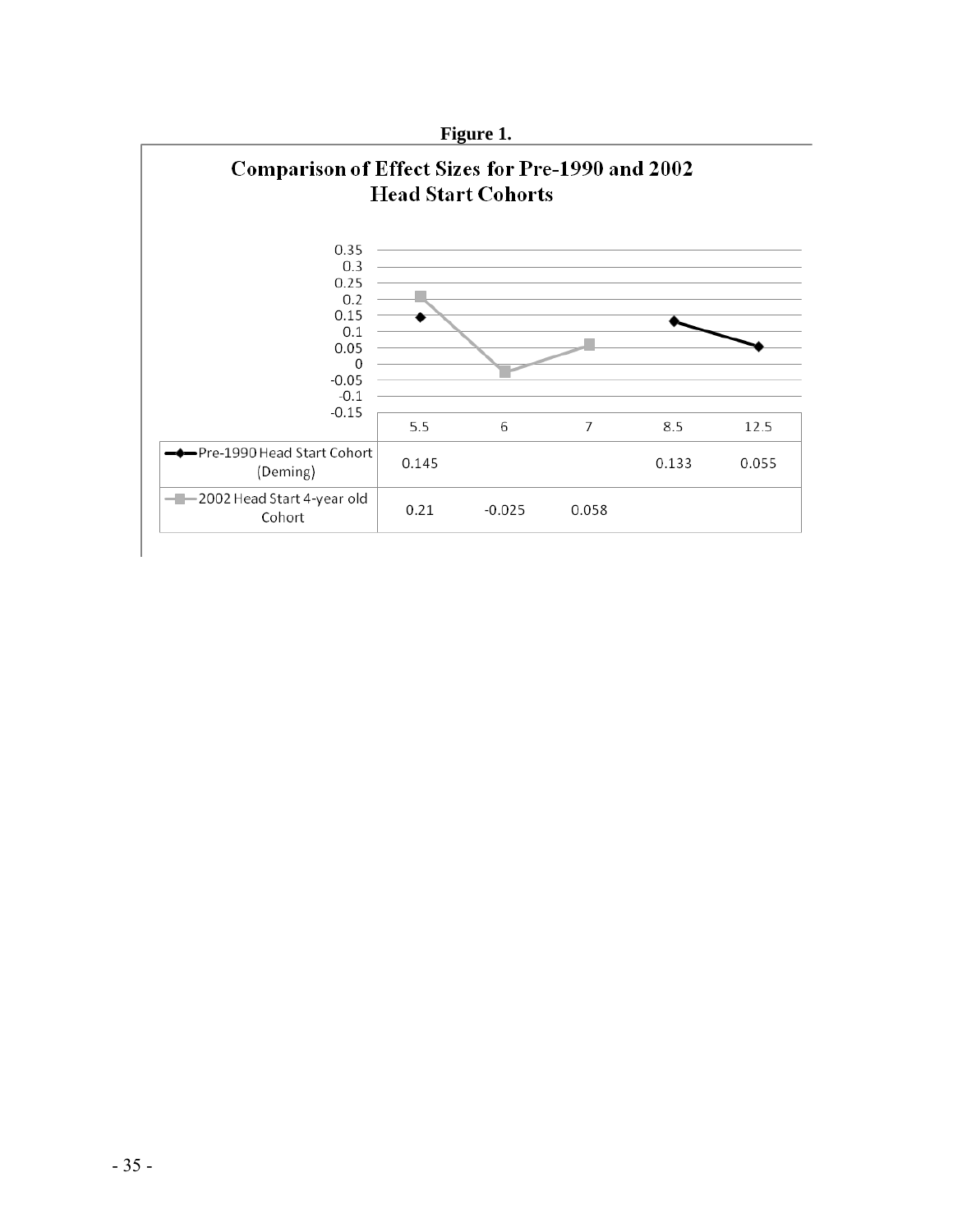

**Figure 2 – Panel B.** 

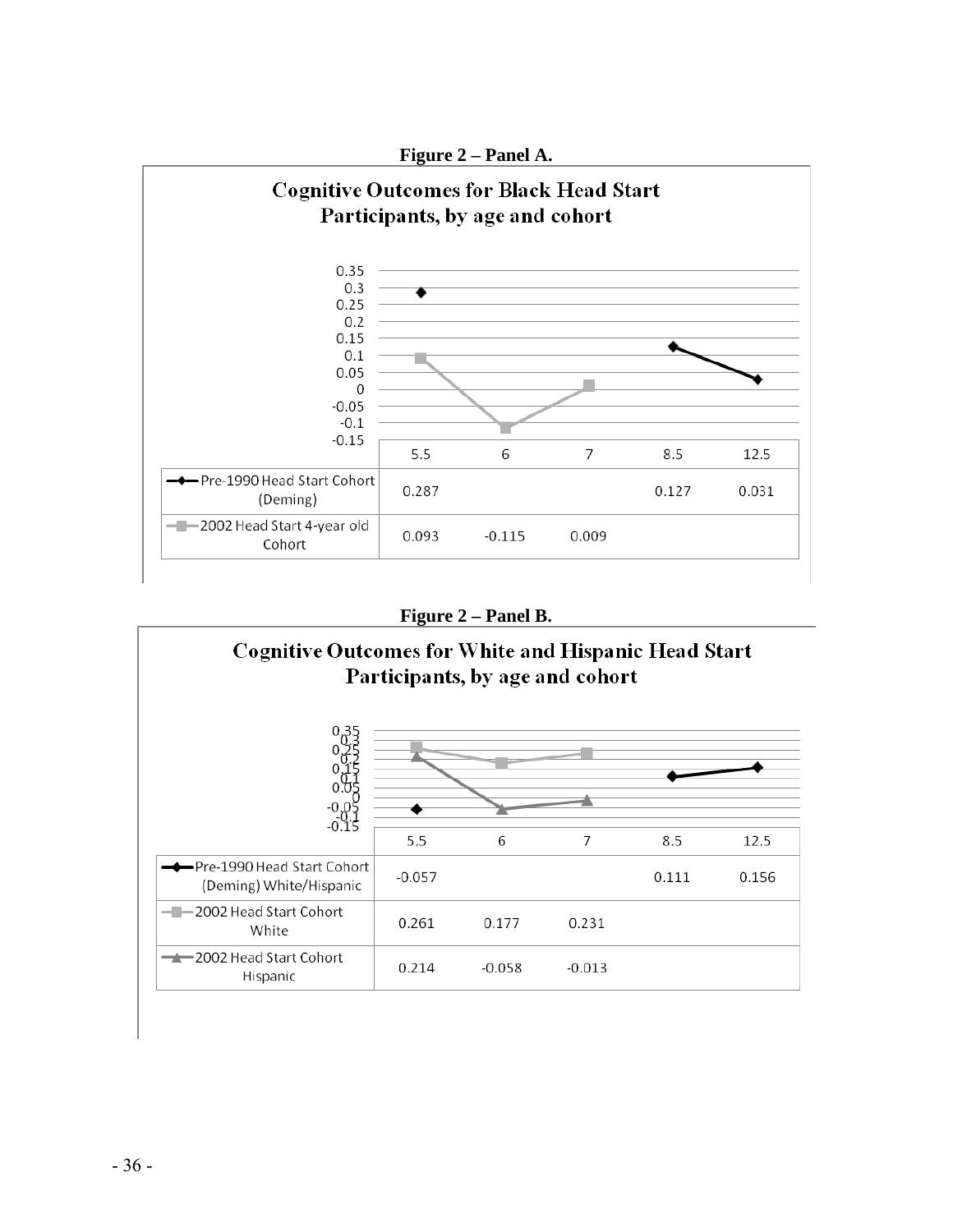# **Figure 3: Results from Chetty et al. (forthcoming) on effects of kindergarten classroom quality on short-term test scores and long-term earnings**



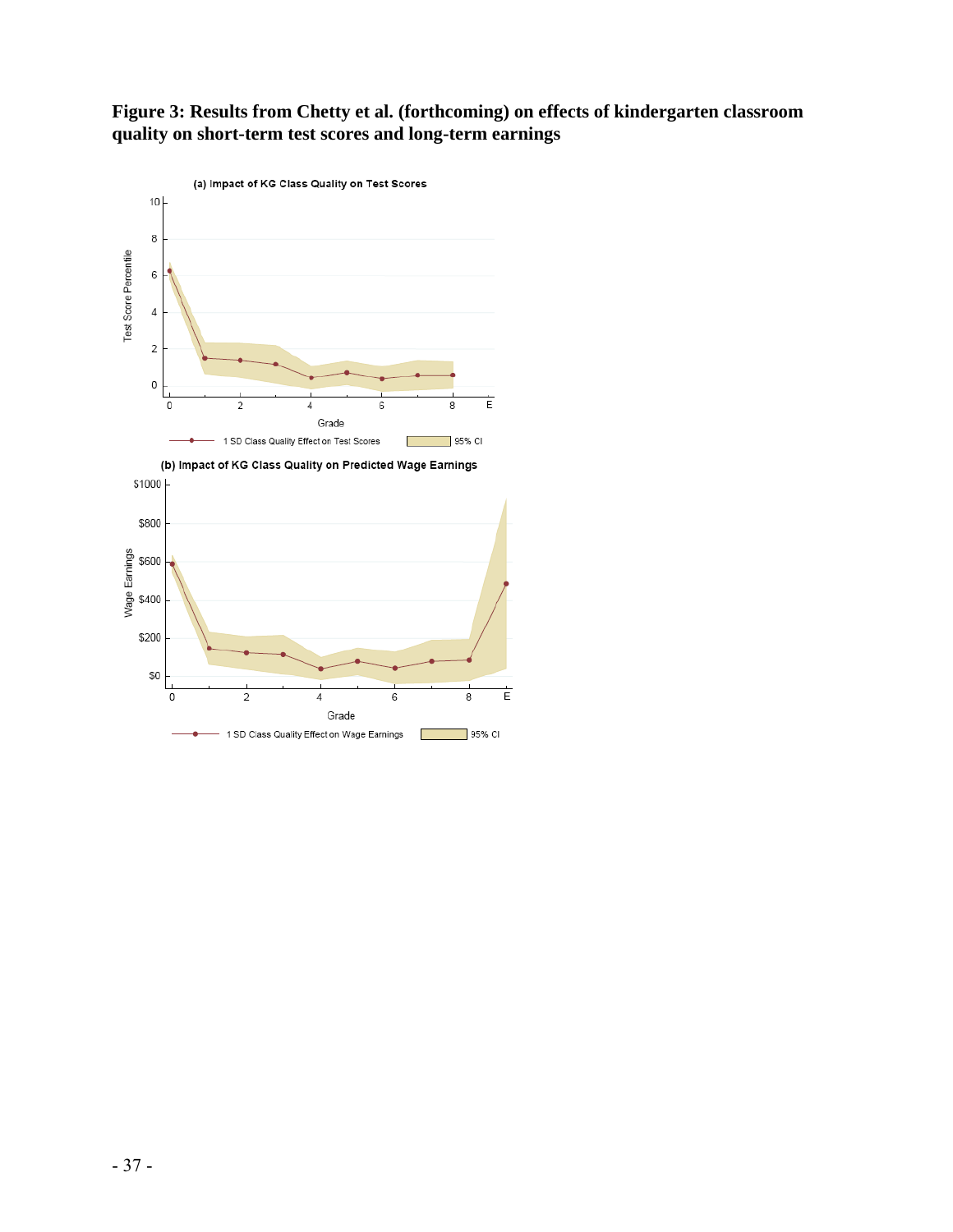

# **Figure 4: Trends in reading scores for 9 year olds, 1971-2008, from National Assessment of Educational Progress (NAEP)**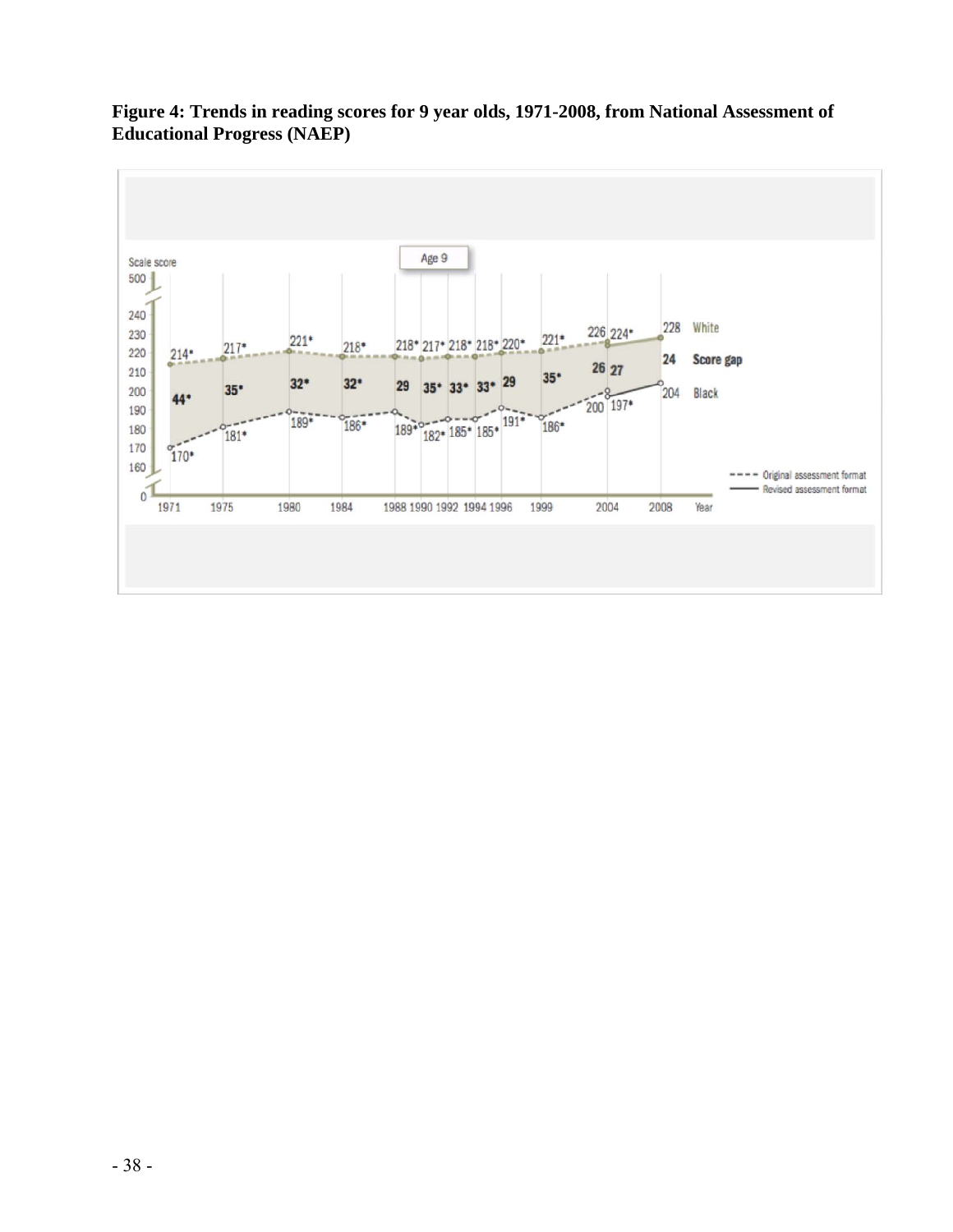

**Figure 5: Trends in math scores for 9 year olds, 1971-2008, from National Assessment of Educational Progress (NAEP)**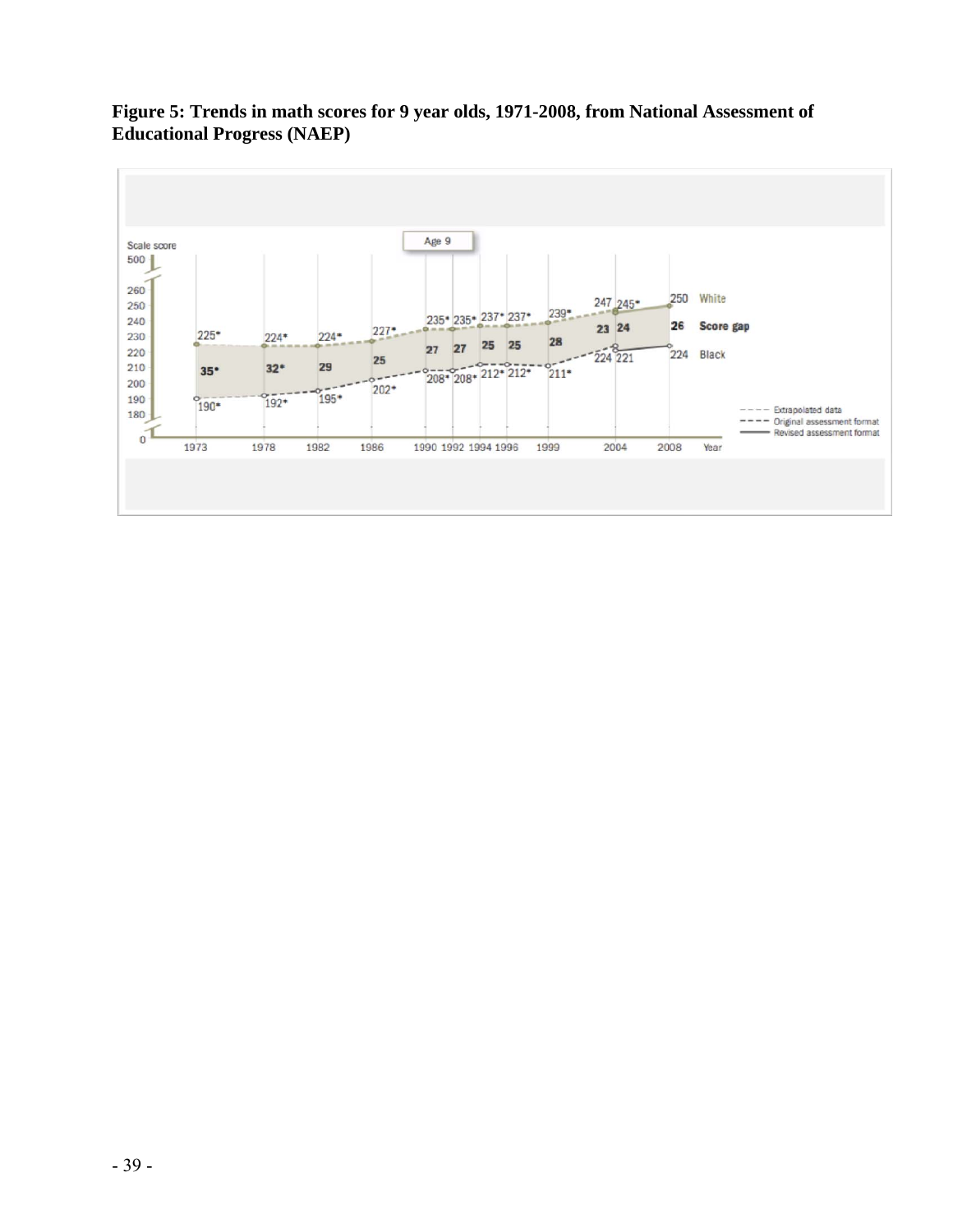# **References**

Barnett, W. Steven (2011) "Effectiveness of early educational intervention."*Science*. 333(August 19): 975-978.

Barnett, W. Steven and Kenneth B. Robin. (Undated) "How much does quality preschool cost?" Rutgers University, National Institute for Early Education Research.

Barnett, W. Steven, Cynthia Lamy and Kwanghee Jung (2005) "The effects of state prekindergarten programs on young children's school readiness in five states." Rutgers University, National Institute for Early Education Research.

Barnett, W. Steven, J.W. Young and L.J. Schweinhart (1998) "How preschool education influences long-term cognitive development and school success."In W.S. Barnett and S.S. Boocock, Eds.*Early care and education for children in poverty: Promises, programs, and longterm results* (pp. 167-184). Albany: StateUniversity of New York Press.

Belfield, Clive R., Milagros Nores, Steve W. Barnett and Lawrence J. Schweinhart (2006) "The High/Scope Perry Preschool Program: Cost-Benefit Analysis Using Data from the Age-40 Followup." *Journal of Human Resources*.XLI(1): 162-190.

Besharov, Douglas J. (2005) "Head Start's Broken Promise."American Enterprise Institute, On the Issues.http://www.aei.org/issue/23373

Bloom, Howard S. (1984) "Accounting for no-shows in experimental evaluation designs." *Evaluation Review*. 8(2): 225-46.

Bloom, Howard S. (2005) "Randomizing groups to evaluate place-based programs." In *Learning More from Social Experiments: Evolving Analytic Approaches*, Edited by Howard S. Boom. NY: Russell Sage Foundation.

Card, David (2001) "Estimating the returns to schooling: Progress on some persistent econometric problems." *Econometrica*. 69(5): 1127-60.

Carniero, Pedro and James J. Heckman (2003) "Human Capital Policy," In *Inequality in America: What Role for Human Capital Policies?*James J. Heckman and Alan B. Krueger.Cambridge, MA: MIT Press.

Chetty, Raj, John Friedman, Nathaniel Hilger, Emmanuel Saez, Diane Schanzenbach, and Danny Yagan (forthcoming) "How does your kindergarten classroom affect your earnings? Evidence from Project STAR."*Quarterly Journal of Economics*.

Cohen, Jacob (1977) *Statistical Power Analysis for the Behavioral Sciences*. New York: Academic Press.

Cook, Philip J. and Jens Ludwig (2006) "Aiming for evidence-based gun policy." *Journal of Policy Analysis and Management*. 25(3): 691-736.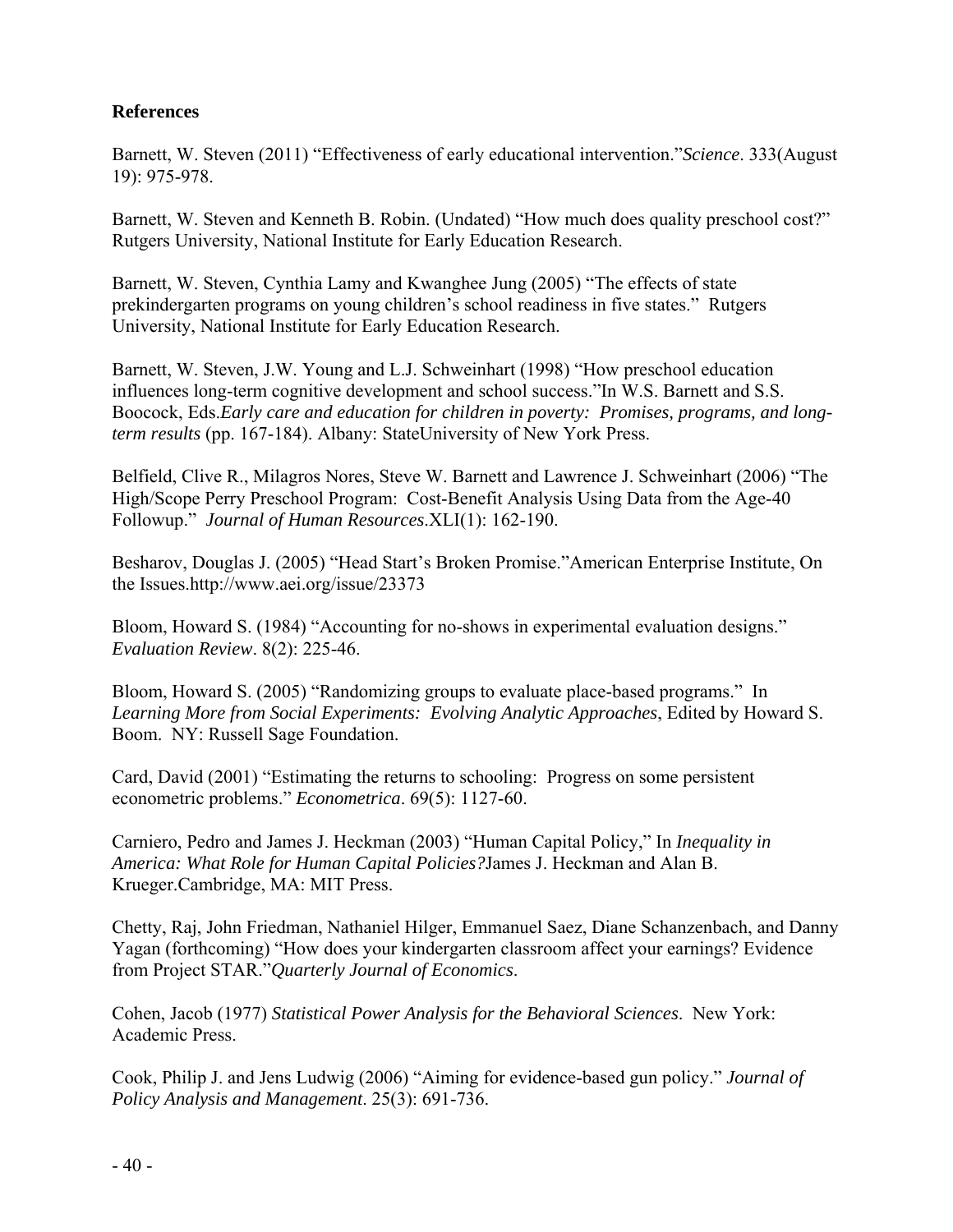Cunha, Flavio and James Heckman (2007) "The technology of skill formation." Cambridge, MA: NBER Working Paper 12840.

Currie, Janet (2001) "Early Childhood Education Programs."*Journal of Economic Perspectives*.15(2): 213-238.

Currie, Janet and Duncan Thomas (1993) "Does Head Start Make a Difference?" Cambridge, MA: NBER Working Paper 4406.

Currie, Janet and Duncan Thomas (1995) "Does Head Start Make a Difference?" *American Economic Review*. 85(3): 341-364.

Currie, Janet and Duncan Thomas (1999) "Early test scores, socioeconomic status, and future outcomes." NBER Working Paper 6943.

Currie, Janet and Duncan Thomas (2000) "School quality and the longer-term effects of Head Start." *Journal of Human Resources*. 35(4): 755-774.

Currie, Janet and Matthew Neidell (forthcoming) "Getting Inside the 'Black Box' of Head Start Quality: What Matters and What Doesn't?" *Economics of Education Review*.

Deming, David (2009) "Early childhood intervention and life-cycle skill development: Evidence from Head Start." *American Economic Journal: Applied Economics*. 1(3): 111-134.

Duncan, Greg J., Chantelle J. Dowsett, Amy Claessens, Katherine Magnuson, Aletha C. Huyston, Pamela Klebanov, Linda Pagani, Leon Feinstein, Mimi Engel, Jeanne Brooks-Gunn, Holly Sexton, Kathryn Duckworth, and Crista Japel (2006) "School Readiness and Later Achievement." Working Paper, Northwestern University.

Duncan, Greg J. and Katherine Magnuson (forthcoming) "Penny size and effect size foolish."*CDP*.

Frisvold, David (2007) "Head Start Participation and Childhood Obesity." Paper presented at the Allied Social Science Association Meetings, January 2007, Chicago.

Garces, Eliana, Duncan Thomas, and Janet Currie (2002) "Longer Term Effects of Head Start." *American Economic Review*. 92(4): 999-1012.

Gormley, William T. and Ted Gayer (2005) "Promoting School Readiness in Oklahoma: An Evaluation of Tulsa's Pre-K Program." *Journal of Human Resources*.XL(3): 533-558.

Gormley, William T., Ted Gayer, Deborah Phillips and Brittany Dawson (2005) "The effects of universal pre-K on cognitive development."Working Paper, Georgetown University, Center for Research on Children in the United States.

Gruber, Jonathan and BotondKoszegi (2002) "A Theory of Government Regulation of Addictive Bads: Optimal Levels and Tax Incidence for Cigarette Excise Taxation." NBER Working Paper 8777.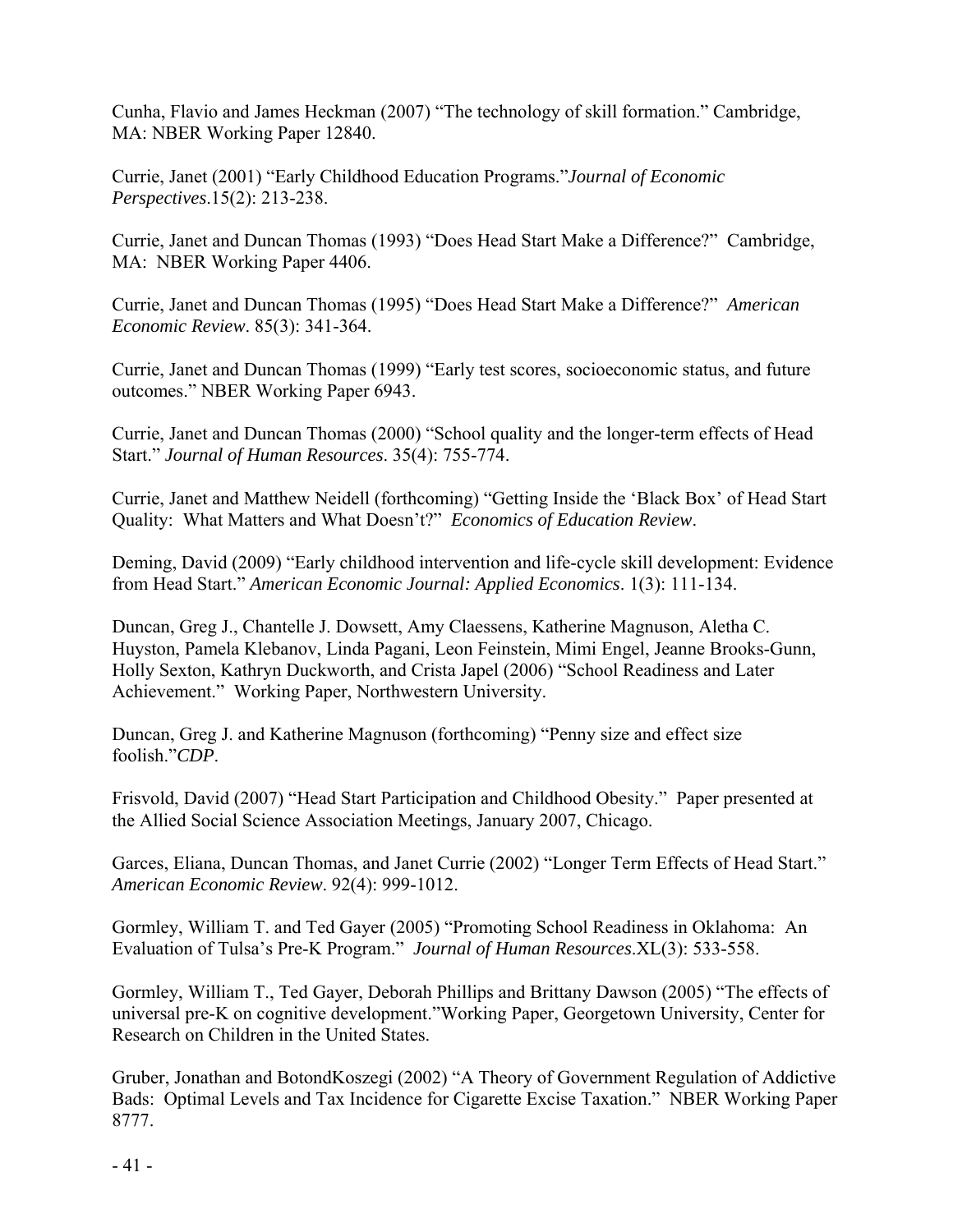Gruber, Jonathan and SendhilMullainathan (2002) "Do Cigarette Taxes Make Smokers Happier?"NBER Working Paper 8872.

Harris, Douglas N. (2007) "New benchmarks for interpreting effect sizes: Combining effects with costs." Working Paper, University of Wisconsin at Madison.

Haskins, Ron (2004) "Competing Visions." *Education Next*.

Haskins, Ron (2010) "Finally, the Obama Administration is putting Head Start to the test." *Washington Post*.

Haskins, Ron and W. Steven Barnett (2010) "New directions for America's early childhood policies."In*Investing in Young Children: New Directions in Federal Preschool and Early Childhood Policy*, Edited by Ron Haskins and W. Steven Barnett. Washington, DC: Brookings Institution. pp. 1-28.

Hinshaw, SP (1992) "Externalizing behavior problems and academic underachievement in childhood and adolescence: Causal relationships and underlying mechanisms." *Psychological Bulletin*. 111: 127-154.

Holzer, Harry, Diane Whitmore Schanzenbach, Greg J. Duncan, and Jens Ludwig (2007) *The Economic Costs of Poverty*. Washington, DC: Center for American Progress.

Jencks, Christopher and Meredith Phillips (1998) "The black-white test score gap: An introduction." *The Black-White Test Score Gap*, edited by Christopher Jencks and Meredith Phillips. Washington, DC: Brookings Institution Press. pp. 1-54.

Jimerson, S., Egeland, B., & Teo, A. (1999). A longitudinal study of achievement trajectories: Factors associated with change. *Journal of Educational Psychology, 91*(1) 116-126.

Klein, Joe (2011) "Time to ax public programs that don't yield results."*Time Magazine*. July 7, 2011.

Knudsen, Eric I., James J. Heckman, Judy L. Cameron, and Jack P. Shonkoff (2006) "Economic, neurobiological, and behavioral perspectives on building America's future workforce."*Proceedings of the National Academy of Sciences*. 103: 10155-10162.

Krueger, Alan B. (2003) "Economic considerations and class size."*Economic Journal*.

Leak, Jimmy, Greg J. Duncan, Weilin Li, Katherine Magnuson, Holly Schindler, and Hirokazu Yoshikawa (2010) "Is timing everything? How early childhood education program impacts vary by starting age, program duration, and time since the end of the program." UC-Irvine working paper, presented at the fall 2010 meetings of the Association for Public Policy Analysis and Management, Boston, MA.

Lochner, Lance and Enrico Moretti (2004) "The effect of education on crime: Evidence from prison inmates, arrests, and self-reports." *American Economic Review*. 94(1): 155-189.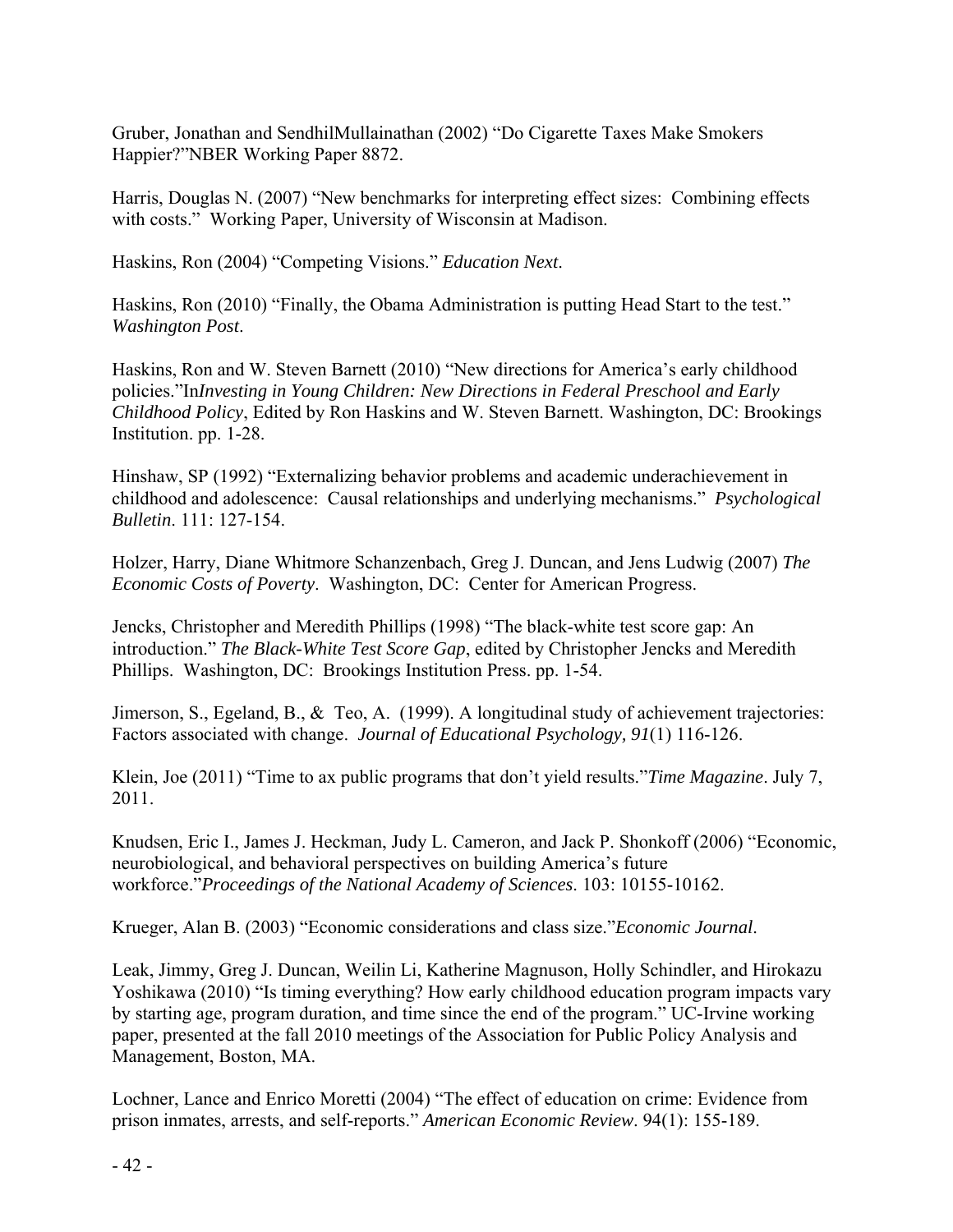Ludwig, Jens (2006) "The Costs of Crime." Testimony to the U.S. Senate Judiciary Committee, September, 2006.

Ludwig, Jens and Douglas L. Miller (2007) "Does Head Start Improve Children's Life Chances?Evidence from a Regression-Discontinuity Design."*Quarterly Journal of Economics*. 122(1): 159-208.

Ludwig, Jens and Deborah A. Phillips (2007a) "The benefits and costs of Head Start." Cambridge, MA: NBER Working Paper 12973.

Ludwig, Jens and Deborah A. Phillips (2007b) "The benefits and costs of Head Start."*Social Policy Report*, Volume XXI, Number 3. Society for Research on Child Development.

Ludwig, Jens and Deborah A. Phillips (2010) "Leave no (young) child behind: Prioritizing access in early education." In *Investing in Young Children: New Directions in Federal Preschool and Early Childhood Policy*, Edited by Ron Haskins and W. Steven Barnett. Washington, DC: Brookings Institution. pp. 49-58.

Magnuson, Katherine A., Christopher J. Ruhm, and Jane Waldfogel (2004) "Does prekindergarten improve school preparation and performance?" NBER Working Paper 10452.

Mayer, Susan E. (1997) *What Money Can't Buy*.Cambridge, MA: Harvard Press.

Miles, Sarah B. and Deborah Stipek (2006) "Contemporaneous and longitudinal associations between social behavior and literacy achievement in a sample of low-income elementary school children." *Child Development*. 77(1): 103-117.

Murnane, Richard J., John B. Willett, and Frank Levy (1995) "The growing importance of cognitive skills in wage determination." *Review of Economics and Statistics*. 77(2): 251-266.

Murnane, Richard J., John B. Willett, K.L. Bub, and K. McCartney (2006) "Understanding trends in the black-white mathematics achievement gap during the first years of school."*Brookings-Wharton Papers on Urban Affairs*.97-135.

Phillips, D., McCartney, K., &Sussman, A. (2006).Child care and early development.In McCartney, K., & Phillips, D. (Eds.), *The Handbook of Early Child Development*. Blackwell Publishers.

Puma, Michael, Stephen Bell, Ronna Cook, Camilla Heid, Michael Lopez, et al. (2005) *Head Start Impact Study: First Year Findings*. Westat. Report Prepared for the U.S. Department of Health and Human Services.

http://www.acf.hhs.gov/programs/opre/hs/impact\_study/reports/first\_yr\_finds/first\_yr\_finds.pdf

Puma, Michael, Stephen Bell, Ronna Cook, Camilla Heid, et al. (2010) *Head Start Impact Study: Final Report*. Westat. Report Prepared for the U.S. Department of Health and Human Services.http://www.acf.hhs.gov/programs/opre/hs/impact\_study/reports/impact\_study/hs\_impac t\_study\_final.pdf